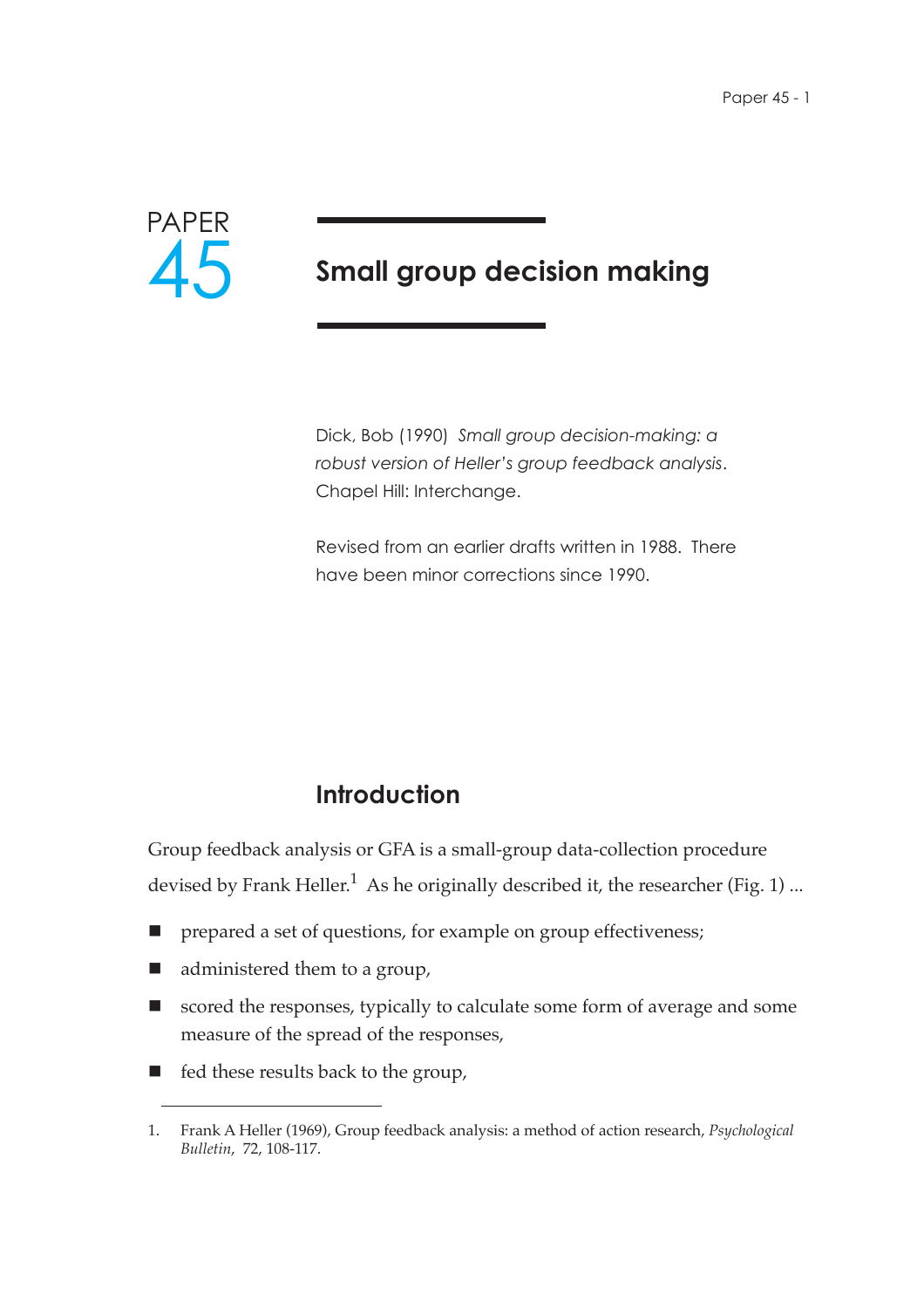- with the help of the group, interpreted the meaning of the responses,
- $\blacksquare$  and then assisted the group in planning for change in the light of the results.



This technique is an example of what is often called action research.<sup>2</sup> That is, Heller used it to produce both action and research outcomes.

In this form, research outcomes are primary and action outcomes are secondary. It is possible to design action research processes which reverse these priorities. The usefulness of GFA as a participative small-group diagnostic process can be increased by doing so. This requires changing it only in relatively minor ways.

As Heller used GFA, good research data can be collected participatively and reasonably economically. In a typical use, the questionnaire is completed just before

<sup>2.</sup> See e.g. Alf W Clark, ed. (1976), *Experimenting with organisational life: the action research approach*, Plenum, NY.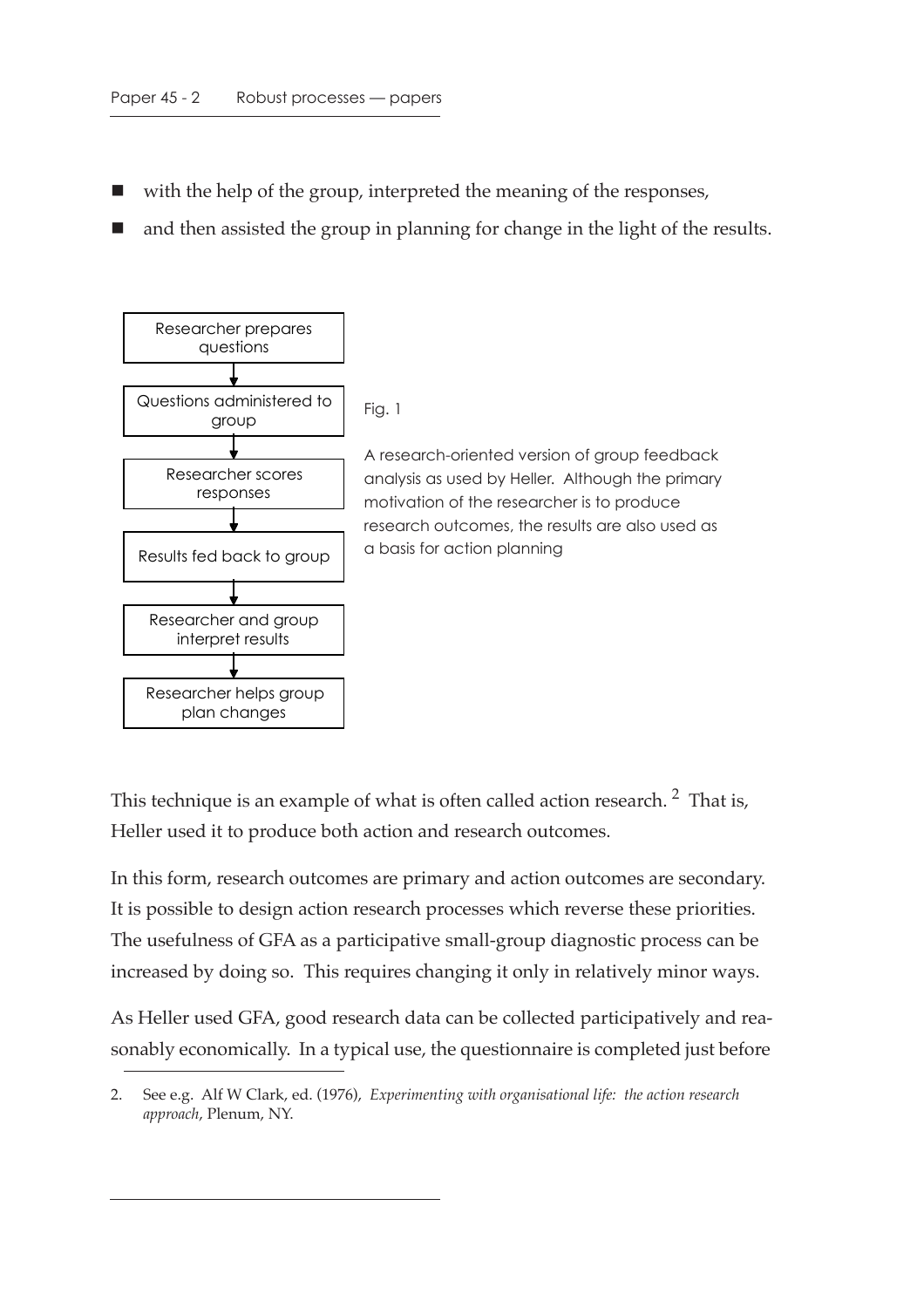a lunch break. This enables the researcher to analyse and summarise the results during the break. The results can then be fed back to the informants and interpreted by them during the afternoon. It is common for the discussion to be taperecorded for later content analysis.

## **GFA and action research**

In fact, Heller has used GFA for interventions. 3 It can be viewed as a smallgroup equivalent of survey feedback,  $<sup>4</sup>$  another diagnostic procedure where data</sup> are collected from and fed back to a much larger number of informants.

GFA is a much more interactive procedure than survey feedback, where participation is limited by the numbers involved. GFA collects data in a dialogue between researcher and informant. It therefore offers what is in many ways a stronger diagnostic tool than that provided by a large-scale survey.

With a growing interest in procedures for organisational and community improvement,  $5$  there is a demand for ways of intervening in social systems, particularly for ways which minimise dependence on an outside consultant. GFA has a number of features which make it easy to use as a small-group process. In this paper, I describe a number of such variations.

The procedures described here have been developed for use by people with relatively little small-group experience. They are suitable for use by a variety of people, for example ...

<sup>3.</sup> FA Heller (1976), Group feedback analysis as a method of action research, In AW Clark, *Experimenting with organisational life,* previously cited.

<sup>4.</sup> See e.g. DA Nadler (1977), *Feedback and organisation development using data based methods*, Addison-Wesley, Reading, Mass; or Hollis W Peter and RN Dick (1977), Changing attitudes in a mail exchange, *Work and People*, 3, 37-53.

<sup>5.</sup> I refer to the growing and now established literature in organisation development and community development. See e.g. , Wendell L French and Cecil H Bell, Jr. (1978), *Organisation development: behavioural science interventions for organisation improvement (Second edition)*, Prentice-Hall, Englewood Cliffs, NJ; Jack K Fordyce and Raymond Weil (1979), *Managing with people (Second edition): A manager's handbook of organisation development methods*, Addison-Wesley, Reading, Mass; Jack Rothman (1974), *Planning and organising for social change: action principles from action research*, Columbia University Press, NY.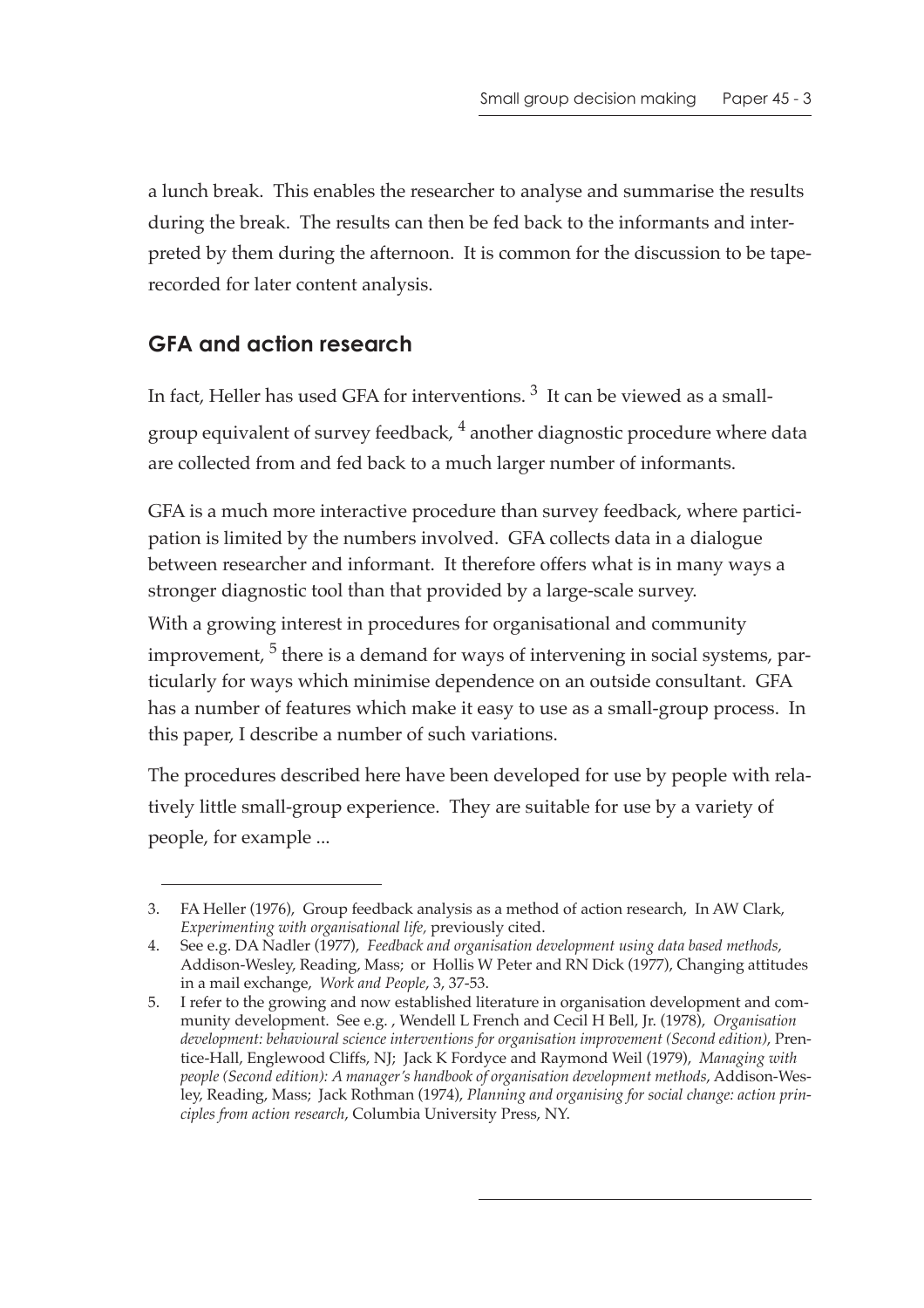- people enrolled in tertiary courses 6 doing field work in communities and organisations as part of their practical training;
- trainers who do most of their training within structured and relatively formal training sessions;
- managers who wish to bring about some improvement within the workteam they are responsible for;
- self-help groups who are unhappy with their present method of functioning but are uncertain what to do about it.

Such people often feel most confident if they have a detailed, step-by-step description of a procedure: witness the success of good cookbooks such as *Managing with people*. 7 Cookbooks can be extremely valuable, particularly when they are as clear and well planned as *Managing with people*.

However, I also think a good recipe is considerably strengthened by having a cook who knows something of the theory of cookery. Without such a knowledge, what do you do when a recipe doesn't work or some ingredients aren't available? I have therefore provided a step-by-step recipe, but also included a discussion of some of the situational factors that have to be taken into account. I also offer some reasons for the modifications to the usual design.

So I hope you will treat the procedures I describe as some examples of what can be done. When you think GFA is the technique you are looking for, I assume you will design your own procedure to suit your own situation. If you apply the actual procedures described here without modification it may be that you haven't thought enough about the exercise before starting the action.

I will therefore begin by discussing some of the factors which may have to be taken into account. I follow this with a detailed, step-by-step description of one

<sup>6.</sup> Many of these ideas developed in using them with members of university classes I teach. I am grateful to these many people. They are too numerous to name.

<sup>7.</sup> Fordyce and Weil, *Managing with people*, cited previously.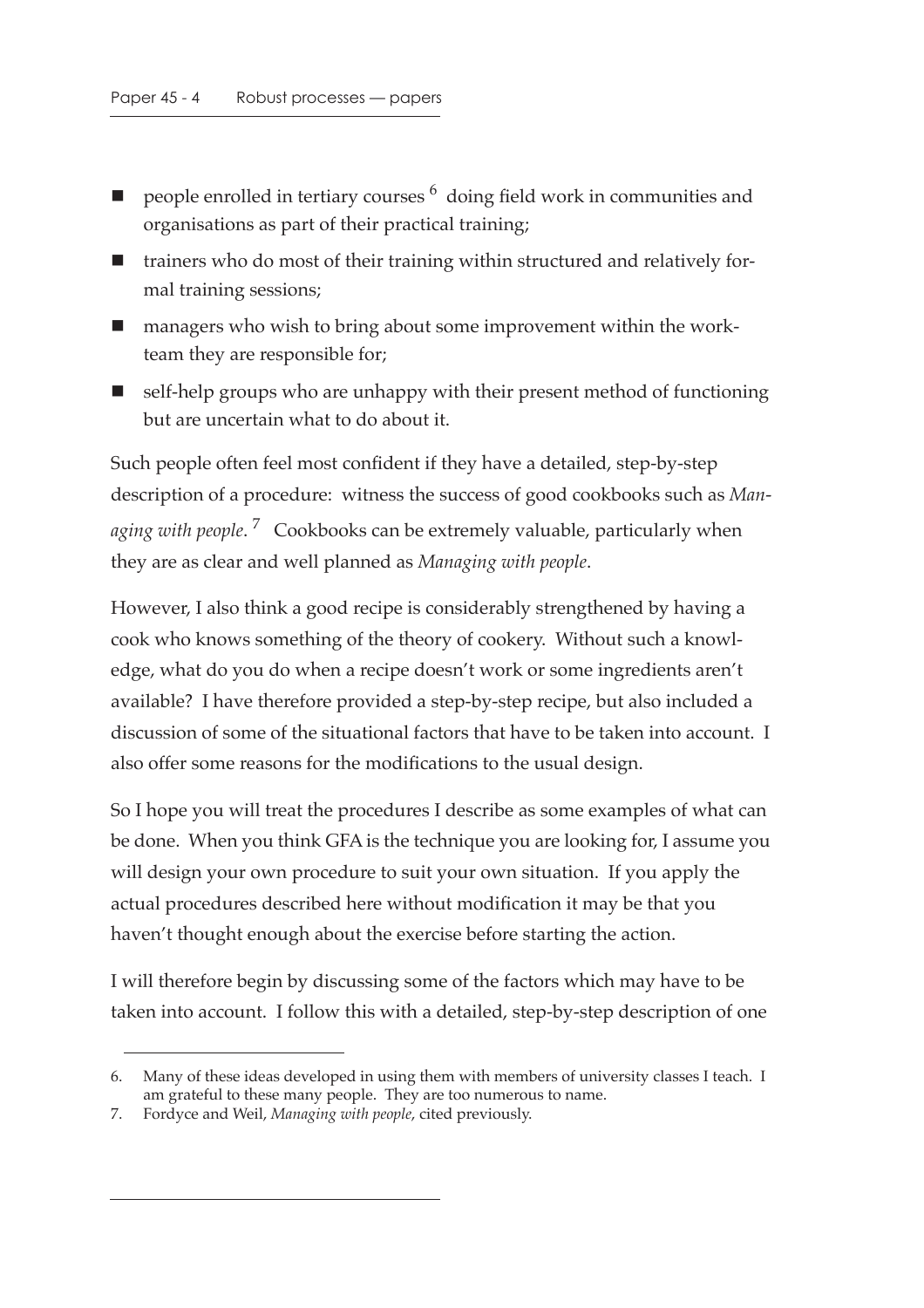way of conducting GFA. In doing this I explore some of the variations which are possible. Finally, I describe some particular applications and discuss some of the ways in which GFA can be combined with other intervention techniques.

# **Design issues**

Group diagnostic processes have two main purposes. The first is to carry out a form of audit or evaluation: to answer the question "How well are we doing?" The "we" may be the group which is the focus of the diagnosis, but may also include the wider organisation or community of which the group is part. The second is to give a suitable starting point for planning what to do about it.

The success of the process depends upon a variety of conditions ...

- $\blacksquare$  the relationships (formal and informal) that exist between its members;
- the extent of their commitment to their goals;
- their attitudes towards change;
- $\blacksquare$  the extent of their involvement in the change program;
- $\blacksquare$  their trust in other people or groups they depend on;
- how successful they expect the change program to be;
- $\blacksquare$  their communication and problem-solving skills;

to name just a few of them.

Some of these factors are important enough to threaten the success of the exercise. When you plan any process for diagnosis or intervention you have two choices in dealing with problems. Either you choose the processes to minimise the problems; or you do something else to deal with the problems before using the process. Doing something else means modifying the process, or adding other processes to it.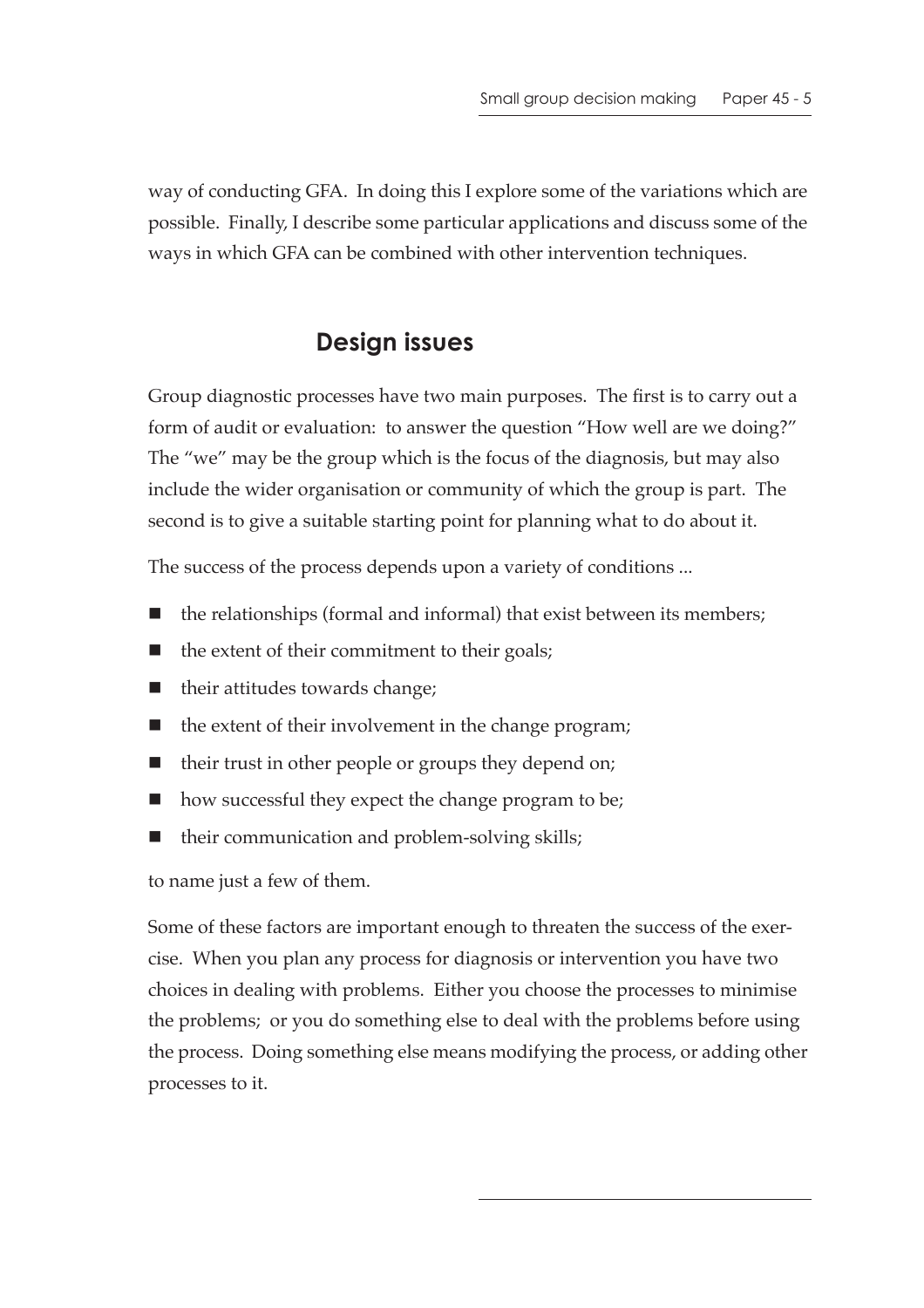Unfortunately you can't always know ahead of time how well the prior conditions for success are met. The safest course is to choose a process which minimises the problems as far as possible. The more robust the design you choose in the first place then the less the need for revision, and the less chance of something going wrong.

A useful notion is that of overdetermination, otherwise known as "belt-andbraces" design. Each process has some key events which have to take place if the activity is to work, or some key problems to avoid. Play doubly safe: make sure that there are at least two different features to bring about each key event or prevent each key problem.

For example, suppose you are using GFA with an intact workteam, leader included. One danger is that the leader may be tempted to steer events in the direction she  $8$  would like them to go. What can you do? If you seat her at the back of the group it is harder for the group members to take her non-verbal reactions into account. Adopting "US Navy rules" — the more junior members in status speak first — further helps.

The design described later is replete with features intended to avoid the most common group process problems.

To help you understand the reason behind some of the design features, I describe below a simple model of process dynamics. It assumes that the one of the most important functions of any process is to manage two different aspects of group dynamics, reflecting two opposing tendencies at work in each of the members.<sup>9</sup> One is disruptive competition. The other is disruptive cooperation, perhaps better described as conformity. Each of them can interfere with group effectiveness.

<sup>8.</sup> To avoid both the sexism of common usage and the awkwardness of many of the common unisex constructions, I use feminine gender to refer to people of any sex.

<sup>9.</sup> These are very nearly the small group analogue of the two motives identified by P. Berger, and discussed under the title *homo duplex* by such writers as Anton Zijderveldt, *The abstract society: a cultural analysis of our time*, Penguin, Harmondsworth, 1972.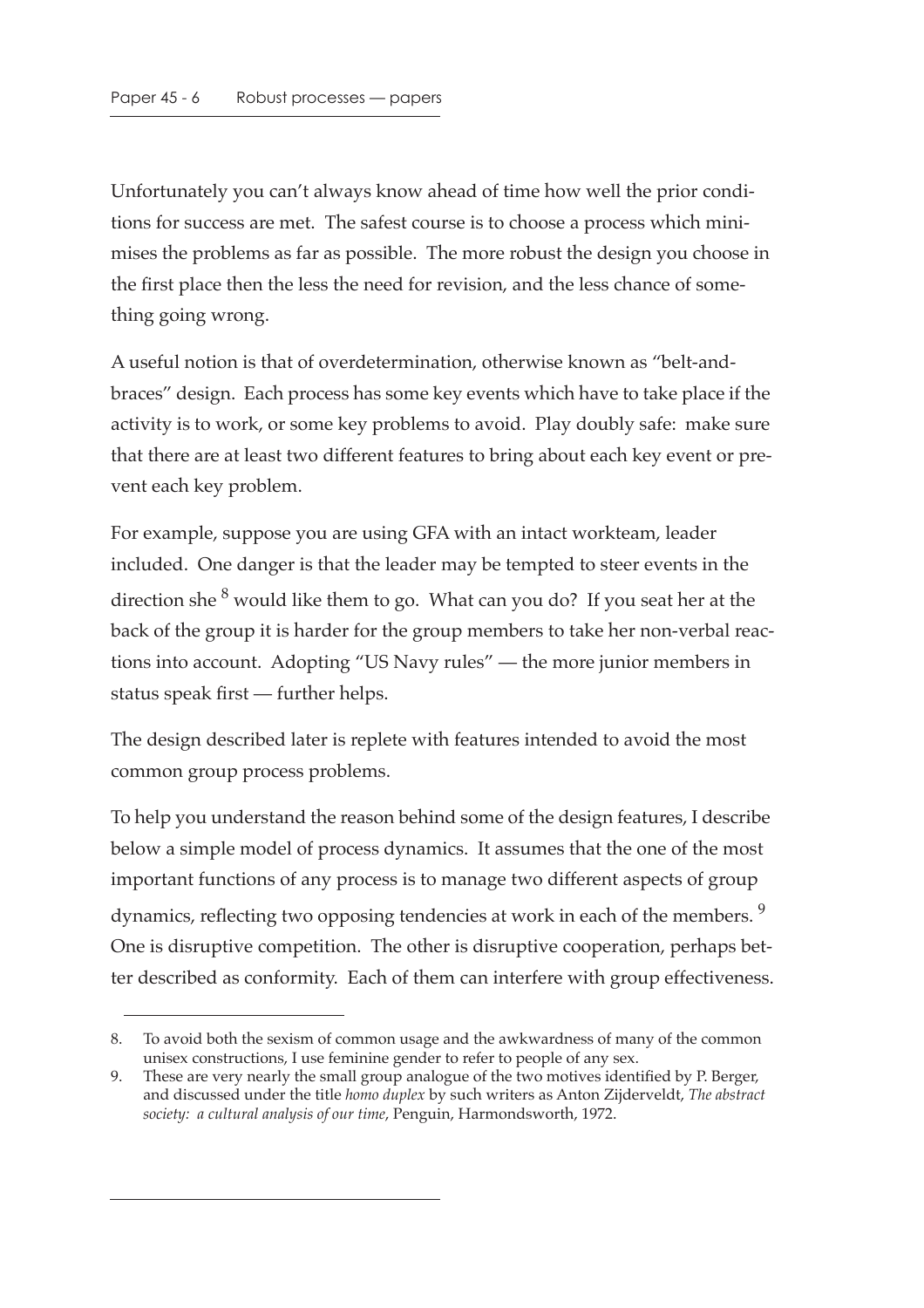### **Competition, conformity and power**

In such a competitive culture as ours there is a tendency in each of us to argue for our own interests and ideas. In this way we set out to prove to others and ourselves that we are worthy of respect. We may therefore expend more energy pursuing our own goals than pursuing group goals.

Acting in opposition to this is our wish to be liked and to be accepted by the other members of the group. We may sometimes be unwilling to challenge dangerous ideas or confront errors in case we harm our relationship with others. This may result in energy being directed more toward supporting the current group mythology than toward success in the group task. Irving Janis<sup>10</sup> has called this groupthink.

These two forces, competition and cooperation, are often allowed to operate in an uncontrolled manner. You might expect them to cancel each other out (and indeed they may within a well-designed process). But often, they amplify each other's effects. Those group members who are used to operating forcefully in the group may advance their own ideas relatively thoughtlessly; those lower in status or less assured may fail to challenge the errors they perceive.

As an example, you can reduce conformity by ensuring that enough is known about everyone's point of view. You can begin by collecting information from individuals without giving much opportunity for discussion. Then use this material as the background for discussion. Anyone wishing to argue for an individual view then has to do so in the knowledge that other group members think otherwise.

Competition and cooperation usually operate simultaneously. Separated in time they can be used to counter each other. Providing more opportunity for one or the other will then allow the relative contribution of each to be varied and

<sup>10.</sup> Irving Janis (1972), *Victims of groupthink: a psychological study of foreign policy decisions and fiascoes*, Houghton-Mifflin, Boston.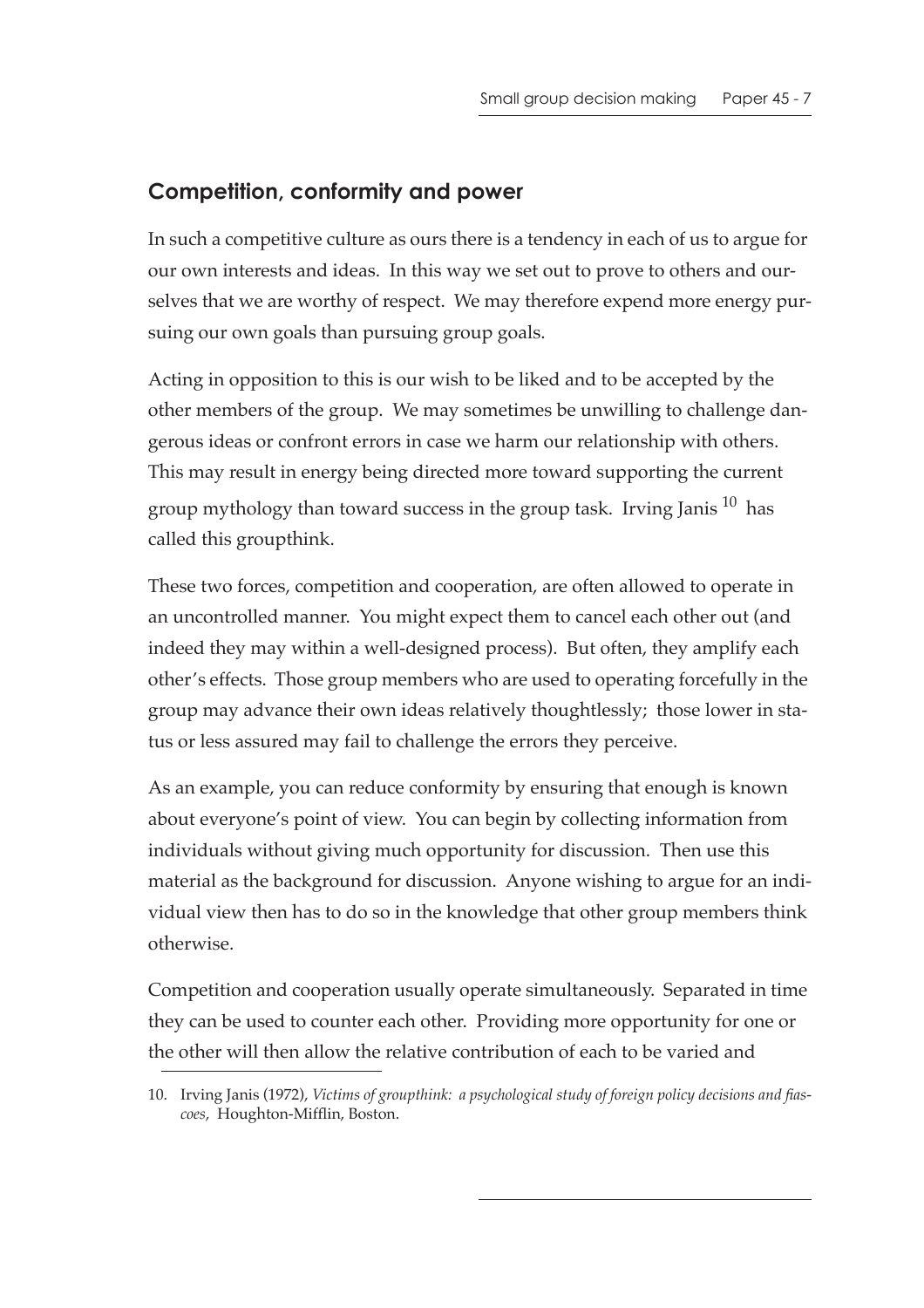brought into balance. <sup>11</sup> The balance can be enhanced by having the group deliberately try to use a cooperative rather than competitive style. Agreement on mutual goals makes this more likely.

These same devices also help to reduce the effects of power, formal or informal, in a group. By themselves they may not be enough, but they can make a substantial difference. The main difficulty is that those who have power are often not aware how much of it they exercise. Those that have it exercised over them may for one reason or another feel unable to report it or even acknowledge it. In short, power is invisible downward. The behaviour of both those who exercise it and those who suffer it helps to conceal it or appear to justify it. The greater the exercise of power, the greater the need for a structure which manages it. Highly structured exercises can reduce both the effects of power and the effects of the manipulation which is often used to counter it. Anonymity also helps.

Such relationships as power are important within the group. They may also be important between the group and the rest of the social system of which it is a part. At the start of most diagnostic interventions honesty is likely to appear dangerous. To reduce the apparent risk, make the uses to which the information is to be put very clear right at the outset.

Sometimes when power is known to be an issue an outside consultant may be a useful investment. Outsiders can afford to say what needs to be said. This advantage of an outsider is nullified, however, unless she is trusted by all. If there is no consultant (or to an extent even if there is), a group that has some control over the procedure will be more likely to feel confident about the outcome.

<sup>11.</sup> My ideas on this first developed from thinking about such processes as search (see note 14 below) and Delphi (see, for example J. Scott Armstrong (1978), *Long-range forecasting: from crystal ball to computer*, Wiley, NY). I have talked about them at greater length in *Helping groups to be effective: skills, processes and concepts for group facilitation,* Chapel Hill: Interchange, 1987.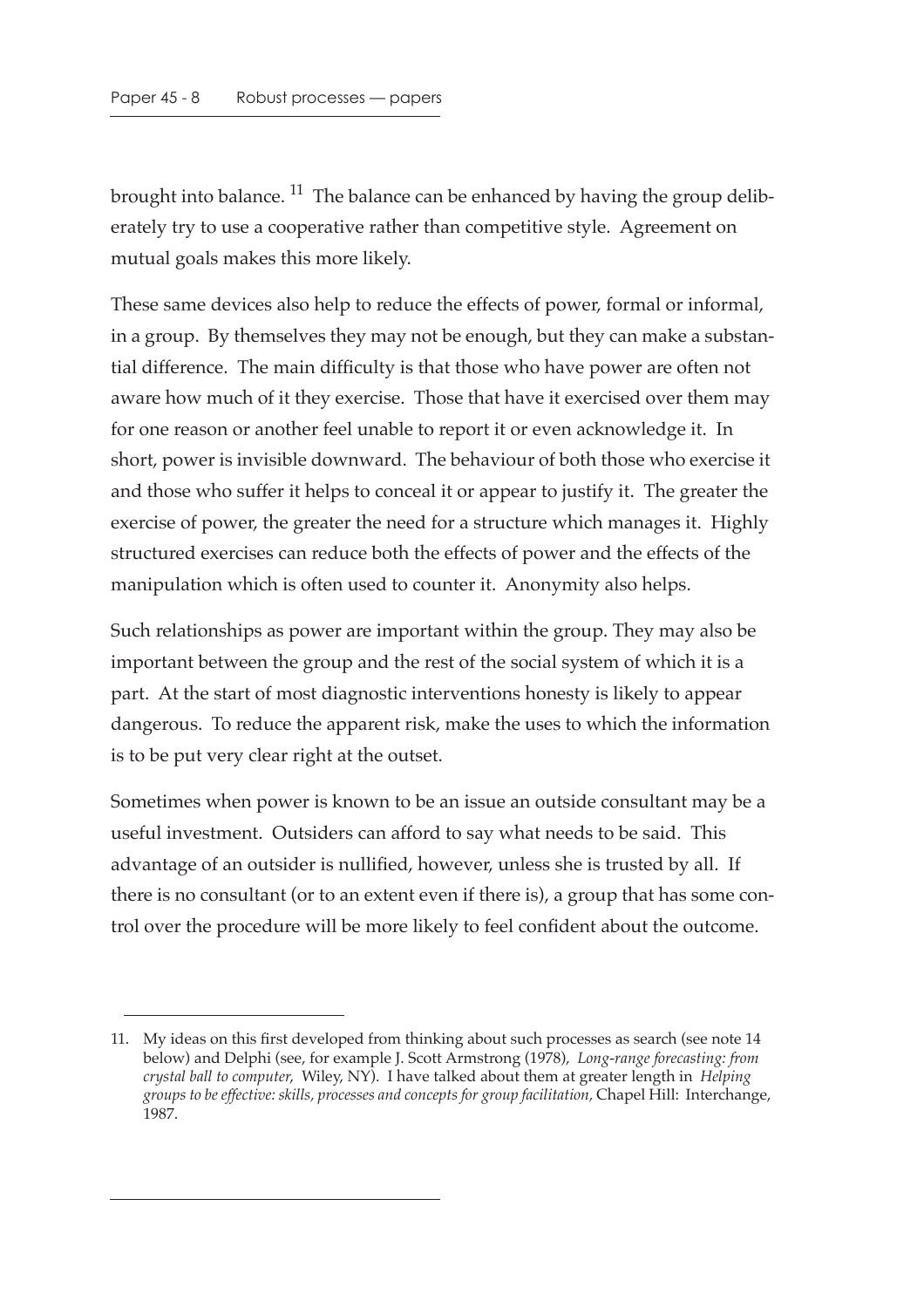It also helps if the group members think there is a good chance that action will follow their provision of information. Participants often imagine (and often for good reason) that there is little likelihood that the information will be acted on. If so there is little point in taking risks. That remains true even when the risks are not great.

When the group is one at the workface, union involvement is essential. To be sure of securing union cooperation, it seems to me that it must be right from the start of the planning. And it must be real and not just token involvement. Union officials and management often have cause to mistrust each other. Because of the invisibility of power, and the element of confrontation that usually accompanies management-union communication, managers can be expected to be very poor judges of how trustworthy they appear to rank-and-file employees and union officials.

It is unfortunate that union involvement requires a lot of preparation. Union perceptions of rank-and-file attitudes are quite often as inaccurate as those of management and for partly similar reasons. A power difference again exists and is again invisible downwards. Union officials are used to speaking on behalf of rank-and-file. They have a vested interest in believing that they do it well.

One side-effect of these misperceptions is that both management and union officials are able to blame each other for rank-and-file apathy at work and in union affairs respectively. Part-time officials who are also rank-and-file employees are for these reasons often valuable members of groups during group interventions.

The skills brought by group members to the exercise may also be important. The better the communication and problem-solving skills of the group, the less likely it will be that the procedure will fail. And there are other considerations.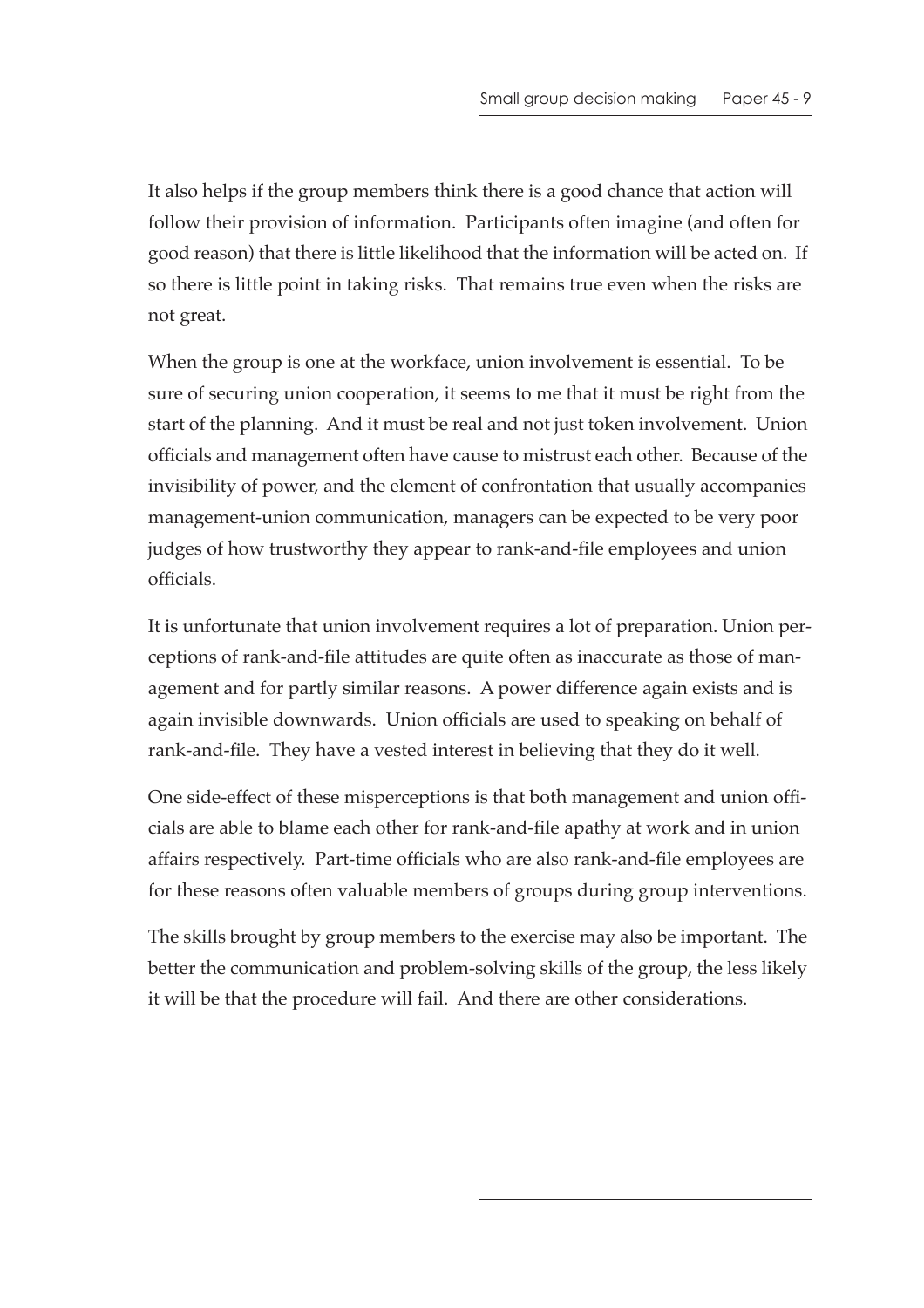#### **Other considerations**

Many a group is unused to cooperative communication. A much more robust design is then needed. Group members are frequently unused to working on people problems in a problem-solving manner. To substitute for problemsolving skills the procedure will have to be carefully structured. Participants can then be led through an appropriate sequence of steps. Prior skills training may help; but if skills are lacking then other ways of making the procedure robust must be found.

When these and other problems have been anticipated, expectations can form a trap for the unwary. The risk is of raising expectations which will not be met. To compound the problem, the preparation to needed to deal with other problems may be part of the cause of unrealistic expectations. Accurate expectations may be a force for change. Unrealistic expectations lead to disenchantment. They may also provide an effective inoculation against further attempts at improvement.

Among the other issues there are two I wish to mention. One is the need for support. The other is to do with clear boundaries.

The first is related to expectations. One way to kill future involvement and change is for people in high places to torpedo the program after it gets under way. It isn't always possible to anticipate this. But there are two things that can be done. One is to secure support from the top. The other is to identify anyone who is likely to exercise a power of veto and secure their support too.

Group members will find it easier to plan effectively if they know how much room for manoeuvre they have. If there are any superordinate goals, or limits or constraints, the best time to identify them is right at the start. People will mostly accept and work within limits which are clearly identified.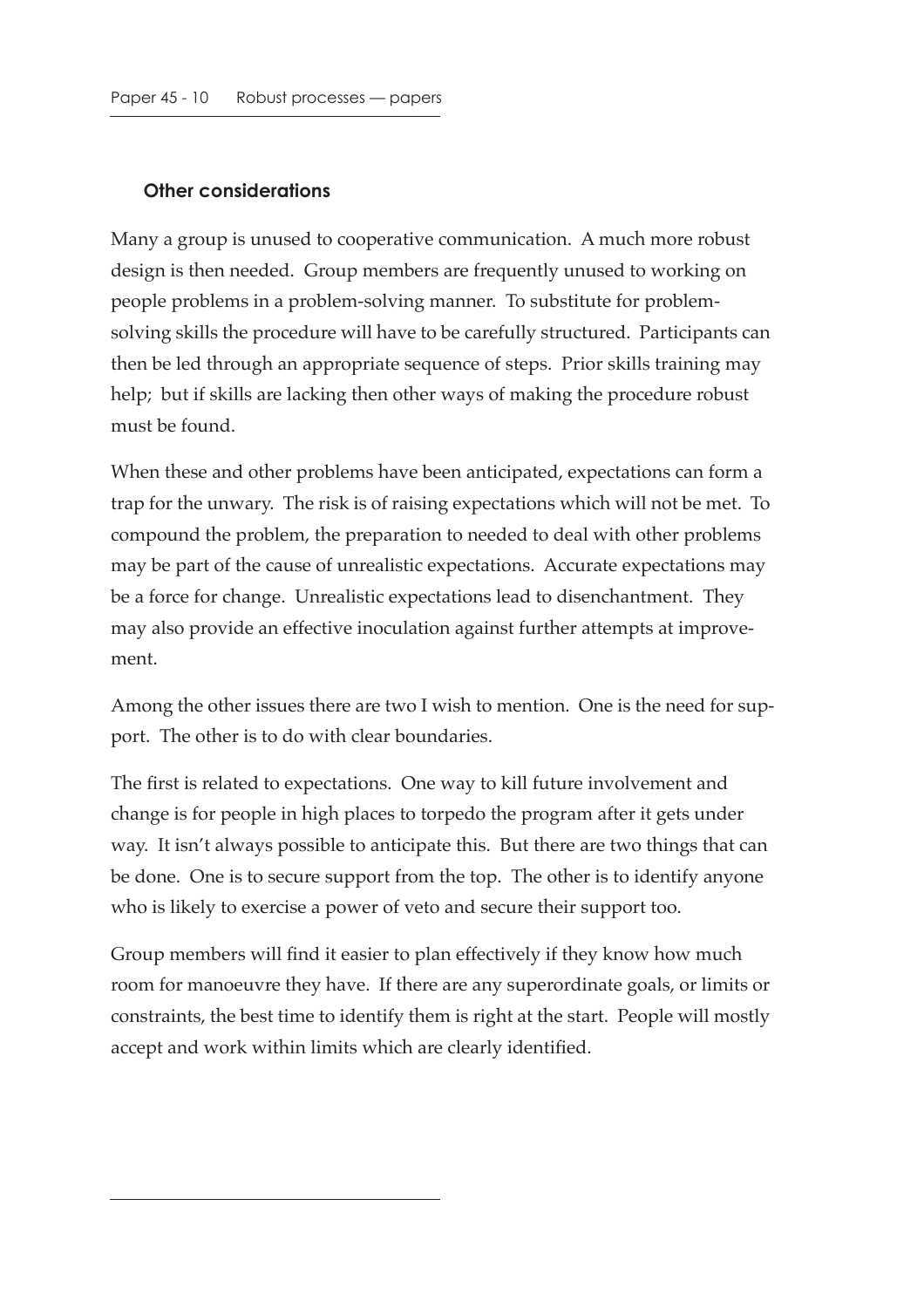#### **Using GFA**

In short, there is not really such an intervention as GFA. There are, rather, a set of procedures which can be threaded together and used for small-group diagnosis. On occasion these procedures allow for the preliminary collection of information, the analysis of this, its feedback to a group, and its use as a starting point for discussion. The intervention can then usefully be labelled GFA. It isn't the label that matters. It's how well the intervention meets the three sets of needs: group members, group, and surrounding social system or organisation.

Even more important is the way the procedure is chosen. GFA may be used because it seems to be the most appropriate procedure given present goals and context. If so then all may be well. Any other reason for selection is suspect.

In fact it could reasonably be argued that I've written this paper the wrong way round. You could make a case that I should start from goals and context and proceed towards a consideration of the appropriate procedures. In practice it turns out that it is very difficult (I suspect inherently impossible) to write a self-contained paper on most aspects of intervention techniques. This paper is a stopgap while we wait for someone to write the appropriate multi-volume handbook.  $^{12}$ 

In the meantime there is one way out of the dilemma. That is to try to state the criteria which indicate that GFA may be an appropriate family of interventions provided the design is sufficiently well fitted to the situation.

<sup>12.</sup> A number of books do attempt a combination of an overall framework with descriptions of specific interventions. W. French and C.H. Bell, *Organisation development*, is perhaps the best known of them. In the field of community development, J. Rothman, *Planning and organising for social change: action principles from action research* (Columbia University Press, NY) is excellent as far as it goes. Tim Dalmau and I have a long term intention of developing documentation which classifies interventions according to a general framework. The framework itself is described in a number of places, perhaps most clearly in *A diagnostic model for selecting interventions for community and organisational change*, (Paper presented at Network '85, May 1985), Kenmore: Dalmau and Associates, 1985 (Reprinted Chapel Hill: Interchange, 1986). *Organisational analysis and diagnosis* (note 1) begins to use this to classify interventions.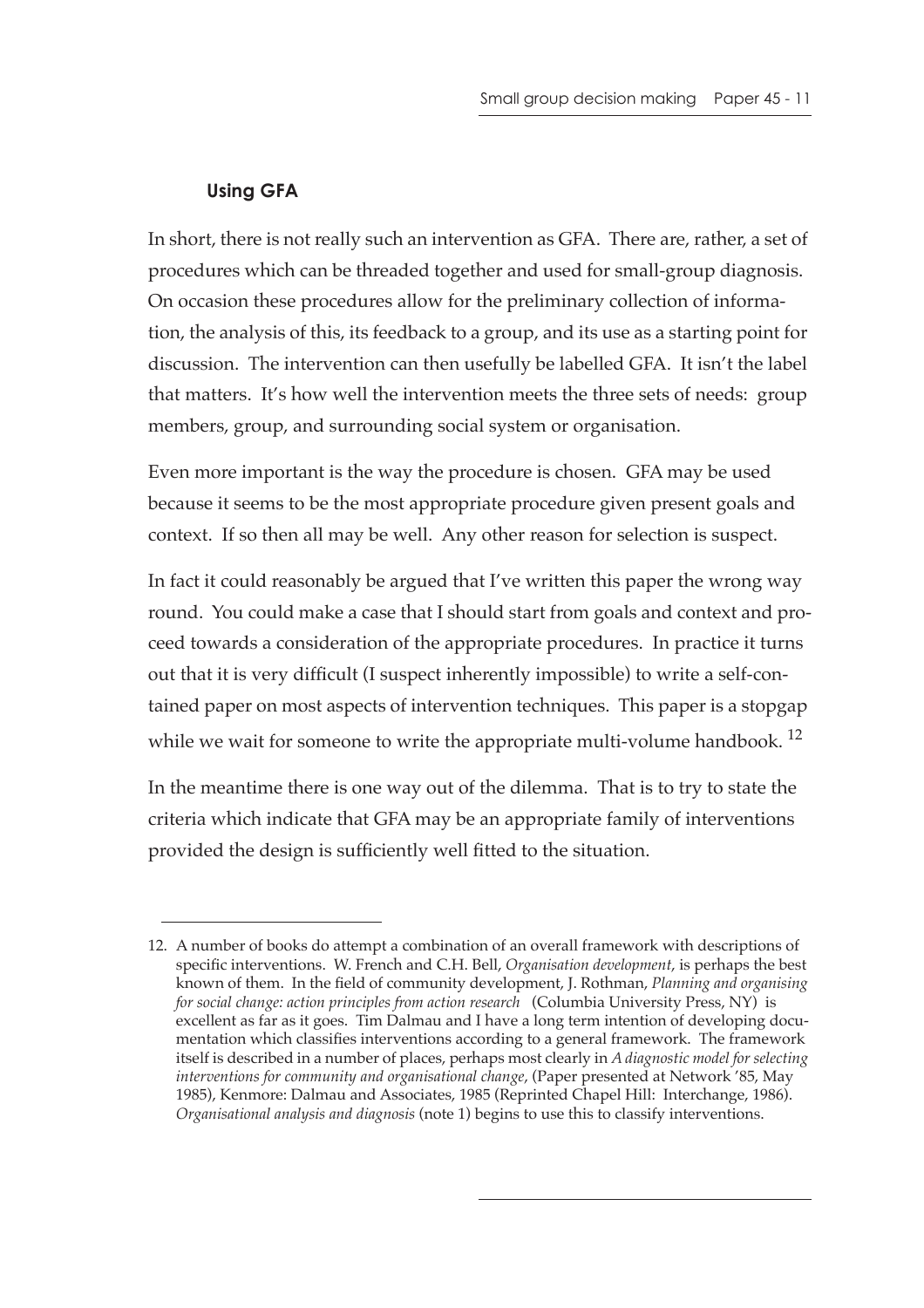# **Selection criteria**

Do you have a problem whose identity is not fully understood? Or a desire to improve some aspect of group functioning, but no strong indication of where to start? Then a diagnostic procedure is in order. Is there is an identifiable group of people who are likely to have the information needed to identify the problem? A small-group procedure is appropriate.

GFA is therefore likely to be an appropriate technique where diagnosis is called for, and the problem is likely to be identifiable by a defined group of people. It is most suitable when there are between about six and forty in the group, or when such a number can represent those affected.

If there is anyone outside the group who can veto any group suggestions it is important that their degree of commitment be known. If they are unprepared to give a commitment outside certain limits then these limits must be known. Similarly, if the group is part of some larger social system (such as an organisation), it is necessary for the group to know the overall goals of that system and the contribution expected from the group. When these requirements are not known then it may be possible to determine them before undertaking the intervention.

Within the constraints arising from this larger view the group members must be able to agree on their own goals before doing anything else. It is therefore desirable either that group goals are known or that is likely that they can be agreed on fairly easily. Some preliminary work on goal definition is needed if there is likely to be any difficulty about this.

Simple goal setting procedures are available. When it seems unlikely that the group will easily reach agreement on goals there are more elaborate goal setting procedures such as search. These are not described here. 13 If it appears that there are outside demands but they seem seem not be acknowledged there are other procedures which will help. <sup>14</sup>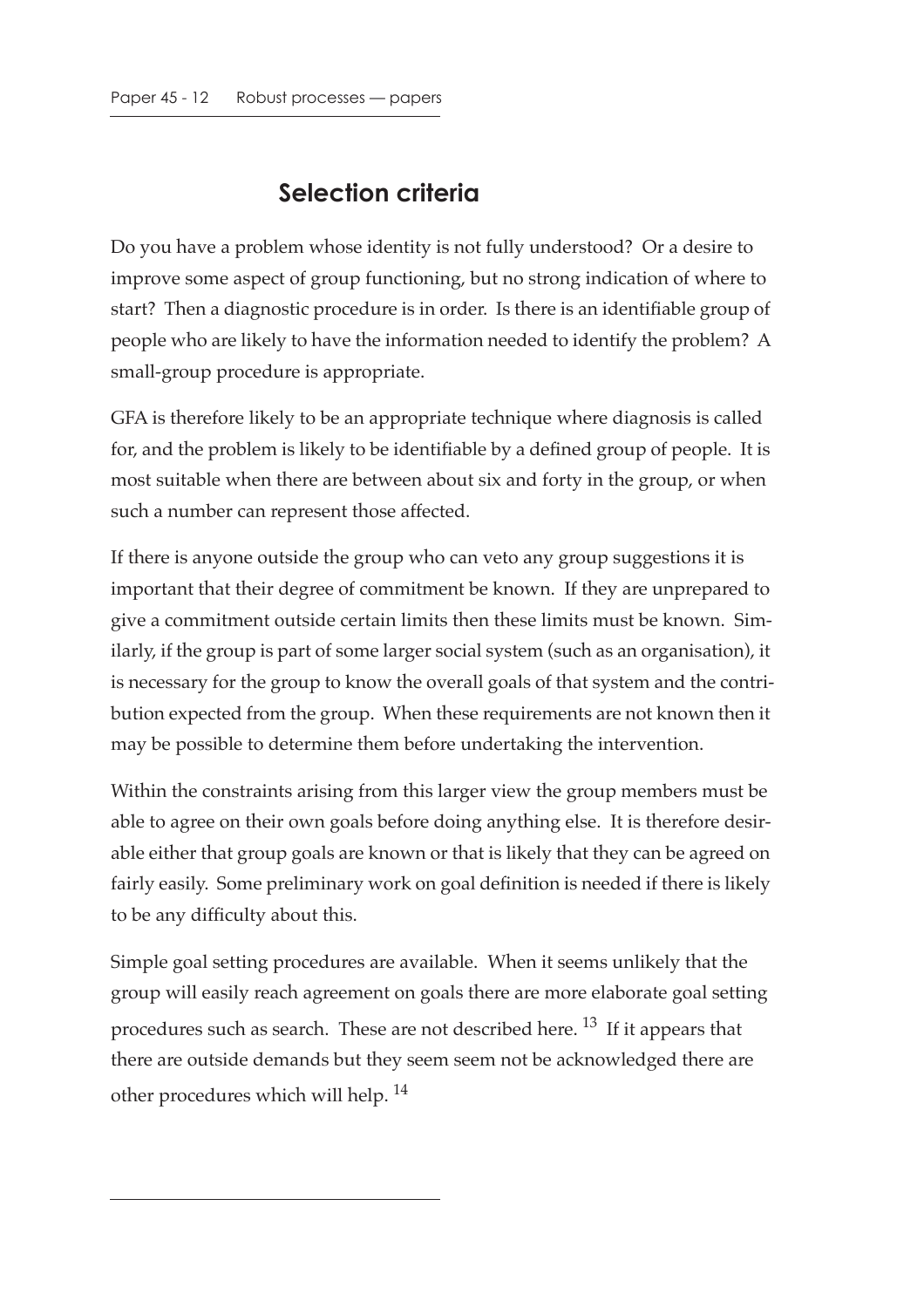Similarly, it must be likely that the group will recognise the constraints within which they have to operate, or that they can be brought to do so, or that some additional exercise can precede the GFA sessions.

In addition, GFA and similar diagnostic methods seem to work best when there is some identifiable action outcome toward which the group discussion can be oriented. There must also be some likelihood that the outcome can be seen through to its conclusion.

Finally, to use GFA under some conditions is to ask too much of it. Serious unresolved conflicts within the group are an obstacle to its use. So are any other issues which concern group members deeply. In other words, the issues to be addressed must be those which the group members are currently most concerned about. If there are such issues they are best worked through first.

There may sometimes be reasons why it is important for a diagnostic session to be held despite the presence of other issues. You can then expect these other issues to interfere with the group process unless you can find some way of disposing of them. A separate exercise may be best. If this is not possible it may be that the group will agree to shelve the other issues for present purposes. But if this option is taken, it may be a hard group to work with, and the use of a consultant may be desirable. This is particularly true for unresolved conflicts.

<sup>13.</sup> For small group goal setting see my *Helping groups to be effective* (note 11). Search is described in my *Search*, a detailed workbook for conducting brief community searches (Interchange, Chapel Hill, 1986). Search is a procedure where detailed goal setting is preceded by predictions of likely future developments, and the development of some future shared ideal amongst organisational or community members. See also Trevor Williams' *Learning to manage our futures: The participative redesign of societies in turbulent transition* , New York: Wiley, 1982.

<sup>14.</sup> The organisation mirror, described (among other places) in Fordyce and Weil (note 5) is an example. Using it, the organisation finds out what its clients or other interested parties think of it.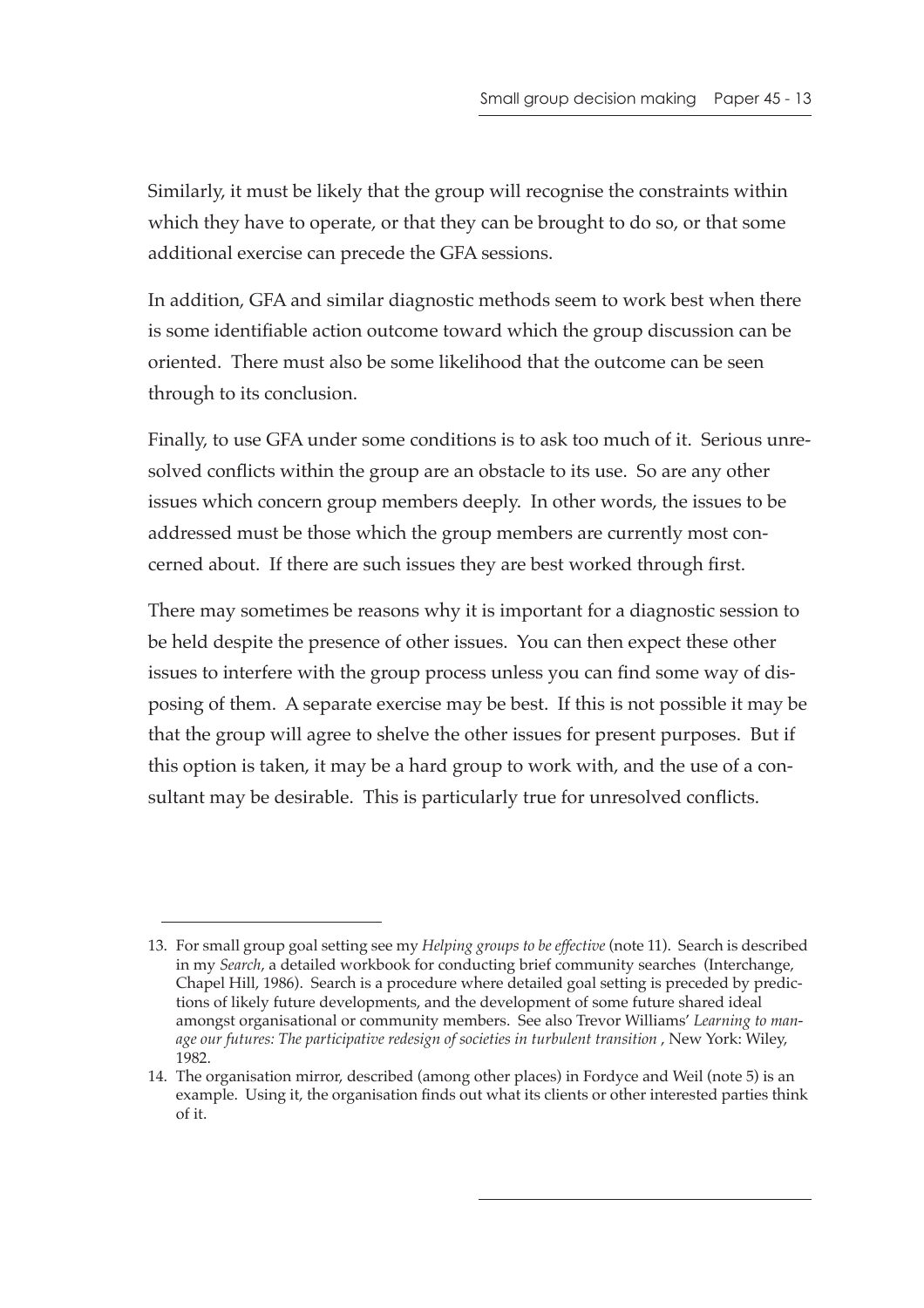### **The procedure**

In the section which immediately follows I describe a step-by-step example of an intervention along the lines of GFA. For the purposes of illustration I have made certain assumptions: most of the selection criteria are probably (but not certainly) met; there is a normal degree of cooperation among group members; formal and informal power relationships exist between member; and a consultant is not present but can be called on if needed. I have further assumed that the intervention is (at least for the moment) fairly self-contained, so group goals are unlikely to have been recently defined. This is therefore the sort of procedure that might be appropriate for preliminary diagnosis of a problem confined to a defined group, and largely able to be dealt with by them and their superiors. I have set it in an industrial or commercial organisation which might be private or public. Other variations are discussed later.

#### **An example of the procedure**

The procedure falls fairly naturally into a number of different stages.

- Preparation. This includes pre-reading for the person who is to lead the group, and group selection.
- Developing the questions. This is a self-contained exercise in itself.
- Responses. All questions are answered before there is any discussion.
- Discussion and action planning. These may be done concurrently, or separated into distinct stages. For ease of explanation they will be separated here.

An overall process of change follows a number of steps — typically diagnosis, followed by planning, followed by action, followed by evaluation. Diagnosis itself is intended to prepare for planning and action. If you want to decide how to get somewhere you have to know where you are going and where you are leaving from ...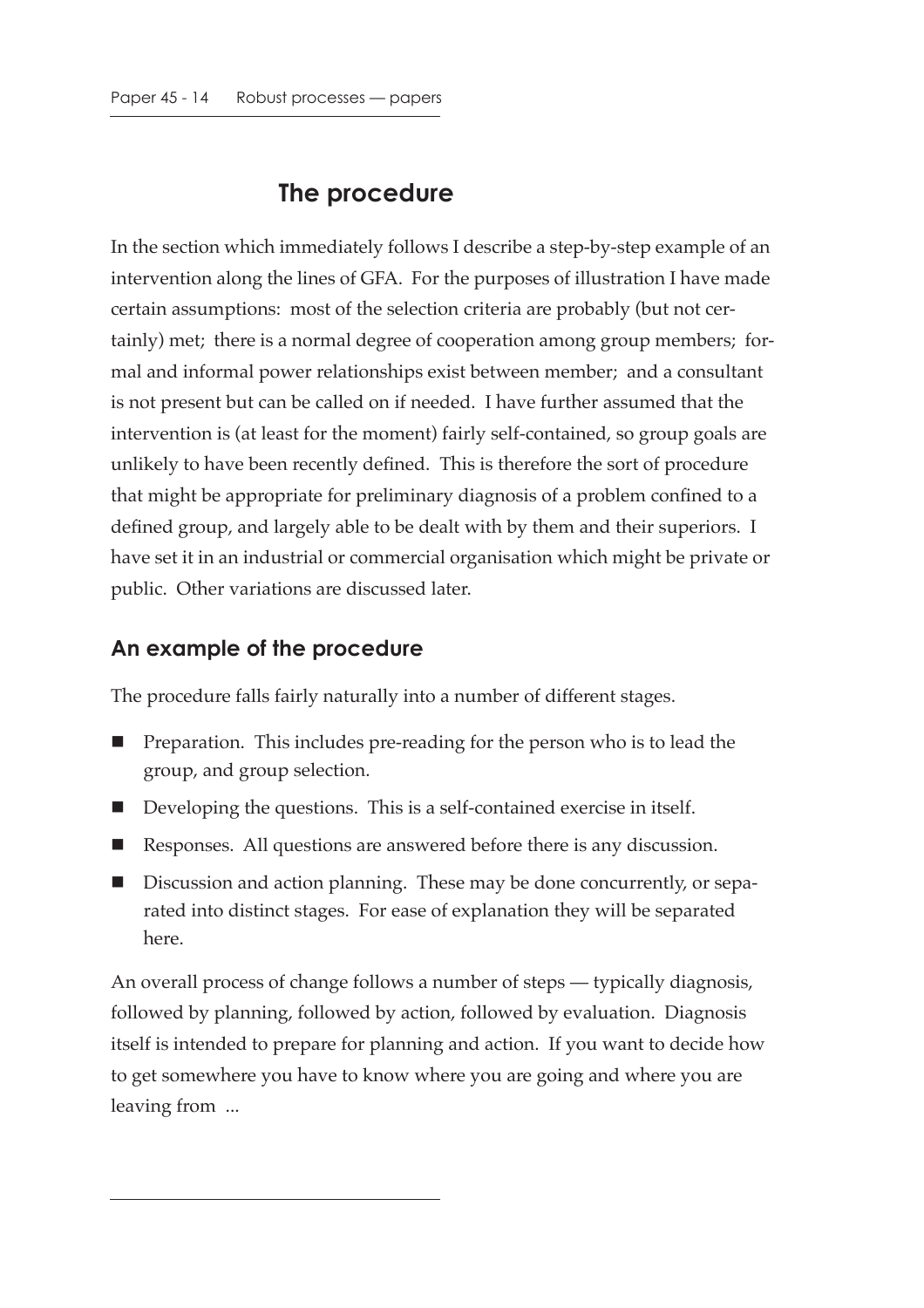now —<del>———————————→</del> goal

The development of questions is therefore preceded by components for goal-setting (the *goal* in the figure) and situation analysis (the *now*). In the descriptions to follow, situation analysis will take the form of defining the constraints under which the group must operate or chooses to operate.<sup>15</sup>

#### **Facilitator preparation**

A leader has yet to be selected and given time to prepare. Because this role is quite different from what is usually understood as leadership I will use the term *facilitator*.

It will often be convenient and productive for the group to select its own facilitator. As an alternative the duties of the facilitator may be shared amongst different group members. (This is at the cost of some extra time for dealing with preliminaries.) For simplicity I will assume here that some particular person has taken on the responsibility of getting the exercise under way. There is then the chance for that facilitator to do some homework.

The main function of the person chosen is to facilitate, not to direct. <sup>16</sup> Success is to be measured by they extent to which the group members feel that the end result is one they all helped to develop and are committed to. For this to happen the outcome must reflect their real views. Each member of the group must feel able to contribute her views safely. She must feel that normal power and status differences have been left outside the group. For the duration of the exercise, all are equals.

<sup>15.</sup> Needs and resources surveys, often used by community agencies to define their role, are an example. The needs define the agency goals. The resources define the constraints within which the needs have to be met.

<sup>16.</sup> Known as process consultation. See Edgar Schein (1969), *Process consultation: its role in organisation development*, Addison-Wesley Reading, Mass.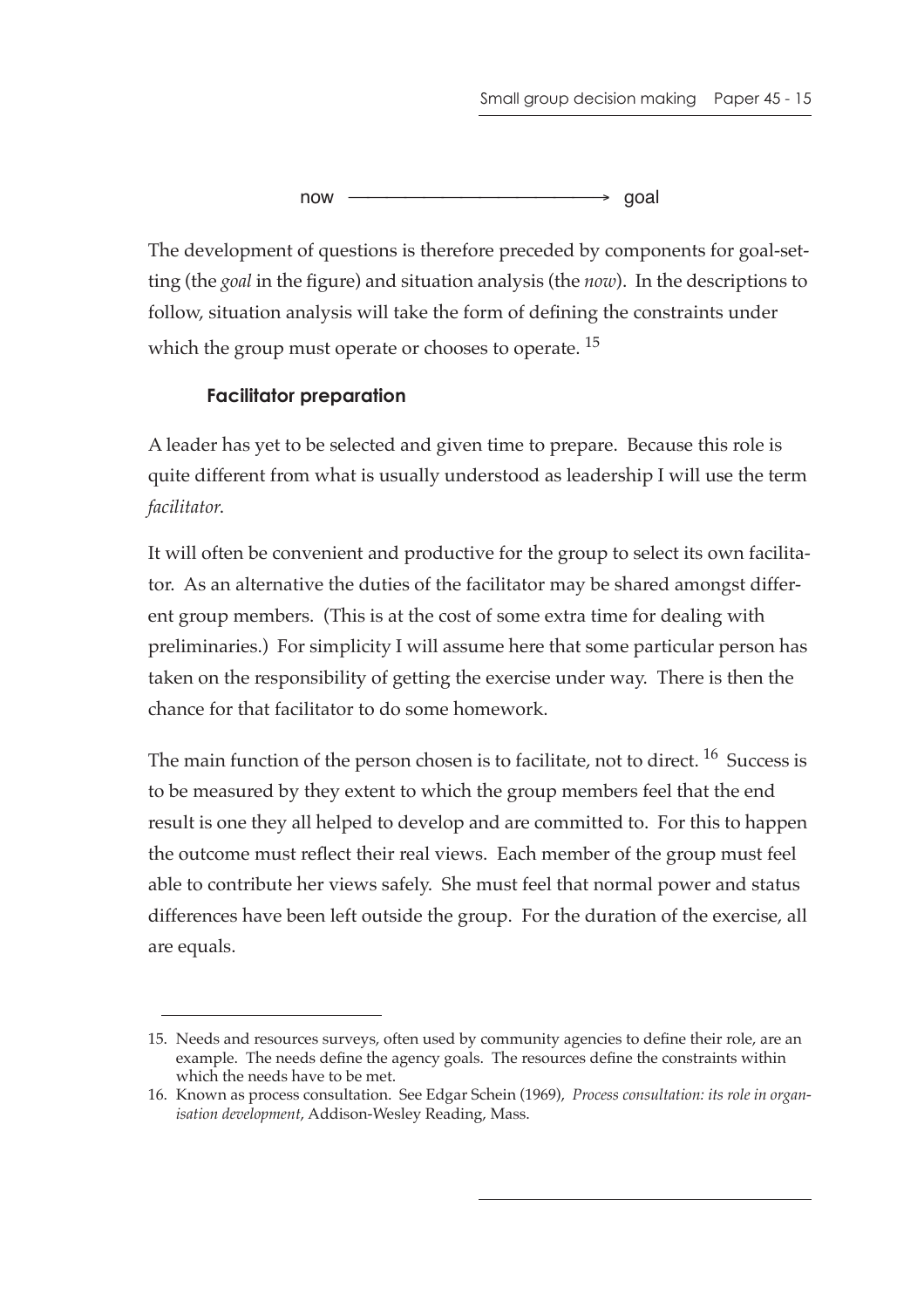It is also important for group members to listen to one another. A genuine group consensus cannot otherwise emerge. Communication has to be cooperative rather than competitive.

There are techniques which a facilitator can use to help bring about these conditions. This may require some thought and study before the exercise begins. <sup>17</sup> If the facilitator is chosen by the group there are benefits in making a selection some time before the actual GFA is done.

One difficulty will be this: It may be natural for the facilitator to assume a traditional leadership role. People may then either compete to take over that role or feel no responsibility themselves for the effectiveness of the group.

The most useful frame of mind for a facilitator is therefore one where she sees her task as that of keeping the group responsible for its own effectiveness. Some preliminary reading and practice on communication skills  $^{18}$  can make this an easier task than it would otherwise be. Rather than directing group members to behave differently, the facilitator can report what seems to have happened.

*"John, I've noticed that you've been talking for 12 of the last 15 minutes."*

Provided this is said in a sufficiently friendly manner most people can cope with it quite well. It almost always works if the information is specific enough.

If earlier experience has shown that this is not sufficient it may be appropriate to add a gentle suggestion.

*"If we are all to have a chance to make our opinion known, we may have to speak more briefly than that."*

The three most usual problems in most types of group discussion seem to be ...

<sup>17.</sup> See the section on group facilitation in my *Learning to communicate*. (note 11).

<sup>18.</sup> For a quick overview of communication skills, a good starting point is J. Narciso and D. Burkett (1975), *Declare yourself: discovering the me in relationships* (Prentice-Hall, Englewood-Cliffs, NJ, ). My *Helping groups* ... (note 11) contains a chapter on communication for group facilitators.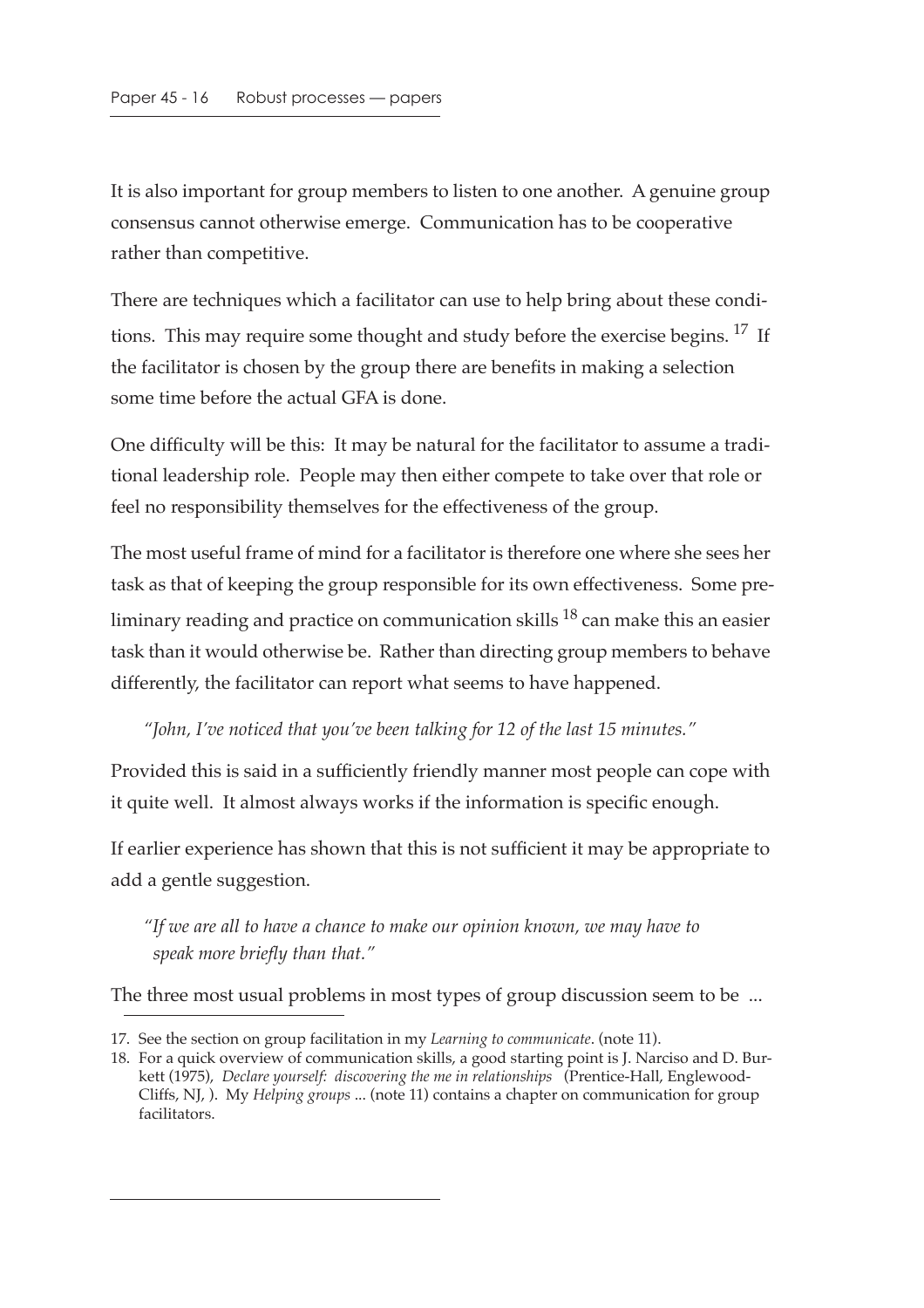- A failure to keep sufficiently to the topic.
- A tendency to argue against other people's ideas and support one's own.
- A failure to listen to other's contributions.

Each of these can usually be dealt with without too many problems. The following paragraphs deal with each in turn. I have tried to be so specific that an inexperienced facilitator can use them fairly mechanically if necessary. Later familiarity will allow them to be used more flexibly. In keeping with the beltand-braces philosophy mentioned earlier the overall design is also planned to reduce the incidence of these problems.

Failure to keep on the topic may occur because people pursue hidden agendas. Or they may follow up ideas without concern for their relevance or otherwise. Questioning the speaker will often remedy the problem. If the talk is too general, asking for details or examples will help. Items of doubtful relevance can be dealt with by asking the speaker to give details of its relevance. This will usually either get the talk back to the issue or make its relevance clearer.

Keeping a visible record of decisions made is almost always a good idea. Speakers can be asked ...

#### *"Can you put that in five or six words, so that can note it down on the board?"*

Competitiveness is almost always present in such groups, often carefully disguised. It is revealed in the group's responses to suggestions from its members. If people greet new ideas with an immediate catalogue of disadvantages ("The trouble with that is ..."), then competitiveness is present. Any procedure which will allow ideas to be produced first, and evaluated only after they are thoroughly understood, will help.  $^{19}$  Limiting initial reactions to "questions for clarification only" is useful.

<sup>19.</sup> Some of the creative problem solving procedures are relevant, including brainstorming. See *Helping groups* ... (note 11).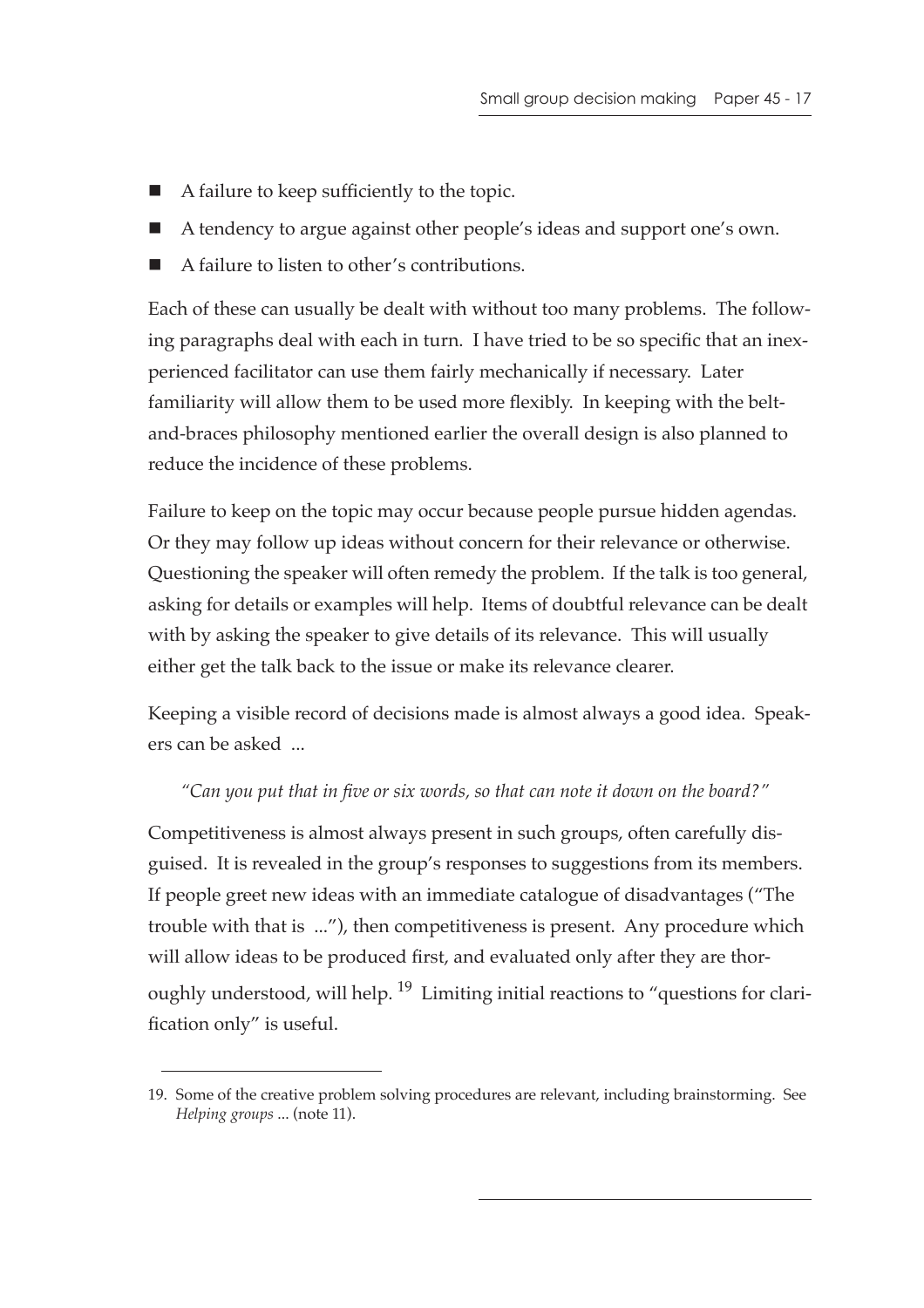Often the most difficult problem to deal with is the use of power (which will often conceal competitive attempts to argue against other ideas). One of the facilitator's primary functions will be to equalise power within the group. The procedures described below (for example, the use of polling instead of open discussion) are often intended to deal with this. The facilitator can also encourage the group to follow the general practice of letting the most junior members speak first, before the more senior members have made their opinion known.

One of the most important contributions the facilitator can make to issues of power and competition is to be a good model of the desired behaviour. This seems likely to happen only when the facilitator avoids offering or arguing for or against any ideas (other than those to do with the actual conduct of the GFA exercise). In terms of the distinction between *content* (what is being discussed) and *process* (how it is being discussed), the facilitator addresses process issues only. Because the facilitator is thus denied a voice in the discussion, this suggests that either someone outside the group be used as facilitator, or that leadership be rotated among group members.

Listening behaviour is closely related to the extent of competitiveness in a group, and will often improve when the facilitator acts to improve cooperation. But even then some people will often not listen. The *questions for clarification* procedure is often particularly valuable, but even this will sometimes not help. When it seems that the group is going over the same ground for the third time or more, or when the group members seem to becoming polarised, poor listening is probably involved. Fortunately there is an effective procedure: no speakers are allowed to say their own piece until they have first paraphrased the previous speaker's offering, and to that speaker's satisfaction. 20

<sup>20.</sup> I do not know the source of this (and some other procedures); it is common in group work generally, where it is usual for facilitators to share their ideas and techniques freely.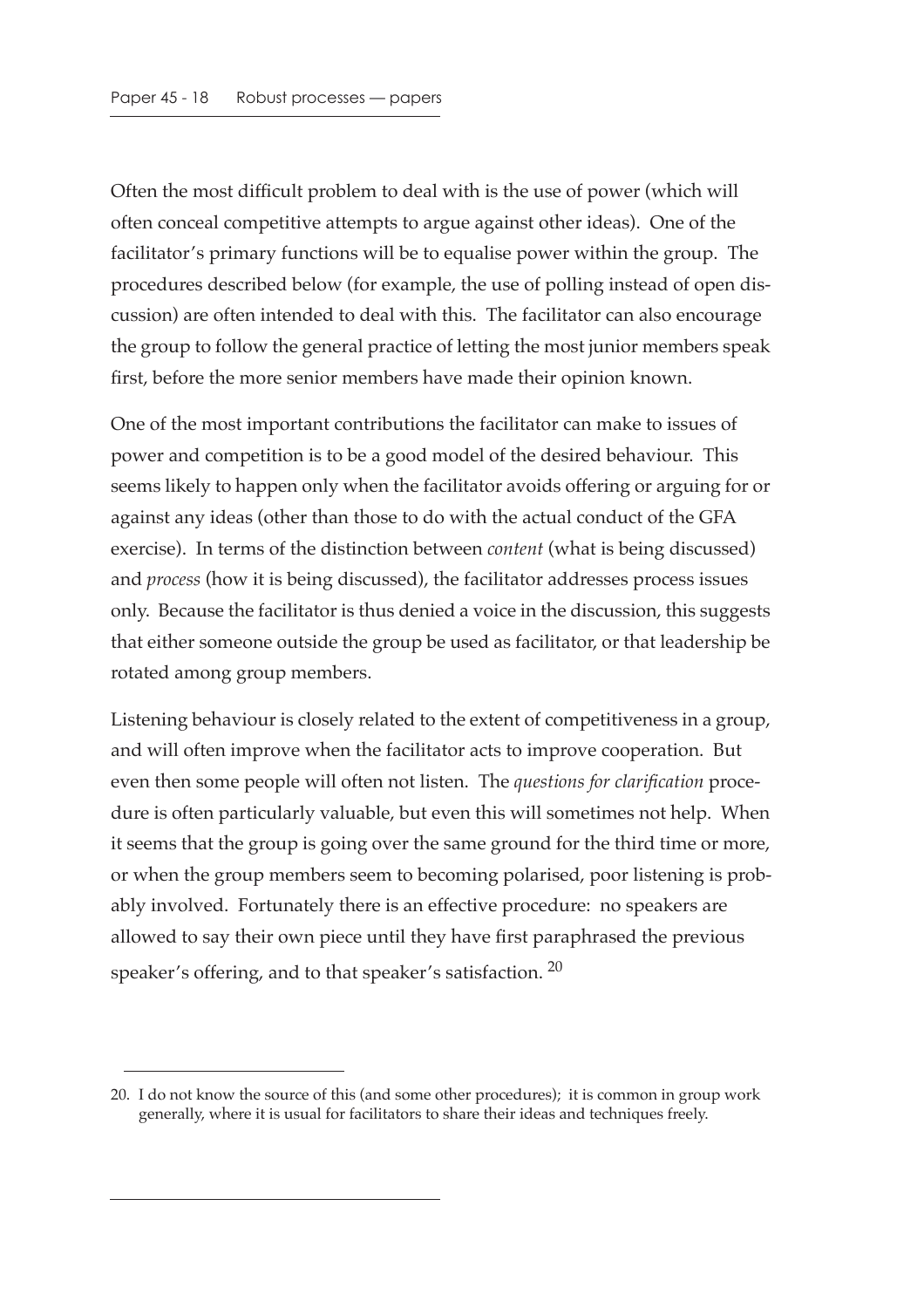### **Group membership**

The ideal group for an exercise is one which is composed in such a way that two conditions are satisfied:

- all points of view are represented in the membership of the group; and
- $\blacksquare$  the group members will feel enough ownership for the resulting output to want something to be done about it.

The way in which this can be done will vary. It may depend on whether the problem resides in an intact group of some type and whether the group is being used as representative or a greater body of people.

In the first instance, there are two cautions. Firstly, people in the larger social system often have clear ideas about what is an intact group. It is not always safe to assume that they are correct in this. In organisations, for example, the reality may depart greatly from the fiction shown on organisation charts and the like. An intact group is one with some overriding objective and in which all members are mutually interdependent. Secondly, it is well worth checking to make sure who owns the problem you are working on. An intact group is unlikely to have a useful contribution to make unless the problem is truly theirs.

Choosing a representative group is more difficult. Often it will not be known if all views are represented until after the session is complete, when the problem is likely to be better understood than it was at the outset. It may be enough to make a deliberate attempt to identify all interests and have them represented. Caution is sometimes warranted, though. If some of these people are not in the habit of talking to each other then GFA is probably not the appropriate proce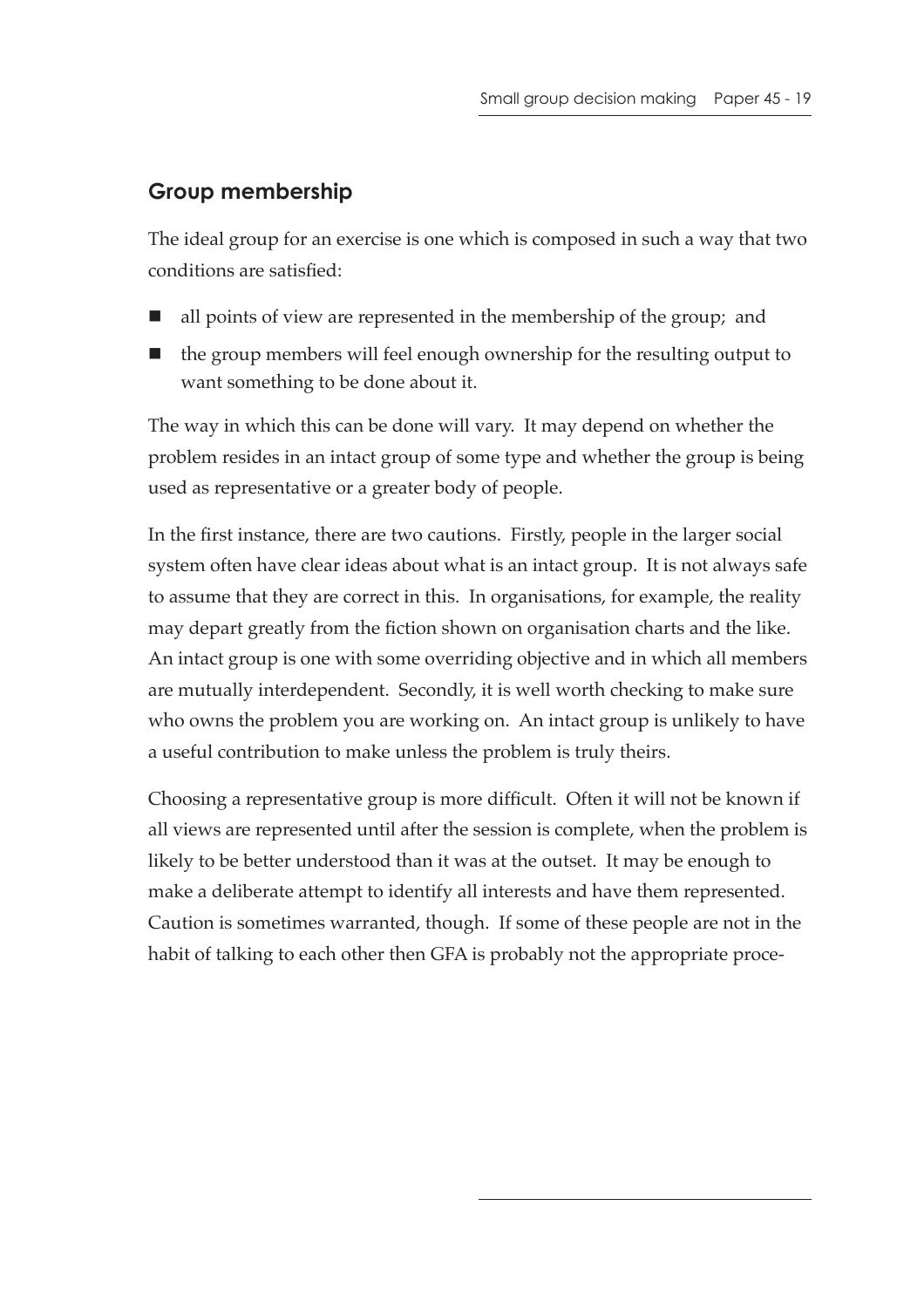dure. <sup>21</sup> This is also true if they are in the habit of blaming each other for their troubles.

Depending on the nature of the likely problem there are a number of varieties of *slice groups*. 22 A horizontal slice is one representative of a given level within a social system. A deep slice is one where members are drawn from a wide range of levels within a narrow function. A diagonal slice, most commonly preferred, attempts to represent each level and each function within a larger social system, though not each level of each function.

Where groups are representative, it is as important that interested parties *feel* represented as that they *are* represented. Some method of election makes it more likely that this will happen. As an example, assume that a diagonal slice is being chosen from one site of a large industrial organisation. The lowest level would usually make their choices first. I think it is nearly always a good idea if the lowest level has most functions represented, in which case it might be called an Lslice.  $23$  Then as each level in turn makes its choice, it avoids each function which already has sufficient representation. If this procedure is followed, each person on the site will find that at least one member of the slice will be drawn from their level and selected by her. She will also find that at least one member will be from within her function (though perhaps chosen by someone else).

#### **Preliminary guidelines**

People taking part in an exercise will usually agree to abide by a simple set of guidelines suggested to them. There are three guidelines which I have found

<sup>21.</sup> You may be better off using processes which use direct confrontation. For example see some of the processes in *Managing with people* (note 7), or my *The management of conflict* (paper presented at the Melbourne OD Network conference Network '83, mimeo, Department of Psychology, University of Queensland, 1983).

<sup>22.</sup> The immediate sources for this were my friends at the Centre for Continuing Education, Australian National University. And see note 19.

<sup>23.</sup> Whenever several organisational levels are represented I prefer to use an L-shaped slice by combining a diagonal slice with a horizontal slice across the lowest level.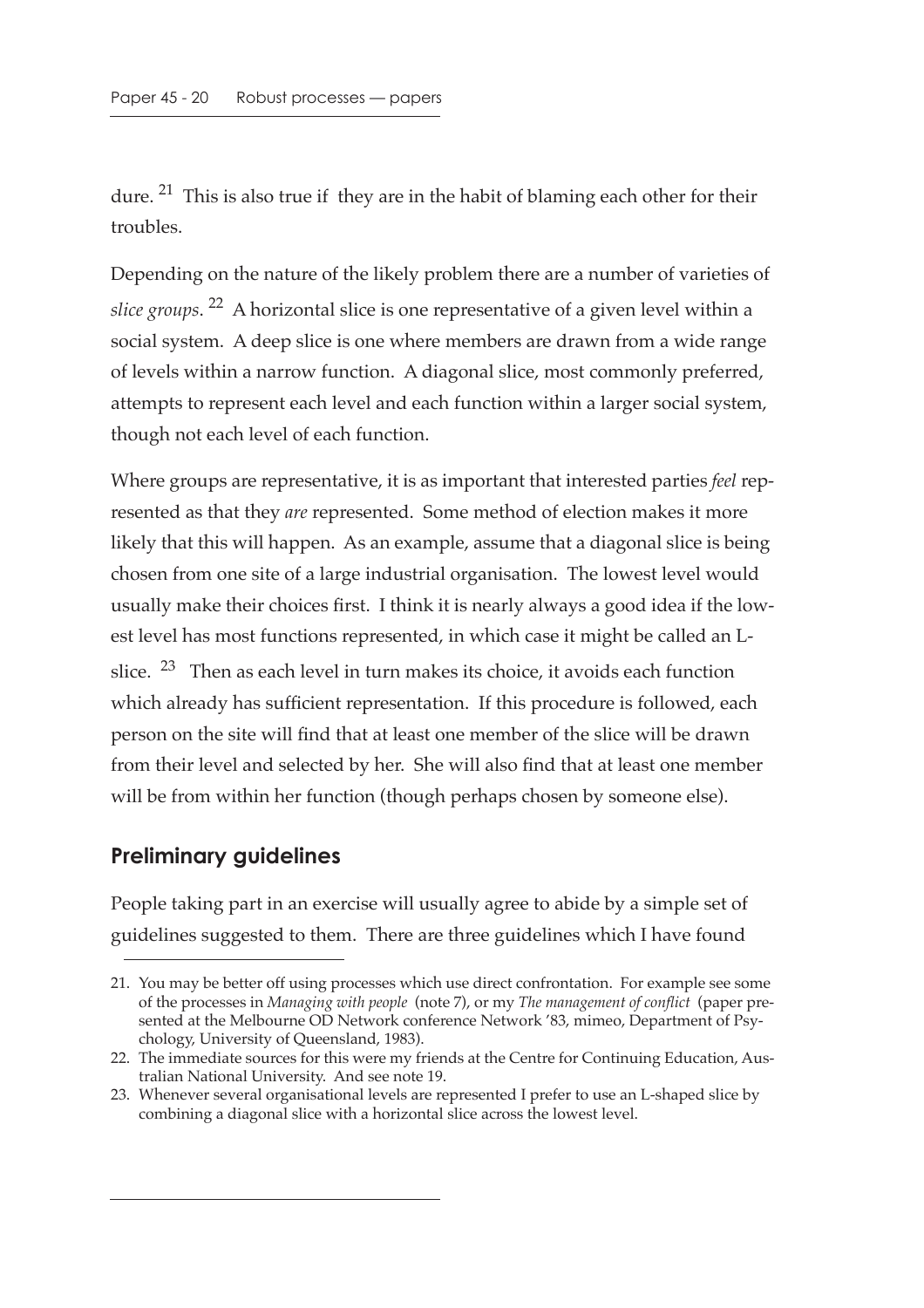useful (and willingly accepted) in all or almost all types of group. Some further guidelines are useful when communication behaviours are the target.

The general guidelines  $^{24}$  are an attempt to short-circuit some of the most common unproductive behaviours. They help to create a climate within which cooperation has some chance ...

- 1. Anyone affected by a problem or its likely solution, or by a likely decision, is a member of (or at least feel represented on) the problem-solving or decisionmaking group (or: Don't make other people's decisions for them);
- 2. Problems are stated as goals mutually acceptable to all those affected, and without implying blame (or: Don't blame);
- 3. Developing solutions is postponed until the problems they are an attempt to solve are thoroughly analysed and well understood by all concerned (or: Don't jump to solutions).

To these can be added a number of guidelines for cooperation, the most important of which are as follows.

- pursue group (not individual) goals;
- all take responsibility for group effectiveness;
- listen to all speakers and try to understand;
- $\blacksquare$  share the available time among all members;
- try to build on other people's ideas rather than trying to "knock" them.

These are better developed by the group itself through some sort of exercise, rather than being declared by the group facilitator.  $25$ 

<sup>24.</sup> I have described these guidelines or "groundrules" in a variety of documents, often in a form somewhat different to that quoted here.

<sup>25.</sup> An exercise for doing this is described as climate setting in both *Helping groups* ... (note 7) and *Learning to communicate: activities, skills, techniques, models*, Interchange and University of Queensland Bookshop, St Lucia, 1986.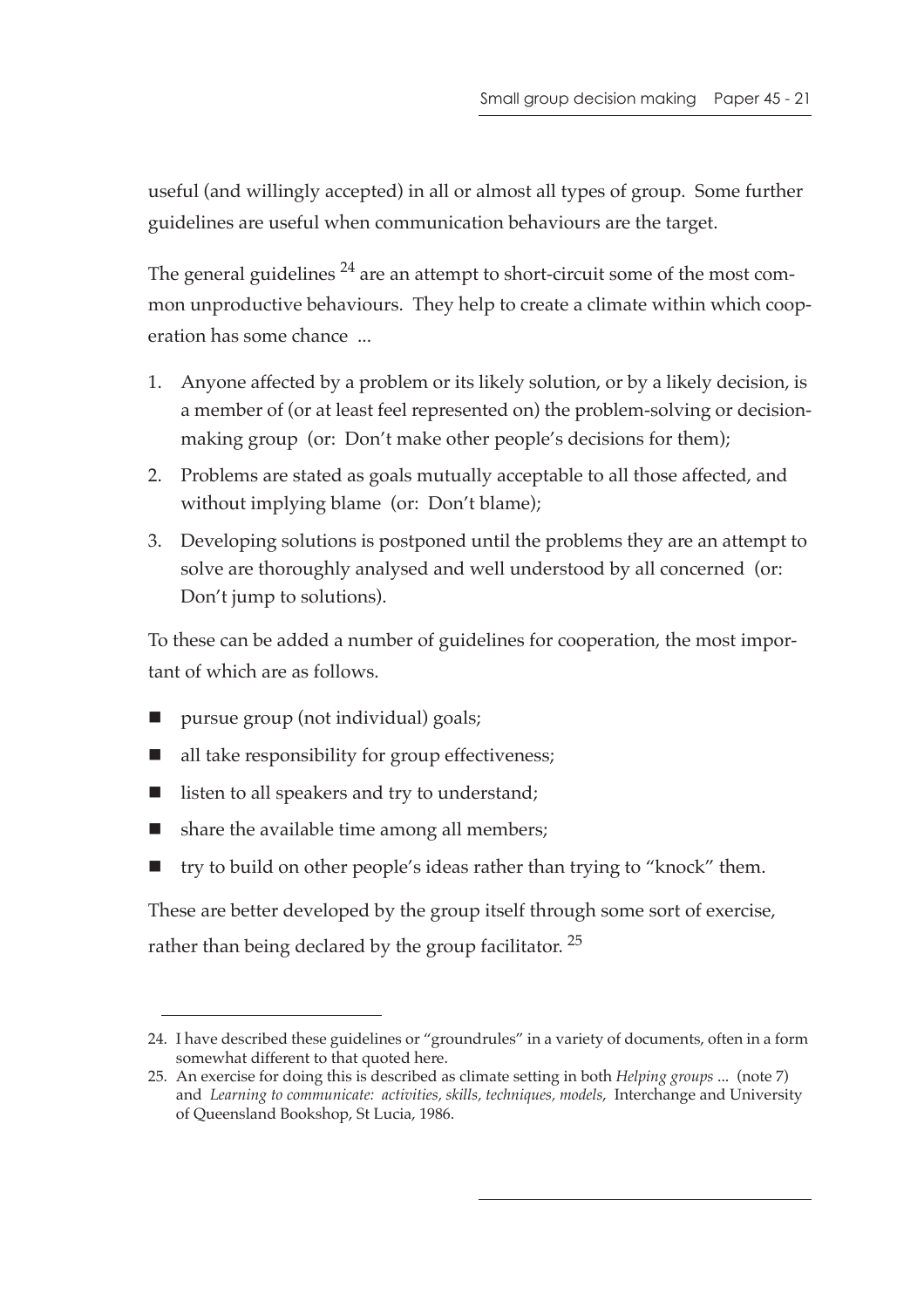### **Defining goals**

From this point on the description becomes step-by-step. For ease of reference I will therefore number each step serially, using a system of decimal numbering. The numbers will be given at the beginning of each step.

For ease of identification I have broken each part of the procedure into a number of different modules. Many of these are self-contained enough to be transportable. You can thus do a "cut and paste" on them to assemble them into other interventions.

- 1.0 Goal setting. As preparation for the later work, goals are set as follows.
	- 1.1 The facilitator explains to members that, before proceeding, it is desirable that the group reach agreement on what its goals are. If the goals of the wider social system are relevant they are also mentioned here.
	- 1.2 Each group member, individually and without discussion, writes down a brief statement of what she thinks the group's goals are. If this is a representative group, then the goals are those of the wider group which is represented. The facilitator explains to members the reason for this being done without discussion. If some member asks something like: "But isn't it better if we have a chance to develop our ideas through discussion?", the facilitator can reply: "This is to give you a chance to work out your own views before hearing from the others."
	- (1.3) This step is optional. It is for use when the group is very large or when you expect there might be a wide variation in the goals people identify. People are asked to discuss their statement of goals with one or two of their neighbours, looking for agreement. They are asked to agree on a statement which sums up the agreement.
	- 1.4 Each individual is asked in turn to contribute any one goal which she has listed but which is not yet written up on a public list. (If step 1.3 is included, this question is directed to the groups of two or three which compared notes). As each goal is identified the facilitator writes it up on a piece of butcher paper, a chalkboard, or the like.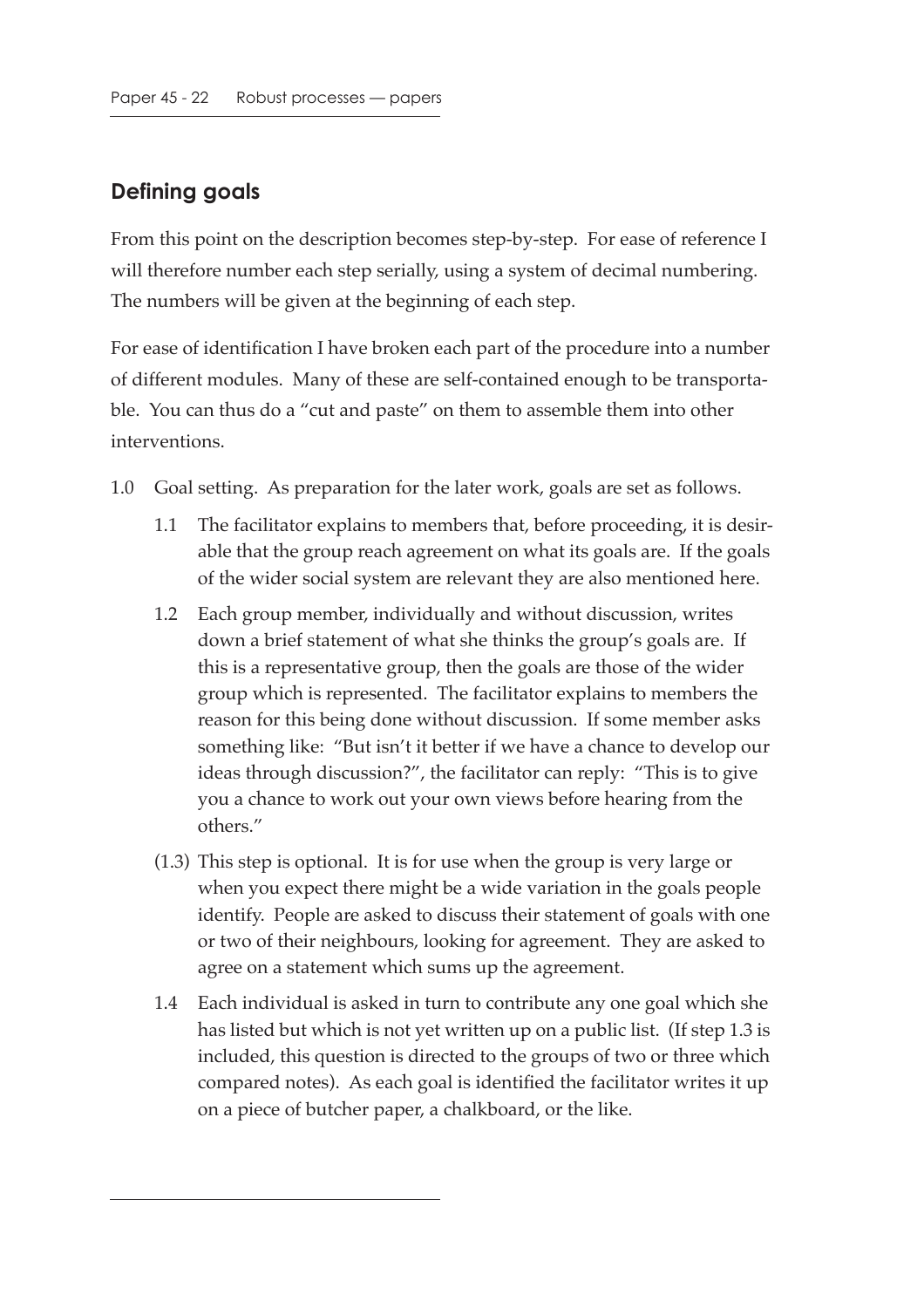It is best if the facilitator records each statement in the words used by the person contributing it. If the statement is too long for this, the facilitator can ask the person or group to restate it in five or six words. The facilitator numbers the items as she list them, to make it easier for members to refer to them. It is also useful to leave a small margin at the left of each item for recording votes in later steps.

- 1.5 When each person (or group) has contributed a goal, members are asked if there are any goals not yet written up, but which should be there. These are added to the list.
- 2.0 Deciding priorities. The list developed in step 1 will often be quite long. The next step is therefore to decide the priorities of the items. One way of doing this is to use a voting procedure where each group member can give one or two votes to chosen items. This module describes such a procedure.
	- 2.1 The facilitator counts up the number of items, doubles it, and divides by the number of group members present. For example if there are 17 items and 5 group members, then the result is 7 (Twice 17 is 34; 34 divided by 5 is 7.) For ease of reference call this number **x**.

Each group member is then asked to note down the **x** most important items on the list, and then the **x** next most important items. Group members are asked to exclude their own suggestions from their first **x** items.

*"Choose the 7 most important items from the list, not including your own items. When you have chosen them, then pick the 7 next most important items. You may include your own items in the second 7 if you wish."*

2.2 The facilitator then explains that she is going to read out each item in turn. As each item is read, group members hold up two hands if it is one of their **x** most important items, and one hand if it is one of their **x** next most important item. The facilitator encourages people to deep to their own opinion rather than letting other people's voting change it.

*"I'm going to read out the 34 items in turn. When I read out an item which is on your first list of 7, would you please indicate this by holding up two hands."* [She demonstrates this.] *"When I read out an item which is on*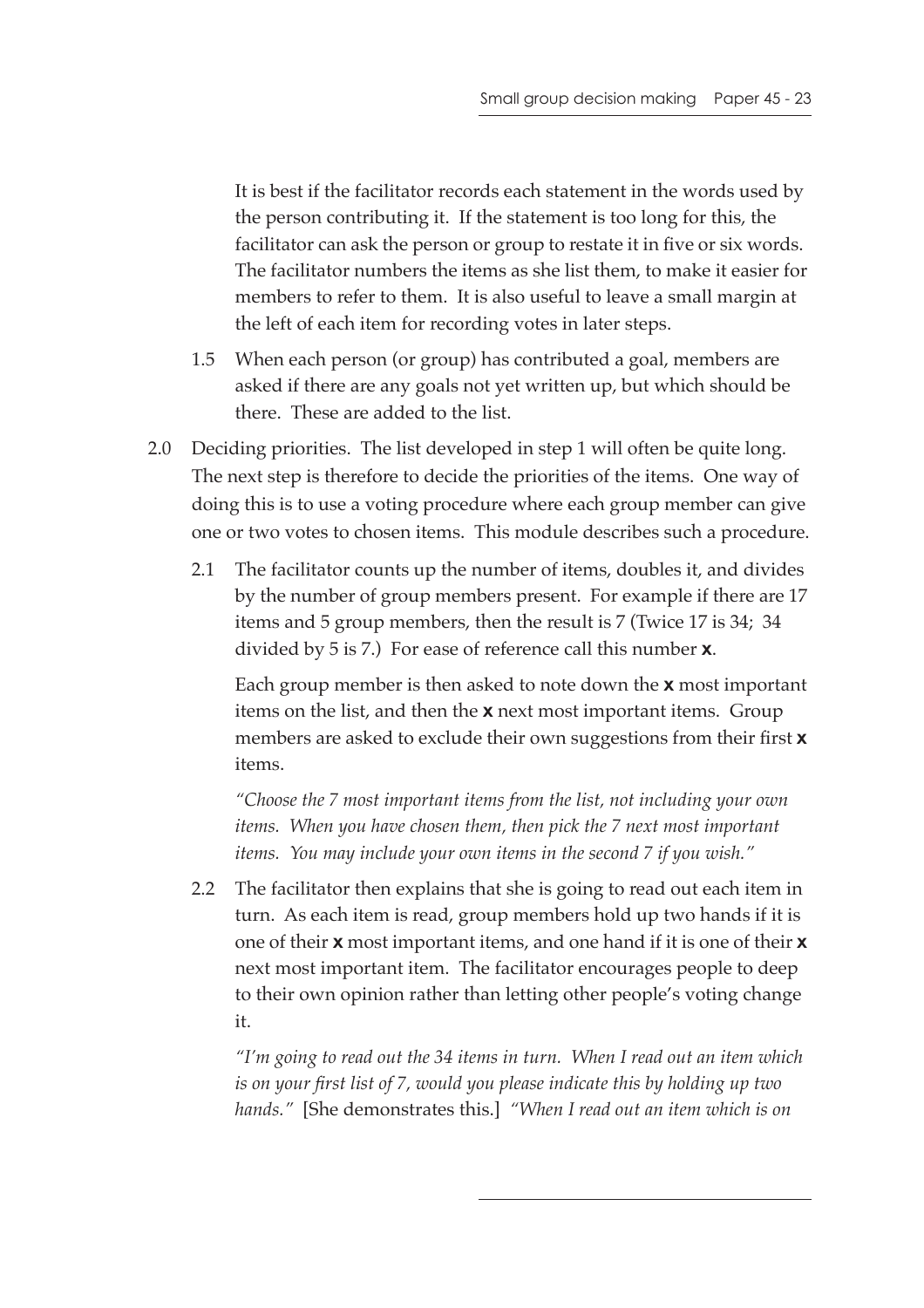*your second list of 7, please indicate this with one hand."* [She again demonstrates.]

- 2.3 Beginning with the first item on the list, the facilitator reads out each item in turn. Both the number and the item are read out. The total number of votes (that is, the number of hands raised) is written alongside each item. If the facilitator notices anyone hesitating because of other people's voting she reminds them about reporting their own views.
- 2.4 It sometimes happens that a single round of voting is not sufficient. If many items receive almost the same number of votes a second round of voting may be needed. Cross off those items attracting no votes (and perhaps also those attracting only one vote). Then repeat steps 2.1 to 2.3.
- (3.0) Goal statement. The high priority goals are combined into a single goal statement.

This step is included only if seems useful to have a goal statement to refer to in later steps or later sessions. If the GFA session is to be fairly self-contained and priorities have been decided fairly easily this step can be omitted.

- 3.1 The facilitator notifies the group that the goal-statements are to be combined into a single sentence which captures the main features of the priority goals. Each member is asked to think for a minute or so to devise such a sentence.
- 3.2 Members are asked to form small groups of two or three by working with one or two neighbours. Each group is then asked to try to come up with a one-sentence goal statement that sufficiently captures the essence of the priority goals.

If you know that there are wide divergences of opinion within a group you may have to take a little care with this. The idea is to get mixed groups so that most differences are resolved within trios. Most people are probably seated next to their colleagues, with whom they may generally agree. It may be desirable to break them up a bit. This can be done by asking them to number around the room from 1 to **n**,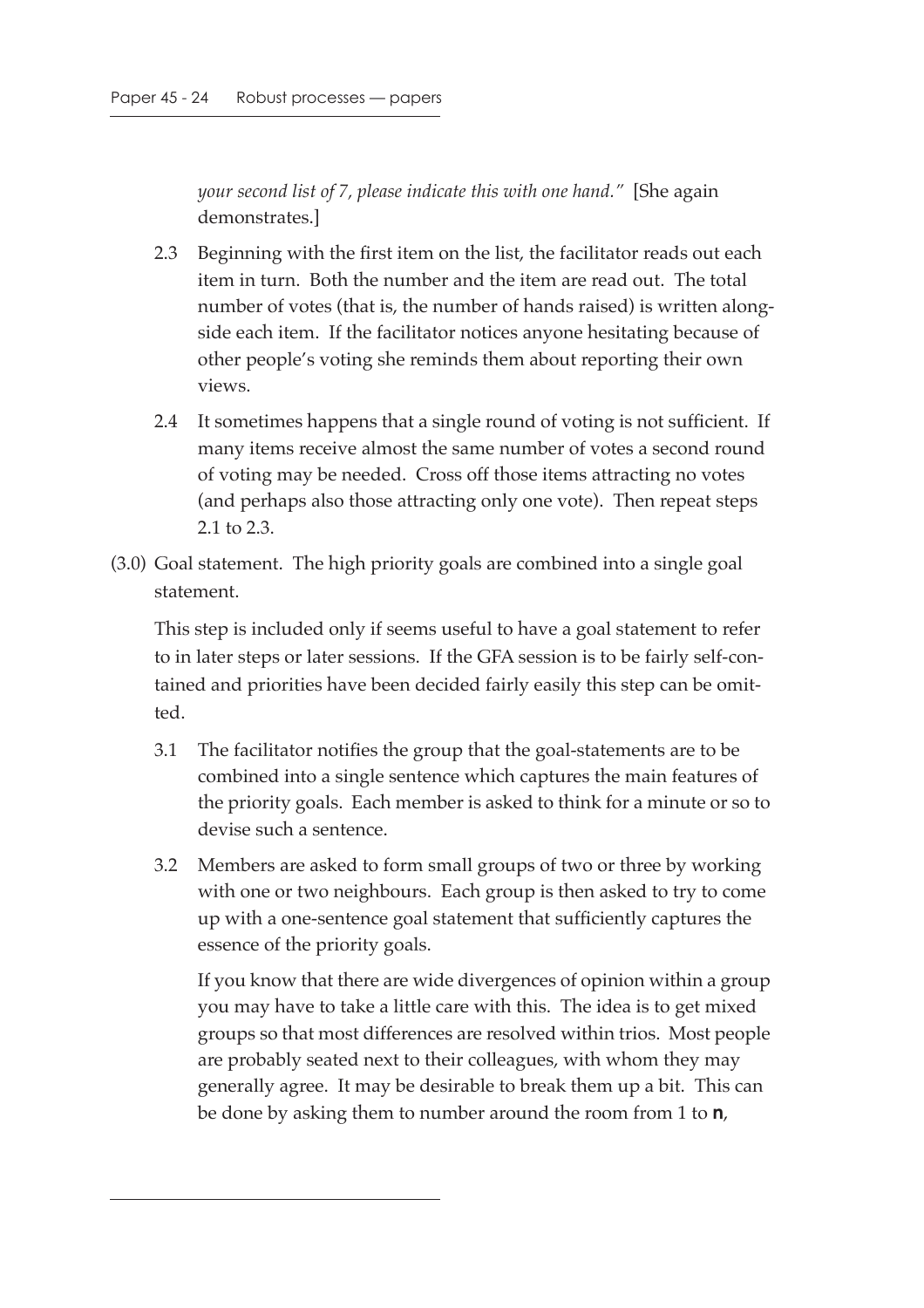where **n** is total group size divided by three. Those numbered *one* then combine into a group, as do those numbered *two*, and so on.

- 3.3 Each group is asked in turn to read out the sentence it has agreed on. These are written up. They may be abbreviated if necessary; but if so, ask the contributors to provide the abbreviation.
- 3.4 There is usually enough agreement between small groups for the facilitator to choose a sentence that is representative of all or most of them. Write this out clearly and in full. It can be written on chart paper so that it can be typed up and each group member given a copy. This may be useful in later sessions.
- (4.0) Stakeholders. If all those people affected by the group's activities are present this step may be omitted. A representative group, or a group which has important effects on others, should include it. This step is usually necessary in industrial and commercial settings. It is likely to be particularly important when dealing with a functional group within an organisation, or with the top-management team.

This module serves two purposes. One is to draw the groups attention to the existence of other people who may have a stake in how the group acts. The other is to encourage group members to consider the views of these other people.

The general steps followed are those of modules 1 and 2: a list of stakeholders is first developed and then placed in order of priority. Stakeholders are defined by the facilitator as ...

*" ... those who have a stake in what you do and how you do it. For example this may be because they supply materials, services or information directly or indirectly to you. Or it may be because they use materials, services or information provided directly or indirectly you."*

5.0 Recording of goals. If module 4 was included the list of stakeholders is checked and the major goals of each are listed. The statement of goals is modified to take account of any goals which group members decide should be taken into account, but have not been so far.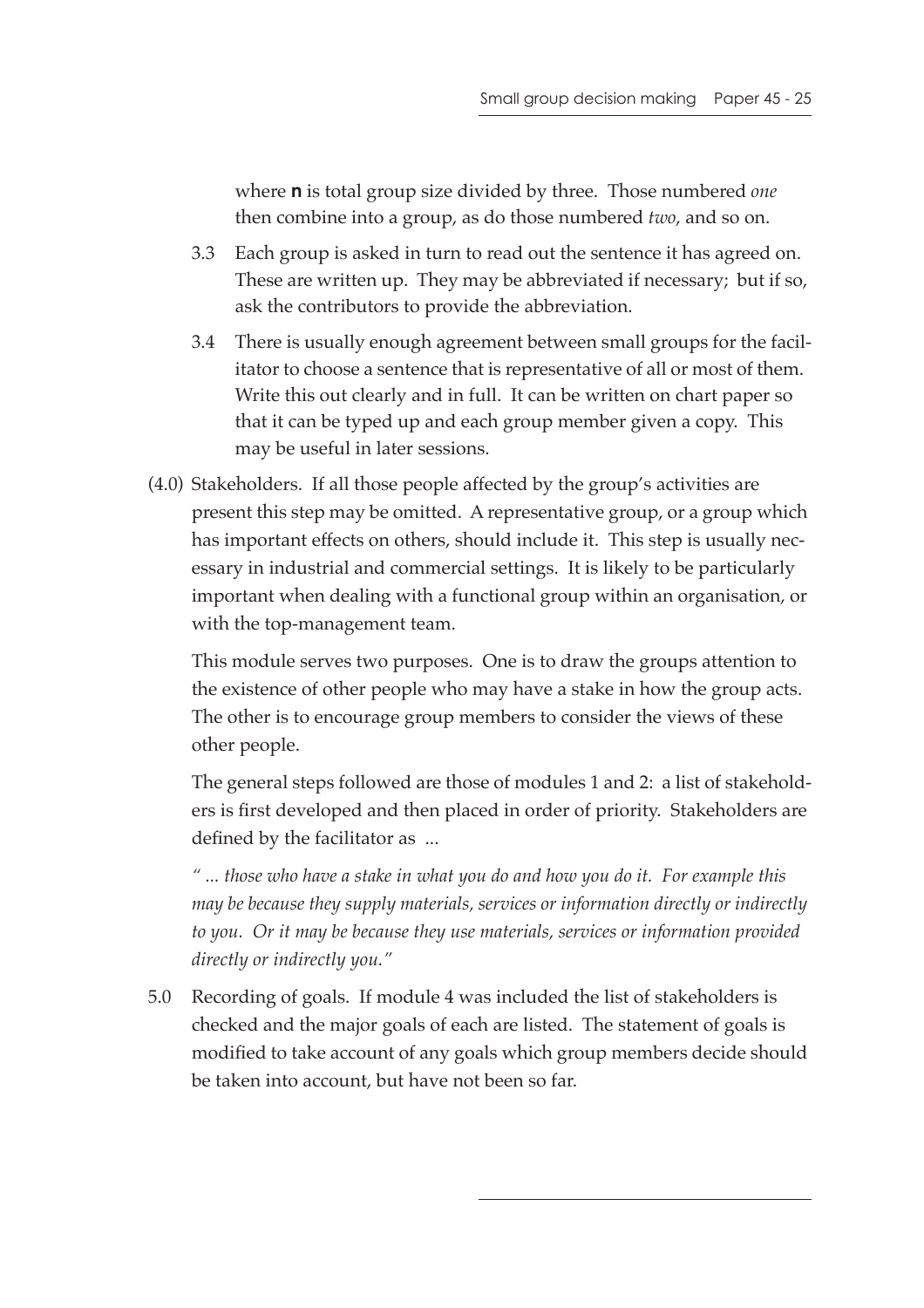In any event the final goal statement is recorded on butcher paper for later use. It may be useful to have it typed and duplicated so that each group member can be given a copy.

#### **Defining constraints**

This major step encourages group members to be explicit about the conditions under which their goals have to be achieved. It serves the purpose of situation analysis.

GFA is often used as the beginning of an improvement program within the group. The group is almost always part of some larger social system. In an organisational setting it may be a division of a larger organisation, or a section within a division or public service department.

Whatever the situation it is often hard for the group to give its attention to issues within its own control. It is part of the human condition to see most easily those problems to which others have contributed and to ignore those of one's own doing. By defining constraints, the group members are more likely to work on issues they can do something about.

Even when there is some intention of encouraging or at least allowing the group to identify problems outside its own control, it will still be useful for the group to be aware when it does so. In some instances, it will identify for it the problems which cannot be further pursued without expanding its membership (Groundrule 1). In other instances it may prevent the development of expectations which cannot be met.

Constraints can be defined by using the same procedure as before: develop a list of constraints; place them in order of priority. The procedure described here is an alternative to that. It is often useful to vary procedures to maintain the interest of the group.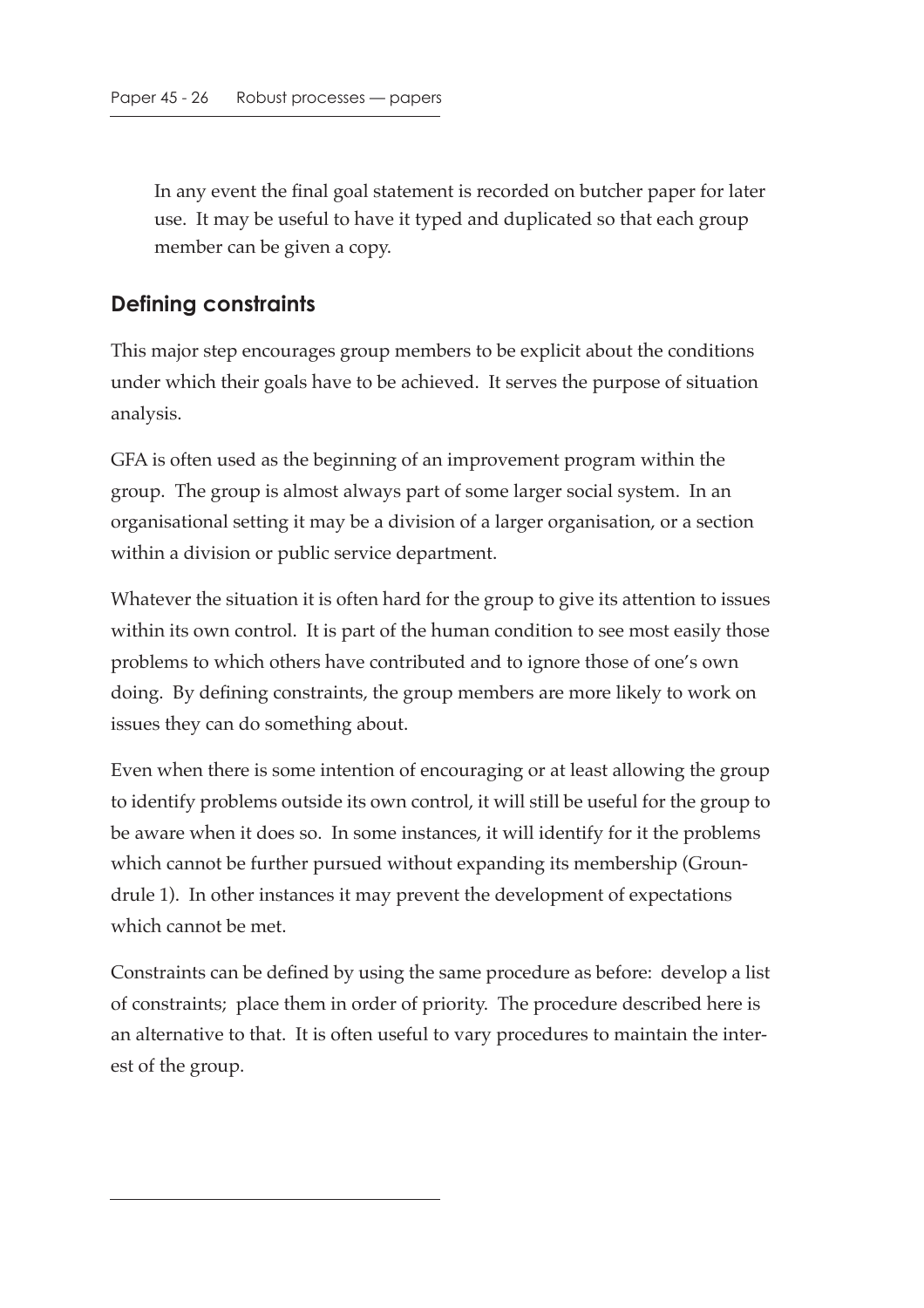6.0 Defining constraints. The explanation given below and the diagram in Figure 1 will often help a group to define more clearly the constraints under which they operate. The purpose of the diagram and the particular procedures described here is to subdivide constraints into a number of categories so that constraints are less likely to be omitted.

There are other ways in which this might be done. Checking that the interests of the stakeholders are not violated is one. Listing the rules and regulations which must be observed, or the expectations of the stakeholders, are others.

- 6.1 The facilitator explains to the group the purpose of these steps: to help the group define the area of elbow room within which they can bring about change without having too great an effect on other people. Explain that constraints can be viewed as falling into three broad categories ...
	- physical constraints arising from materials, equipment, etc. that the group produces or used;
	- **IDED** information that the group uses or produces, or elements of the structure (for example that described by an organisation chart) adopted by the wider social system to handle information; and
	- the climate of the social system its beliefs about ways of doing things, its sacred cows, and so on.
- 6.2 The group is subdivided into three subgroups, each as representative as possible of the group as a whole. This may be done, for example, by asking people to number around the room beginning at "1", going as far as "3" and then going back to "1" ("1 ... 2 ... 3 ... 1 ... 2 ... 3 ..." and so on).
- 6.3 Each group works independently on one of the categories, making a list of the most important constraints under that heading.
- 6.4 Each group in turn reports back to the whole group. After each group report members of other groups are invited to suggest additions to the lists so produced.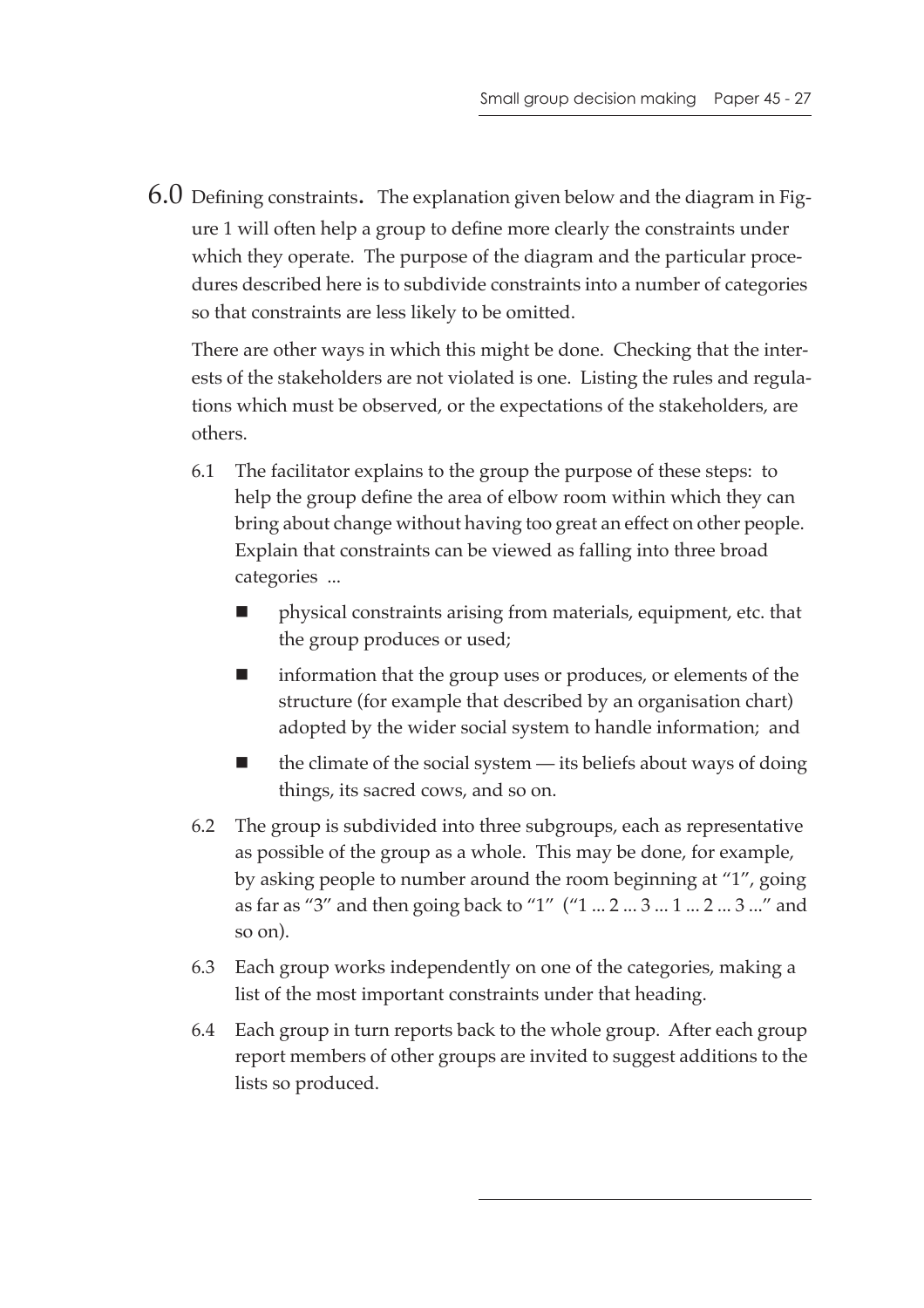

Figure 1. Some of the sources of constraints on a group

### **Developing questions**

Questions may be developed by the person who is responsible for the intervention. This is what happens in the traditional form of GFA. It may be desirable to do so if the research outcomes of the activity are more important than the action outcomes. If GFA is used with a number of groups under conditions of urgency it may again be justified. When action is the primary outcome, however, it is usually more effective for group members to develop the questions. The following section assumes that this is the procedure which has been adopted.

On those occasions when the research or person responsible for the intervention devises the questions, some preliminary work will be needed to determine what questions can most usefully be asked. Unstructured interviews might be used for this purpose. 26

<sup>26.</sup> For a systematic approach to unstructured interviewing, see my monograph *Convergent interviewing: A systematic approach to open-ended interviews*, Interchange, Chapel Hill, 1986, or the section in *Learning to communicate* (note 25). Convergent interviewing structures the interview process, while the content emerges entirely from those interviewed. It typically uses pairs of interviewers to reduce bias and subjectivity. They conduct independent interviews, check their data for similarities and dissimilarities, and devise probe questions to help in interpreting the results so far.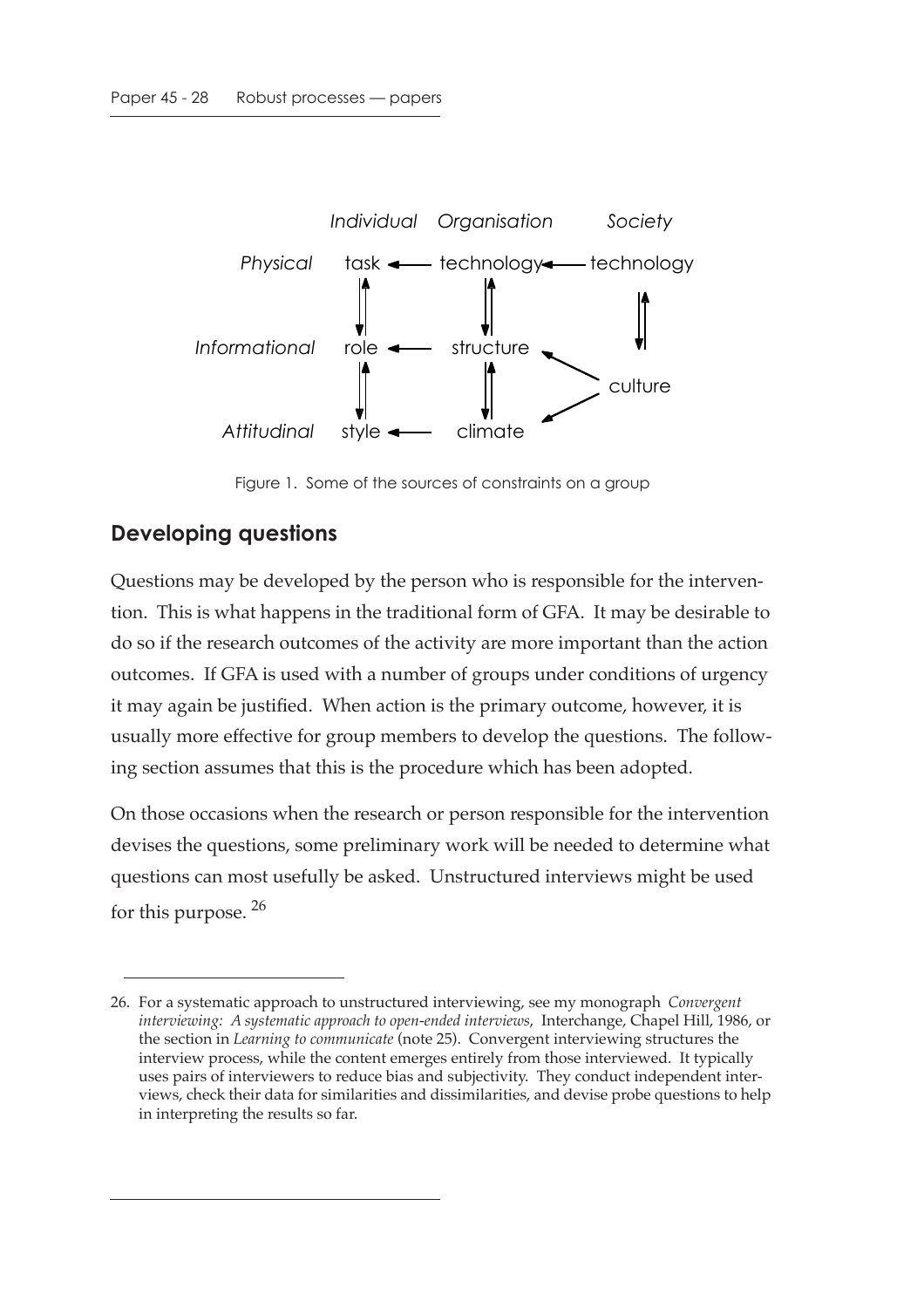During both this procedure and the later collection of responses, cards are used. They allow informants to remain anonymous, and also simplify the sorting of questions or responses. I use standard 125mm x 75mm (5" x 3") system cards such as those used in office filing systems. They are small and convenient. Pieces of paper can be used but are not so easily handled. The same cards can be used elsewhere if it seems that anonymity would make it easier to get accurate information.

This part of the procedure has a number of stages. The most important are: developing the questions; collating the questions; collecting and summarising the responses.

- 7.0 Developing the questions. Collecting the questions progresses through the usual stages of getting people to think about them individually, and then pooling that information. On this occasion the collation of questions proceeds using a different method.
	- 7.1 The statement of goals (from a previous step) is displayed. The facilitator asks group members to reflect individually and without discussion on the goals. She then asks them what sort of information would best allow those goals to be pursued and attained more effectively.
	- 7.2 Then ask group members to develop (individually and without discussion) two or three questions which would secure that information from the group. Ask them to phrase these questions in such a way that they can be answered on a seven-point scale. An appropriate scale is depicted in Figure 2. You can usefully display such a diagram during the rest of this part of the activity.

Suggest to members that in the first instance they begin questions with "To what extent ..." or "How much ..." or "How well ...". This increases the likelihood that questions will be able to be answered on the scale.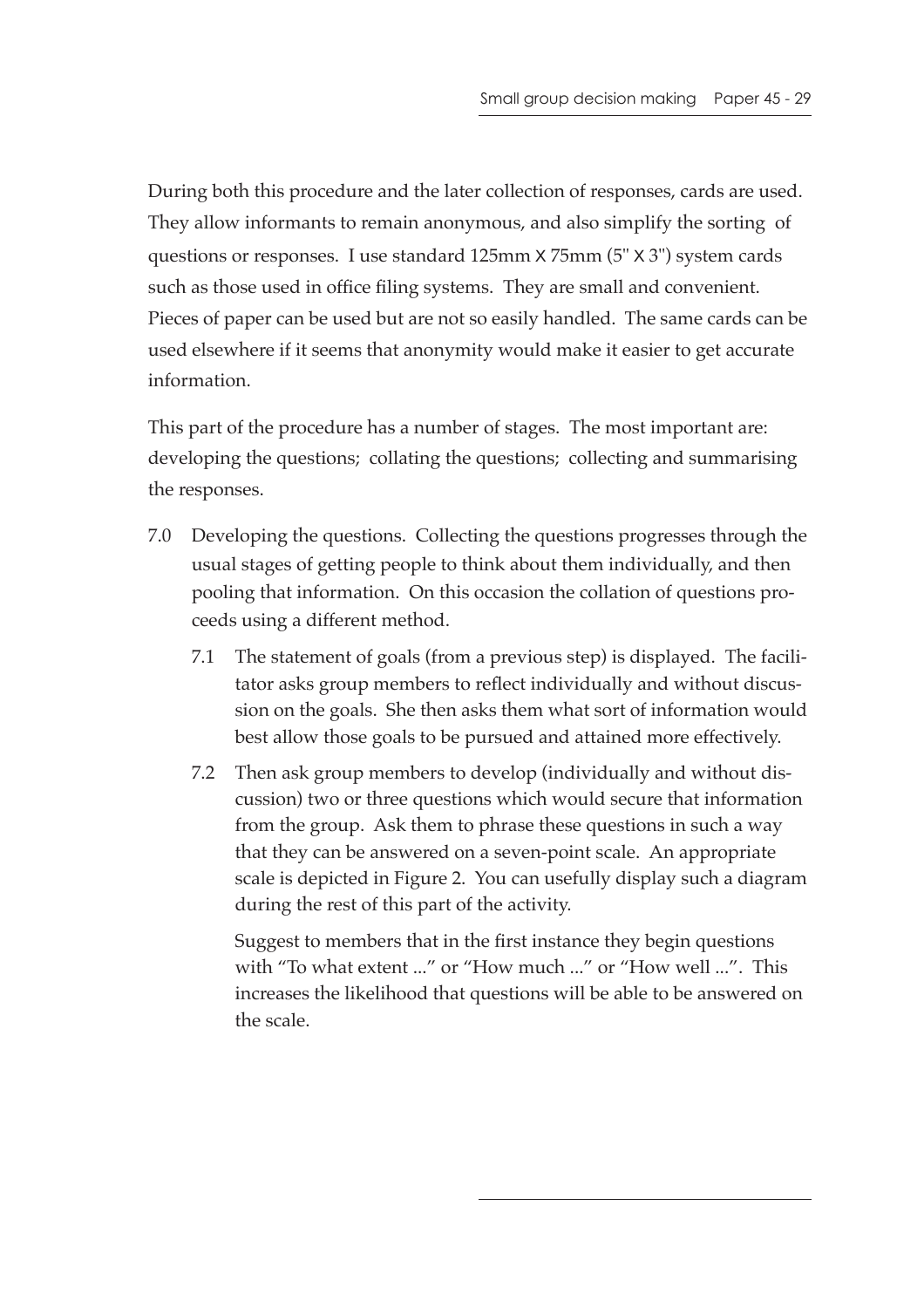

Figure 2. A response scale

7.3 You may want to break a large group of participants down to small groups of three or so (see step 3.2). The list of questions is then not too large for easy collation. Otherwise the questions can be generated by individuals.

Each individual or group writes two or three questions on cards, one question to a card. These cards are then passed face down to the front of the room.

- 8.0 Collation. Collation can be done by the group facilitator with the group watching. More group involvement, however, results from making the group responsible for the collation, as described here.
	- 8.1 The facilitator explains that fewer questions are required than have resulted from the previous part of the procedure. Ask the group to nominate two or three of its members to group the questions into between ten and twenty questions. Suggest the use of a representative sub-group. Also suggest choosing them from the more junior members of the group; they often have a more accurate perception of relationship issues than do superiors.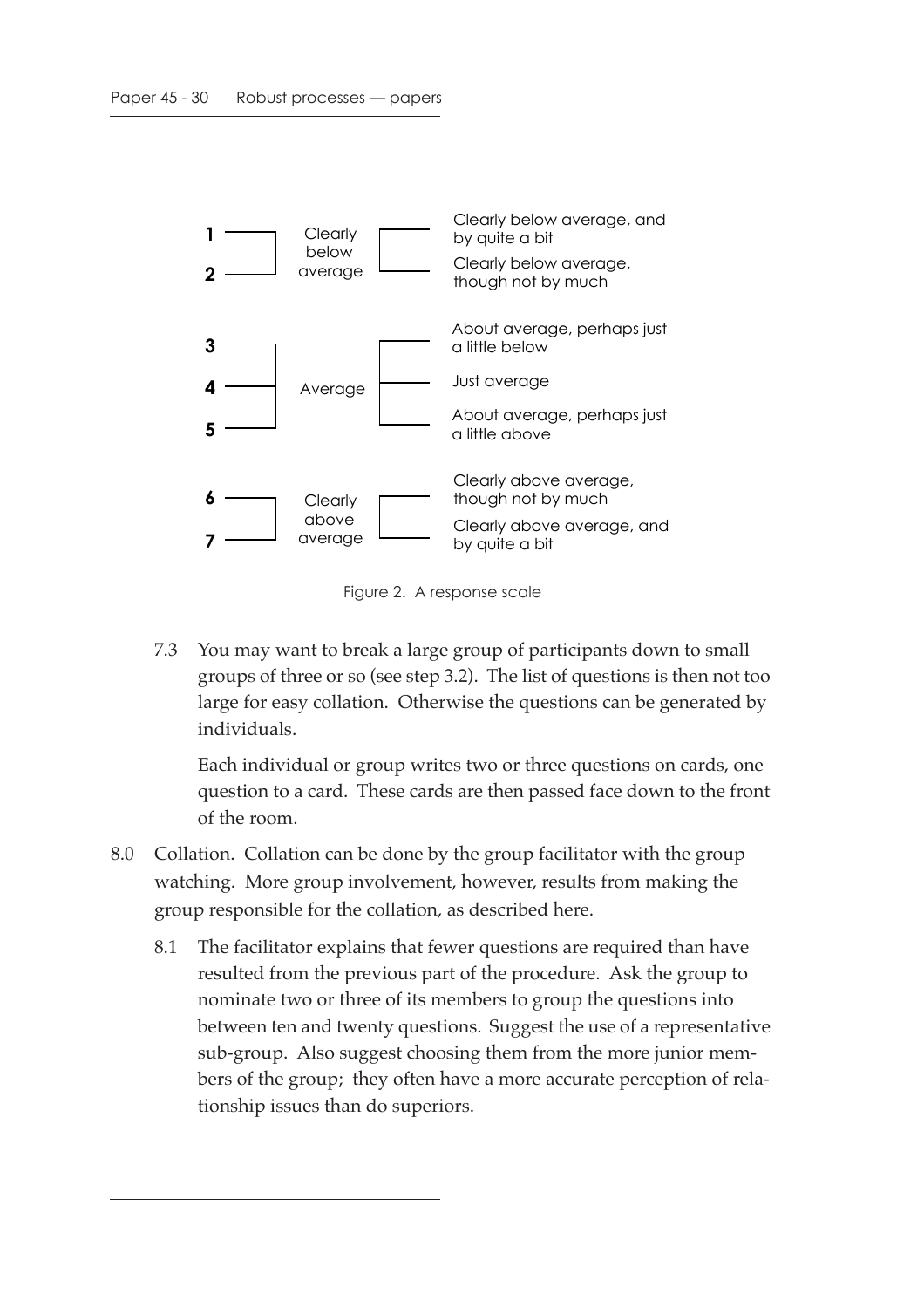- 8.2 Collation can be done conveniently on a large table placed near the front of the room. Arrange it so that there is enough space around it for interested group members to watch and comment. They are then more likely to accept that the final questions selected are a fair choice from all those submitted.
- 8.3 The collators begin by looking for questions which are functionally equivalent; that is, they would obtain the same information. *Note that it is not similarity of wording which is the criterion for grouping*. You may have to make a special point of this when briefing the collators.

When such a pair of questions is found the two cards are placed together on a separate cleared part of the table.

- 8.4 Other questions are then found which also ask for the same information, or information which is very closely related. It is important that questions be grouped only where they serve the same function, and not merely on the basis of being about related topics or having similar wording. For example, the three questions below would be grouped  $(a)$  with  $(c)$ , and  $(b)$  separate:
	- a To what extent does our head office give us clear enough objectives?
	- b How clearly do our objectives agree with those of our head office?
	- c Do we know where we're going?
- 8.5 The collators then choose from each group of questions one which is central to the group of questions and which can be answered on the scale used. This will probably begin "To what extent ..." or "How much ..." or "How well ..." or something similar. If the best question is one which would attract a "Yes/No" answer, it can often be remedied by adding "To what extent" to the beginning of it. This would work for example *c* above, for instance.
- 8.6 The questions are written up on a chalkboard or piece of butcher paper by anyone who can write legibly. Butcher paper is often useful in that someone can later type a summary directly from it. Space for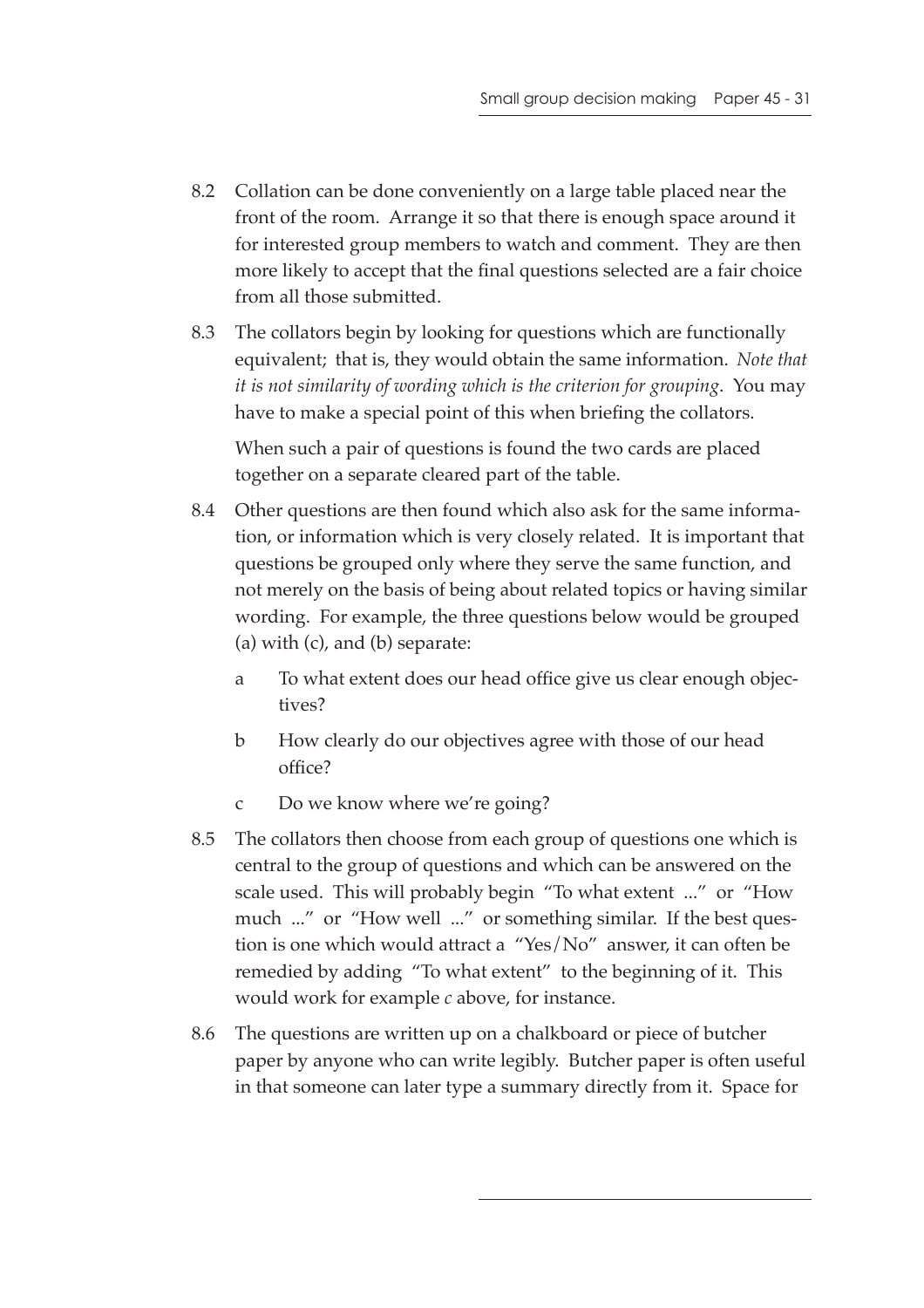four columns is left at the right of the board or paper to summarise responses.

- 8.7 At the end of these questions are added a number of open-ended questions to be answered with a few words or a sentence. I have found the following three questions useful.
	- Write down the three major strengths of this group.
	- Write down the three major weaknesses of this group.
	- Write down the two or three specific changes which you think would do the most to increase the effectiveness of the group.

Another useful question is to ask the group for the "three adjectives which describe us and best distinguish us from other groups". <sup>27</sup>

#### **Answering the questions**

Questions are answered individually. Summaries are then written up and used as the basis for the later discussion. The summaries are not written up until all questions are answered; otherwise the responses to the earlier questions may influence the later responses.

- 9.0 Responses. The questions are answered one at a time. The whole group answers the same question at the same time. The responses are collated as the questions are answered. The summary can then be displayed within minutes of completing all the questions.
	- 9.1 The group facilitator reads out the first question to the group.
	- 9.2 Each group member takes a 125mm x 75mm card. In the top left hand corner each person writes the question number preceded by "**Q**" (someone will confuse left and right, which will otherwise lead to confusion). In the top right hand corner she writes her response to that question. If reasons for the response are also to be collected, these can be written below. The card then looks as shown in Figure 3.

<sup>27.</sup> Again, I don't know the source of this. I first saw it used in an equivalent setting by Cliff Bunning, then of the Queensland Department of the Public Service Board.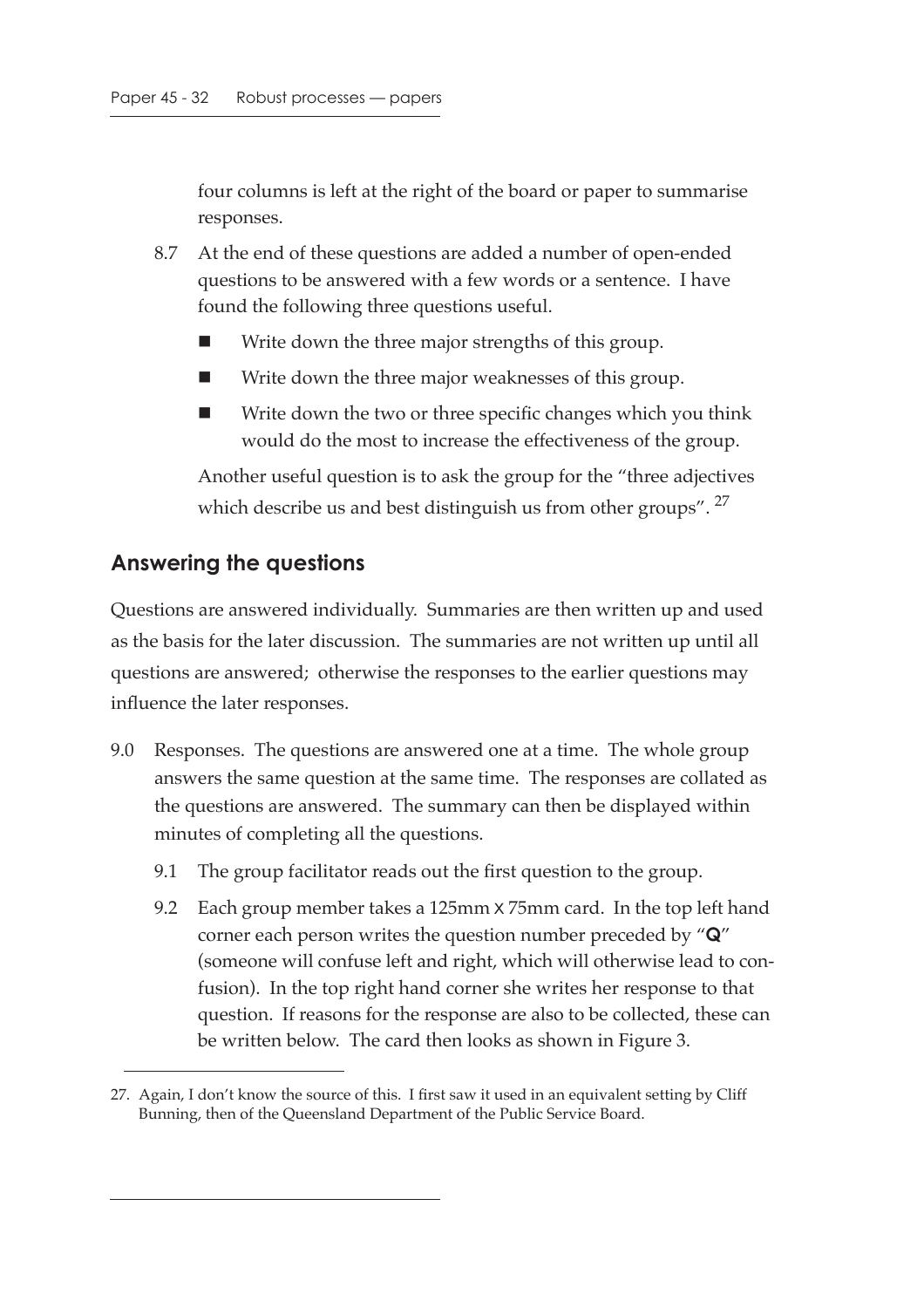



- 9.3 The cards are collected face-down by one of the collators, and given to a second collator who compiles the summaries. If they are group members, the group facilitator and the collators also record their own responses on cards.
- 9.4 The second collator sorts the card into rank order, with all the "l" responses first, then the "2" responses, and so on. The cards are sorted into two equal piles; and each of those piles is itself further divided into two.
- 9.5 If a pile contains an uneven number of cards, then one card will be left as the middle card when the pile is subdivided. If so, its value is taken. If not, the average of the two cards nearest the centre is taken. The value of the cards near the first division will then define the first quartile (Q1); the second division, the median (Mdn); the third, the third quartile (Q3).  $^{28}$  Figure 4 shows an example. The values are recorded on a sheet of paper for later use.
- 9.6 This procedure is then repeated for each of the scaled questions. For the open-ended questions, the responses are recorded one to a card.

<sup>28.</sup> This is not strictly correct but is a convenient simplification and adequate for this purpose.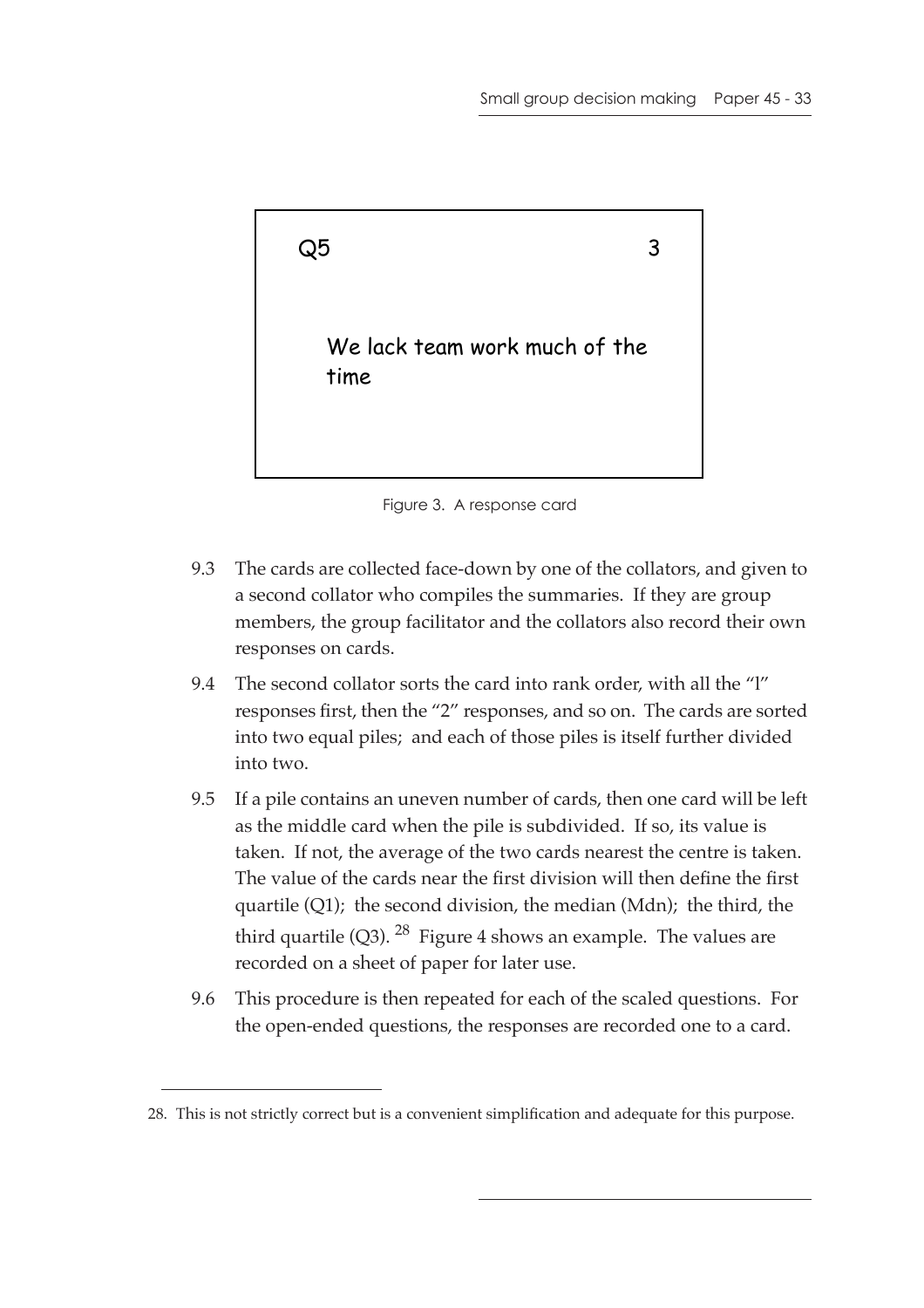They can be collated on the same table used to prepare the questions, and a summary of the main themes recorded.

3 5 3 7 1 3 5 5 4 2 3 2 4

Original order

1 2 2 3 3 3 3 4 4 5 5 5 7

Arranged in rank order

1 2 2 3 3 3 3 4 4 5 5 5 7

Determining the median

1 2 2 3 3 3 4 4 5 5 5 7 Q1=2.5 Mdn=3 Q3=5

Figure 4. An example of 13 responses summarised

10.0 Collating the responses. As a basis for discussion the results for each question are recorded in working space previously provided on the butcher paper.

The four columns to the right of the questions are marked **Q1**, **Mdn**, **Q3** and **R**. The values previously calculated are written in the appropriate columns against each question. In the fourth column (marked "**R**") are written the rank orders of questions, from least favourable to most favourable. These summary statistics then from an overall picture of the group's perceptions against which individual people can check their own views.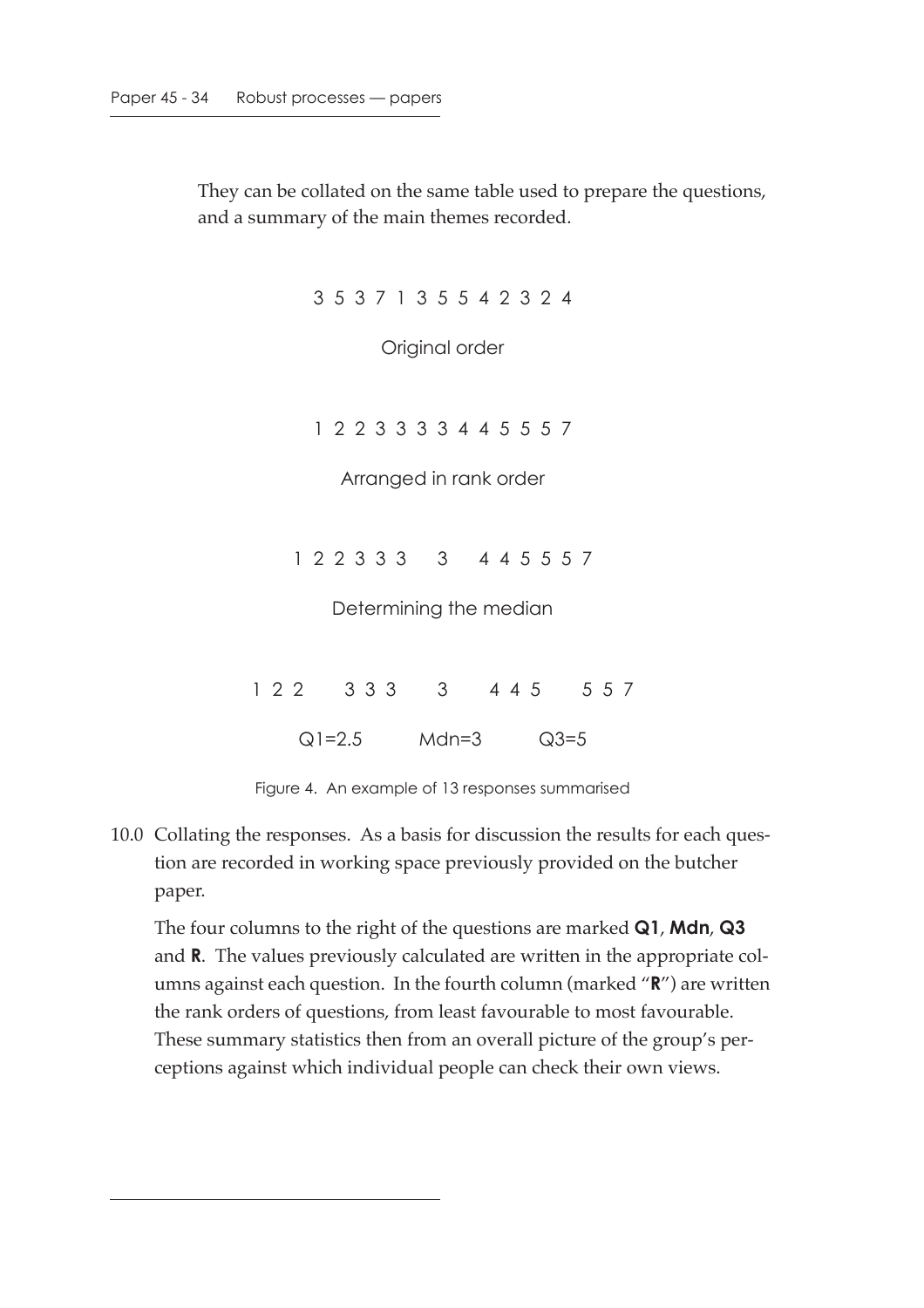### **Compiling the agenda**

- 11.0 Agenda setting. This is an optional part of the procedure. As an alternative you can take the responses in rank order from least favourable to most favourable.
	- 11.1 Group members are invited to study the responses and their favourableness. Working individually and without discussion they then write down what they think agenda items ought to be. These questions are then listed on a chalkboard or piece of butcher paper.
	- 11.2 Items are ranked in order of priority, using the "two votes one vote" procedure described earlier (step 2). If the group is working well together with mainly cooperative styles of communication it may be safe to allow discussion before the vote.

### **The discussion**

This is the core of the procedure. Group members use their previous responses as a means of knowing if there is close to a group consensus on some items. They discuss items in turn, trying to reach agreement on what action they can take for each of the unfavourable items. This action may be a complete action plan for the item; or it may be to analyse it further, or refer the issue to someone else who can do something about it.

In the interests of free and open discussion, it seems better if this part of the procedure is conducted with the understanding that it is confidential. The task of deciding finally what will be communicated to others outside the group is then left as a separate exercise.

- 12.0 Preparation for discussion. The facilitator begins the discussion by reminding the group members of some of the things they will "find useful to take into account". As the facilitator mentions each of the following points it is written on butcher paper which remains visible for the rest of the session.
	- 12.1 The facilitator suggests that the rest of the discussion might be anonymous and confidential — that anything communicated to others pro-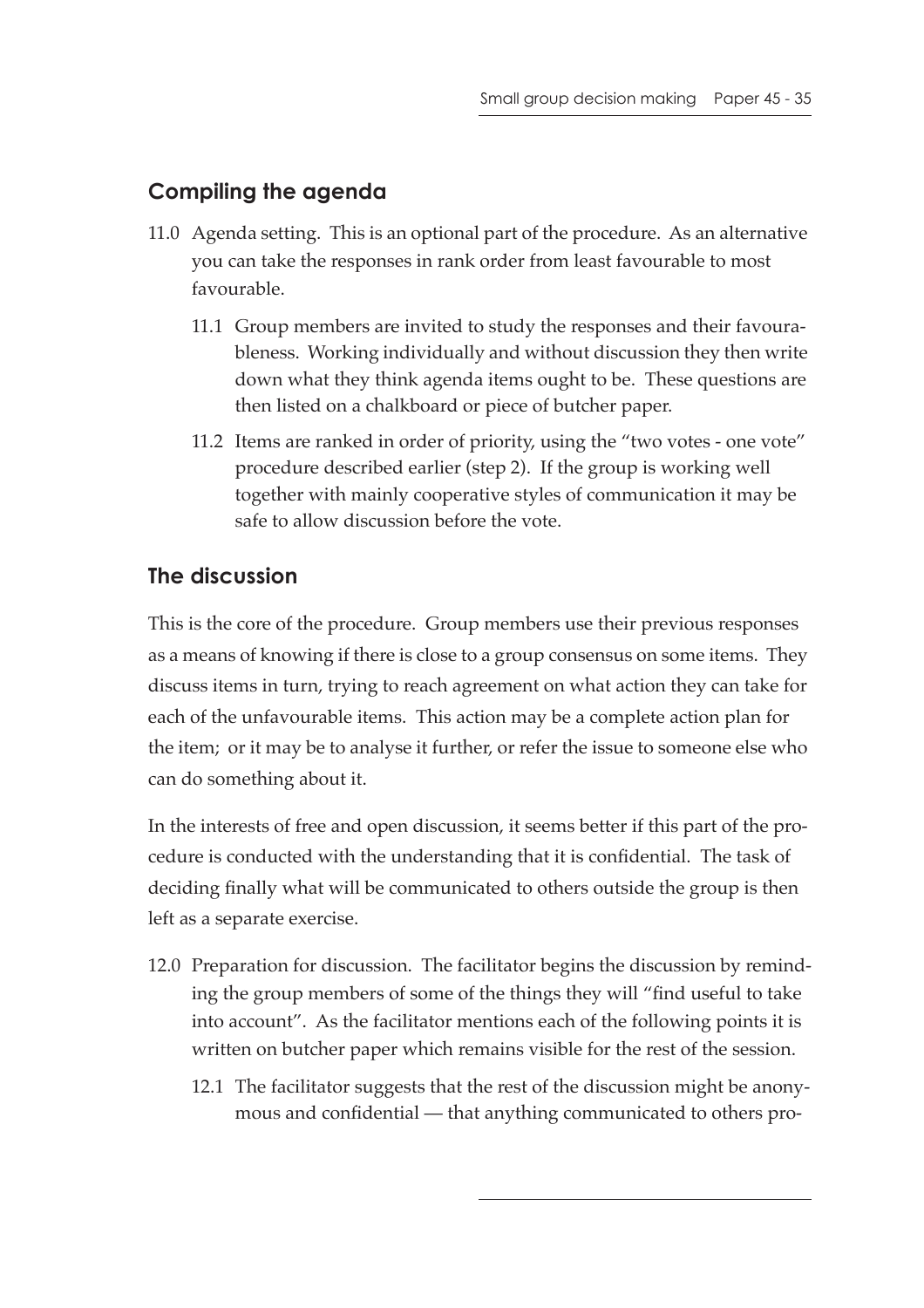tects the identity of those first suggesting it; and that nothing is communicated without the express approval of the group. She asks for reactions to this suggestion. It is usually accepted without debate.

If there is a debate which threatens to become at all heated, the facilitator intervenes and draws members attention to the guidelines described earlier. 29

- 12.2 The facilitator draws the attention of group members to the distinction between two different attitudes to group discussion, particularly where contentious issues are being discussed:
	- where each group member is keen to win the argument, and uses whatever evidence and reasons are at hand for that purpose;
	- where group members as a group try to solve the problems that prevent their being more effective and satisfied than they are.

Their attention is drawn to the preliminary guidelines discussed (under that subheading) earlier. Each is repeated and written up in a prominent place.

- 12.3 During the discussion, the facilitator indicates, any points made will be written up so that the group has a visible record of its discussion at all times. This written record, like the discussion, is confidential.
- 13.0 Interpreting the responses. The facilitator reads out the first (or on subsequent runs through this part of the procedure, the next) agenda item. She then asks if a member of the group will comment on what that problem really means, in that person's opinion. Members are asked to observe guideline 2: that all problems are stated as common goals.
- 13.1 Discussion on the items proceeds. Where two opposing views emerge, this can often be prevented from leading to a breakdown in discussion. A

<sup>29.</sup> If that step was not included the facilitator asks members to develop a list of guidelines to be used during discussion. The guidelines are compiled by using the procedure of steps 1 and 2 at the start of this description of GFA ...

<sup>•</sup> Working individually, people list the groundrules they would like to be followed.

<sup>•</sup> These items are collected, one from each person in turn, on butcher paper.

<sup>•</sup> The "two-vote - one vote" procedure is used to choose the most important five or six.

<sup>•</sup> These are left visibly on display for the rest of the session.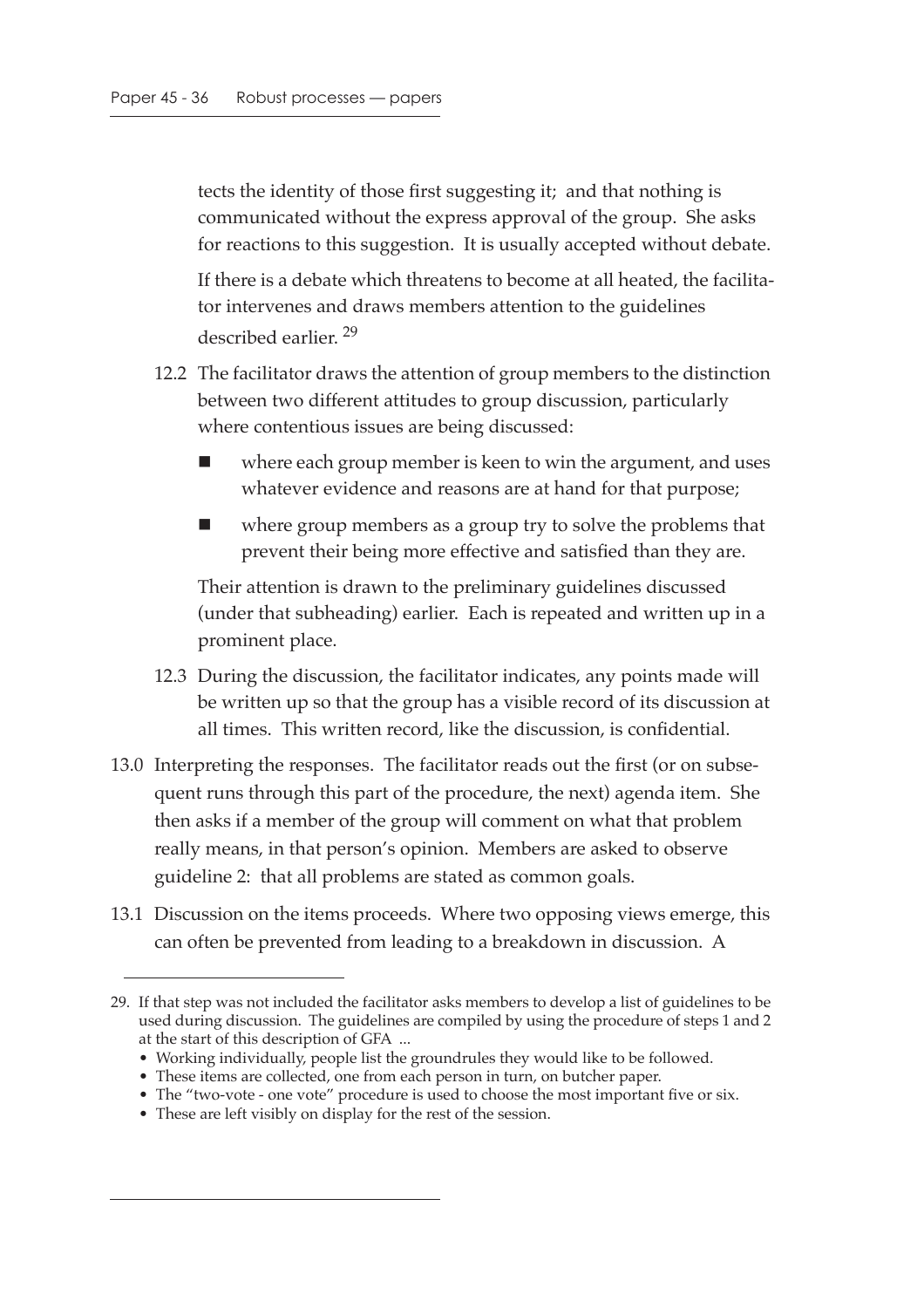spokesman from one side is allotted to present a summary of their view; the other side is then invited to ask "questions for clarification only". Then the second side presents their summary, and the first side asks questions for clarification. The facilitator then asks what information would allow the group to decide which view is likely to be the most useful for the group to adopt. If there is still dissension, the facilitator suggests that they place the item on a separate agenda, for later discussion (with outside help if needed).

- 13.2 Usually there will be little dispute. Defining problems as common goals will usually lead to common ground being identified. Failing that, using the "question for clarification" procedure, and checking that people understand one another's position will usually be effective. If the group is communicating more-or-less cooperatively, it will then be able to work from this common ground towards a consensus on the item.
- 13.3 When it appears to the group facilitator that a consensus is emerging, she asks if anyone in the group is able to summarise the group's feeling about the item in about a sentence. This is written up. Other group members are then asked if they agree with it, or if they have any changes to suggest.
- 13.4 It may sometimes happen that the item will already be phrased as an "action item". Otherwise the facilitator asks what action the group can carry out without breaching guideline no. 1 (about participation of those affected).

For those items where the problem involves someone other than (or in addition to) the group then only limited action is possible. The issue can be referred to those concerned; or a meeting with them may be set up if it is a joint problem.

### **The report**

14.0 Agreeing on action. All information so far generated and recorded is private information: confidential to the group. The final session of the procedure is used to develop public information, or information which can go outside the group.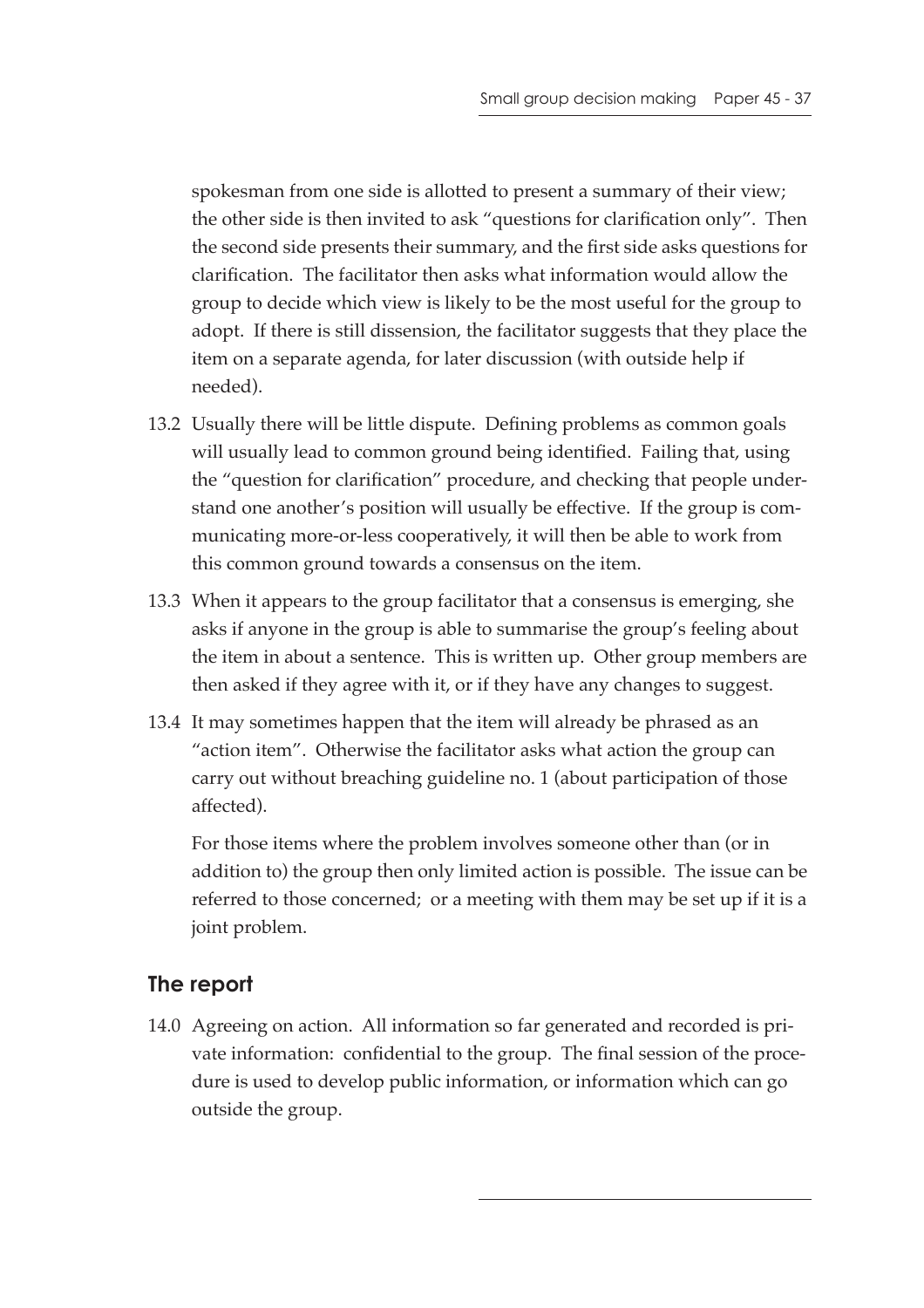- 14.1 Taking each agenda item in turn, group members decide if they want to take the action already discussed. If they do, they then agree on the wording with which it can be communicated. This can often be done most easily by editing the summary developed when the item was first discussed. When a final wording is agreed on it can be transferred to an appropriate action sheet.
- 14.2 A separate action sheet is kept for each different person or group of persons to whom any information is to be communicated.
- 14.3 Finally, group members decides how widely they are prepared to have each action sheet circulated. However wide or narrow the circulation, copies of the action sheets are prepared so that each member of the group has her own copy.

# **Some variations**

To illustrate the ways in which a procedure can be tailored to a situation, I describe here two variations on the version detailed above. The first is very close in intention to Heller's original description. The second uses heterogeneous groups to diagnose the situation within a larger social system.

#### **Pre-determined questions**

This variation is appropriate to situations where the wording of the questions is already known. This may arise in a number of ways. The main purpose of the exercise may be to gather research data. You may have used prior interviewing or other methods to decide the questions. GFA may be in use as an alternative to an attitude survey; or there may be multiple GFA sessions and you wish to have comparative data.

It is a variation which is economical of time. I have conducted sessions with three different groups in an eight-hour day. The discussion seems livelier because it is held immediately after the questions have been answered.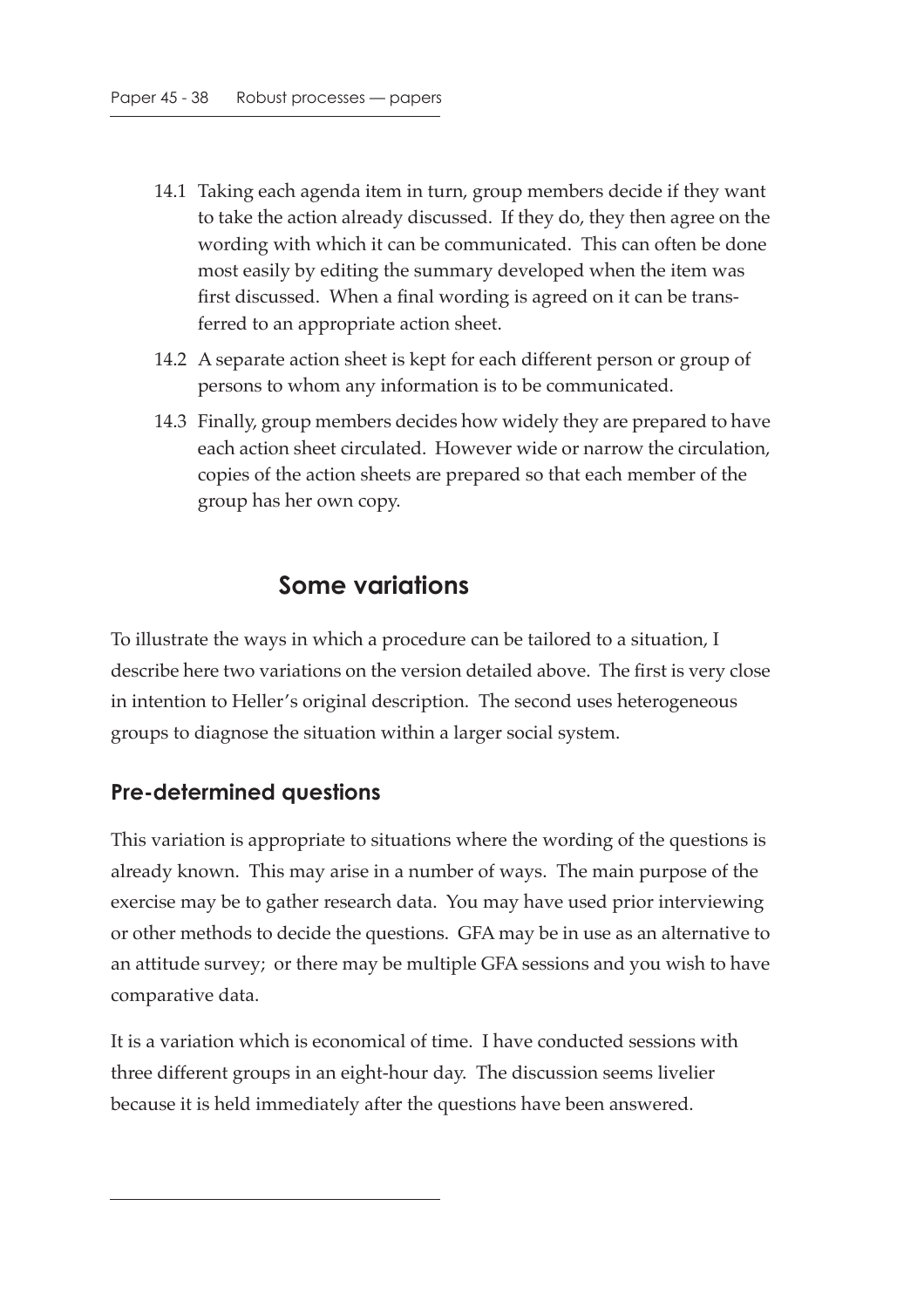Since the questions are preset, there may be no purpose in using goalsetting or identifying constraints. Collection and collation of questions are unnecessary. The procedure begins with a session on guidelines then moves directly into responding to the questions.

Here is the sequence of steps.

- 1. Develop guidelines for cooperation.
- 2. Take the group through the questions one by one. They responding to each on system cards. The questions can for example be written up on chart paper, or projected one at a time from overhead transparencies.
- 3. As each question is answered, collect and collate the responses.
- 4. When all questions have been answered, display the summary of responses.
- 5. Move group members into a confidential discussion based on the summary of responses.
- 6. Prepare action sheets and communicate them to the people concerned. Group members get copies too.

Where the problems identified (or some of them) can be remedied by the group itself, the session may then continue to place these in priority order. Group members may then work through them using some method of problem solving. Because problem solving is difficult in large groups, the most efficient way of doing this is often to set up small working parties which prepare proposals after consultation, and refer them back to further group meetings for amendment and action.

As with most information-collection procedures, the quality of the information may depend on the expectations of participants. They will be more likely to take part with enthusiasm if they think there is some likelihood of something being done as a result. A clear commitment from the wider social system may therefore help. There may be little point in continuing unless there is at least a commitment that any suggestions will be examined sympathetically and responded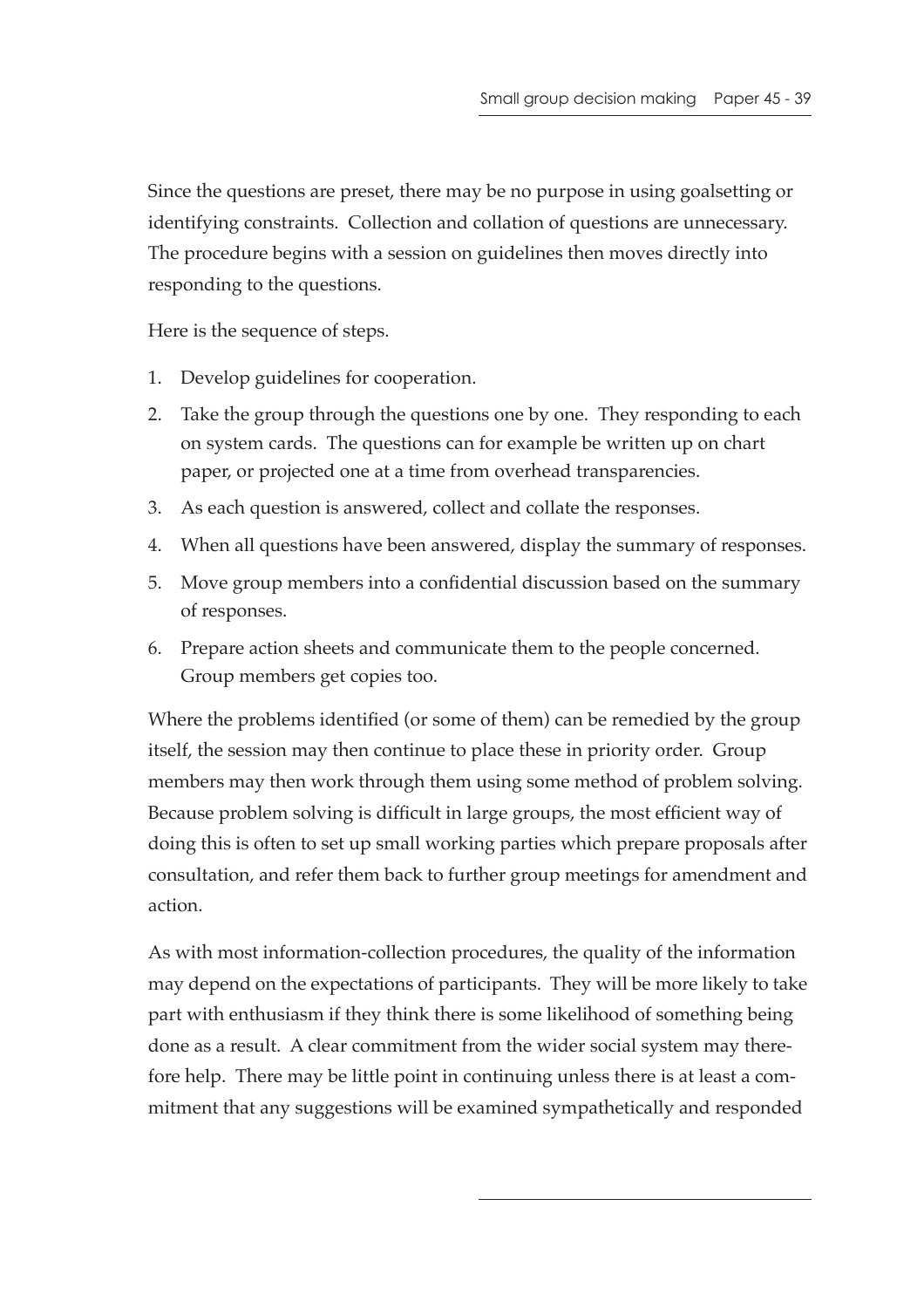to. In an organisational setting, the chief executive officer is often the appropriate person to be asked for this commitment. In community settings the group may be autonomous enough for this not to be a concern.

Within an organisation one effective way of responding to suggestions is for the chief executive (or manager of the branch or division) to meet with group members. Such a meeting might consider which suggestions are being acted on, and how; and which suggestions are not being acted on, and why not.

### **Preliminary data-collection through GFA**

The procedure described below is a hybrid, in a sense, of those already described. 30 It is intended to converge on an identification of the problems in a large section of an organisation. It therefore begins by developing all or almost all of the questions from the group being worked with. For subsequent groups, the number of pre-determined questions is gradually increased as problems are progressively more clearly identified.<sup>31</sup>

To illustrate how a procedure based on GFA can be fitted to a particular situation and objectives, I will first describe a hypothetical situation  $32$  and then discuss some of the situational factors to be taken into account. It is set in an organisation; when a community GFA would be different I comment on it.

**The situation**. Imagine that a survey is planned for a division within a larger organisation. Because it is not yet certain if a survey should go ahead, some preliminary information is needed. In any event, if the survey proceeds, it will be

<sup>30.</sup> This is actually a description of a diagnostic intervention planned in a discussion with Ron Smith and Peter Milton of what was then the Department of Productivity and Alan Anderson and Sue Hamlyn-Harris of the Bureau of Census and Statistics. It didn't actually take place at the time, though I have since used parts of it in other situations.

<sup>31.</sup> The principles of convergence which this procedure illustrates are most clearly developed for convergent interviewing, described in note 26. This increase in the number of predetermined questions is a usual feature of convergent interviewing.

<sup>32.</sup> The description is not based on any particular organisation. It is not intended to refer to one. Any similarities to particular situations are coincidental.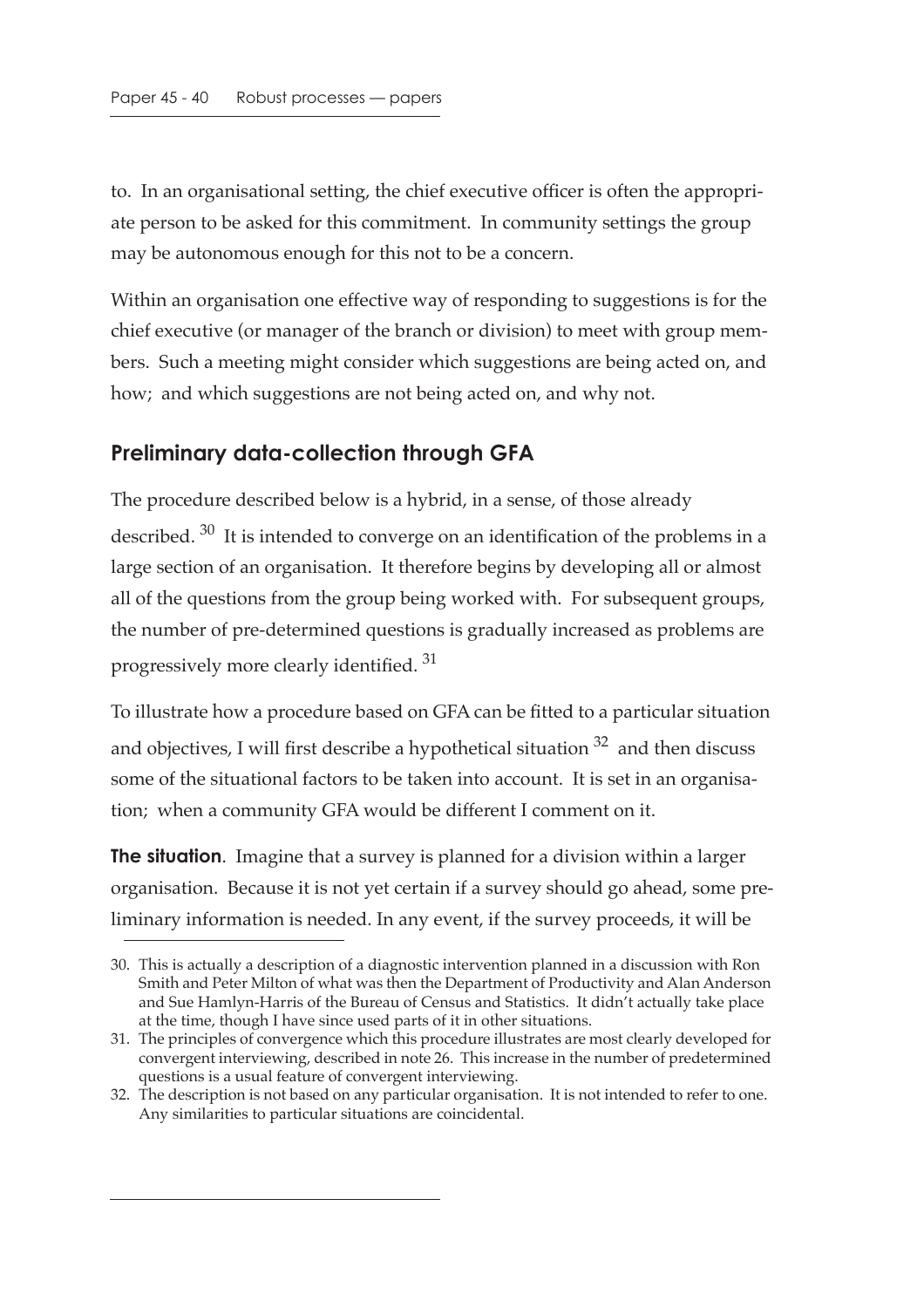necessary to know to some extent what areas of the division's functions should be most closely explored. A procedure based on GFA is chosen to collect the preliminary data.

**Group selection**. Assume that representative groups are to be used, so that each group is similar. <sup>33</sup> This suggests that diagonal slice groups will be most suitable. There is no good way of estimating how many such groups will be needed. But if we choose one group at a time we can continue until enough convergence has occurred. Since a number of groups will be used it is going to be difficult to engage more than one of them in the planning of the exercise. We will therefore assume that there will also be a coordinating committee to look after overall coordination of the exercise.

**Coordinating committee.** Representativeness is desirable. <sup>34</sup> The coordinating committee has to be able to act on behalf of the community or organisation as a whole.

In a community setting a group of opinion leaders is likely to bring a lot of enthusiasm to the diagnosis. They can be chosen with care for representativeness. The simplest way <sup>35</sup> is often to ask a small mixed group of knowledgeable locals to select the group. They can be given enough time and encouragement for them to talk to a lot of people before making the final selection.

Organisation setting are a little more complex. The most appropriate group appears to be a diagonal slice. As workface employees will be involved in the

<sup>33.</sup> Since we designed this diagnosis I have had much more experience with convergent processes. They are quite robust, and yield convergence even in very mixed groups of people. I would now use homogeneous groups, perhaps even intact work teams or (in a community setting) groups of near neighbours who knew each other well. I believe that those agreements which do emerge are more important for having come from groups which are different.

<sup>34.</sup> It is important that the coordinating committee is representative. An L-shaped slice may be best.

<sup>35.</sup> This approach of "indirect reference" is another technique I first saw used by the people at the Centre of Continuing Education, Australian National University.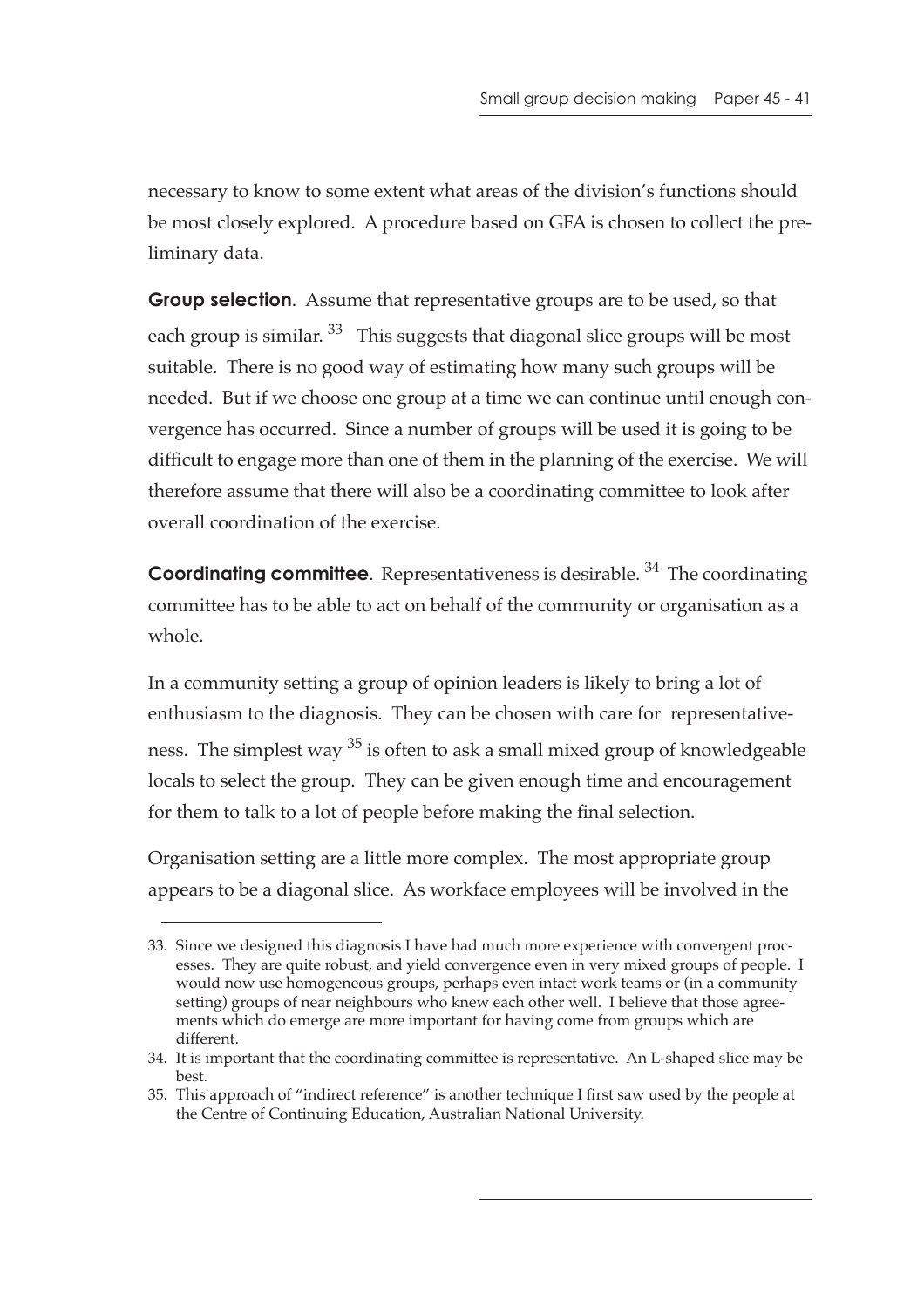GFA sessions it is worthwhile to secure union representation on the coordinating committee. My strong preference is for part-time officials who also hold positions within the division. They are likely to be less antagonistic than full time officials and know more about the organisation. As they can speak for the organisation. Other members on the coordinating committee include the following.

- Someone from top management with real decision-making power.
- $\blacksquare$  An L-slice a diagonal slice through the division with extra representation from the workface. This may be provided by the union members.
- $\Box$  One (or more) internal consultant(s); that is, someone from within the organisation who has some technical responsibility for the program.
- Perhaps an external consultant, used as advisor and resource person for the coordinating committee.

**Defining goals**. Two main alternatives seem to be appropriate here. One is for the goals to be defined by the coordinating committee. Search  $36$  may be used. Top management people from outside the division may be involved. It is preferable to include representatives from any group whose views need to be taken into account (including perhaps some client representatives, and a member of the board of directors). The second alternative would be to develop the goals within each slice group, but to obtain convergence by feeding to later groups the goals identified by earlier groups.

**The overall procedure**. In the early stages the overall procedure is as described in the major section *An example of the procedure* above. Almost all questions are developed by the group. Two or three open-ended questions are added. The composition of the group should ensure that divisional problems are the focus. To make sure, there may be instructions to this effect. For subsequent groups, the questions are partly devised by the group. They also include, however, an increasing number of questions developed out of earlier sessions. In particular,

<sup>36.</sup> About search, see note 11.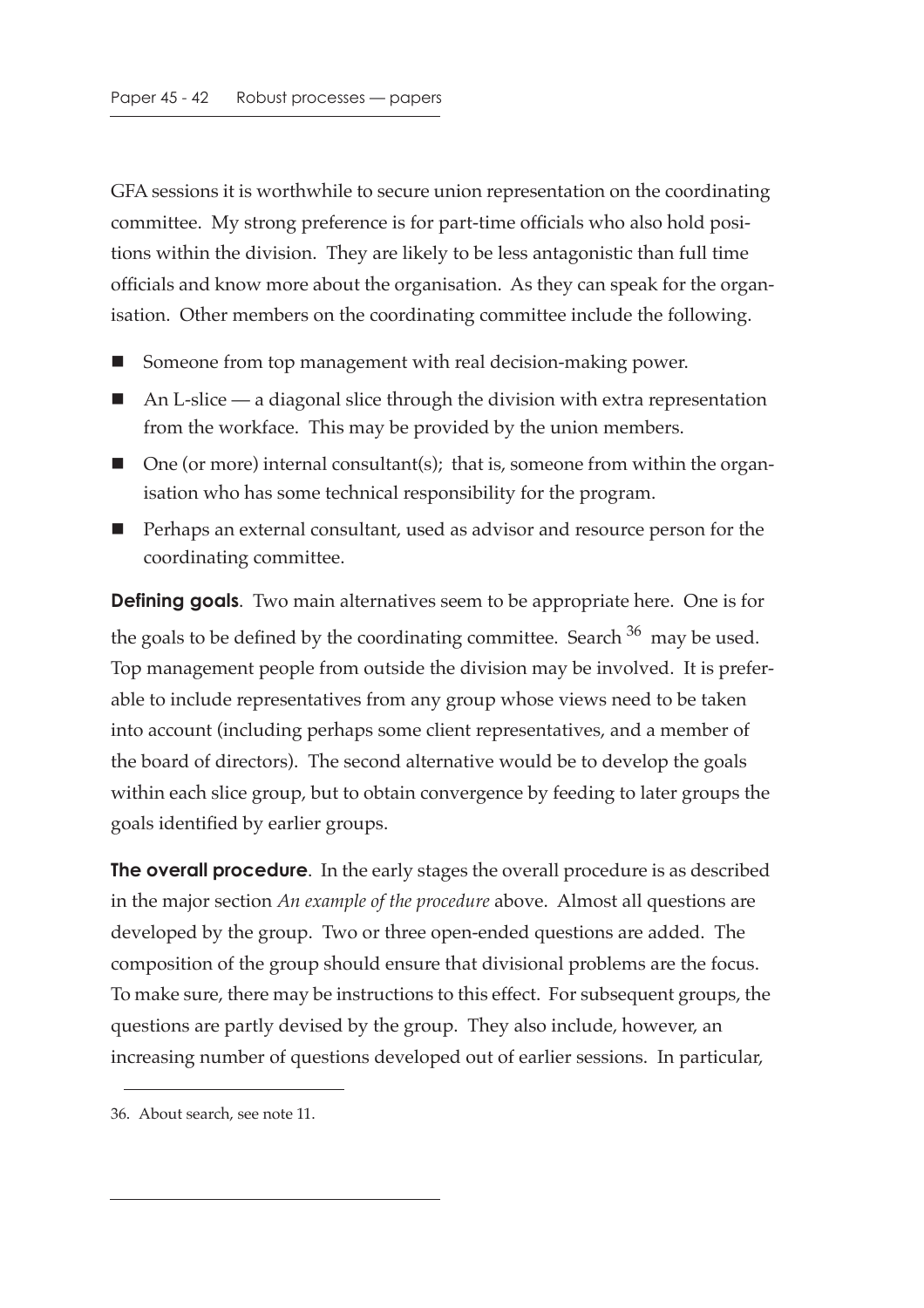where it is hard to know just what a particular problem entails, or where there are discrepancies between groups, follow-up questions can be used to clarify the issue.

**Knowing when to stop**. The basic principle is this. When the amount of extra information gained from a group does not compensate for the time and effort used in running the group exercise, the group sessions are terminated. For the later groups, it may be worthwhile to give details of what earlier groups have said; the groups can then respond to this. When they are obviously in general agreement, and have added little extra information, then there is not likely to be much point in continuing further.

**Planning a survey**. Well-conducted, the GFA sessions are likely to identify the problems nearly as well as a survey would be likely to. In one important respect, GFA is a better technique than survey feedback  $37$  — GFA data is collected interactively, where there is an opportunity to be sure of the meaning intended by the responses.

There are still some situations, however, where a survey may add something. Sometimes there are enormous differences between different parts of an organisation or community. It may be that only a method which reaches all members can identify all the problems. There are occasions when comparison between different groups or sections is an important part of the survey objectives. Sometimes only data collected from all or nearly all members of a community or organisation will have credibility with the decision makers. Those with influence usually grossly underestimate the amount of dissatisfaction among among those who have less. They may deny the accuracy of evidence rather than revise their opinions.

Feedback of results. After survey data are analysed, feedback of results will presumably be given to all members of the community or organisation. It may

<sup>37.</sup> On survey feedback see note 4.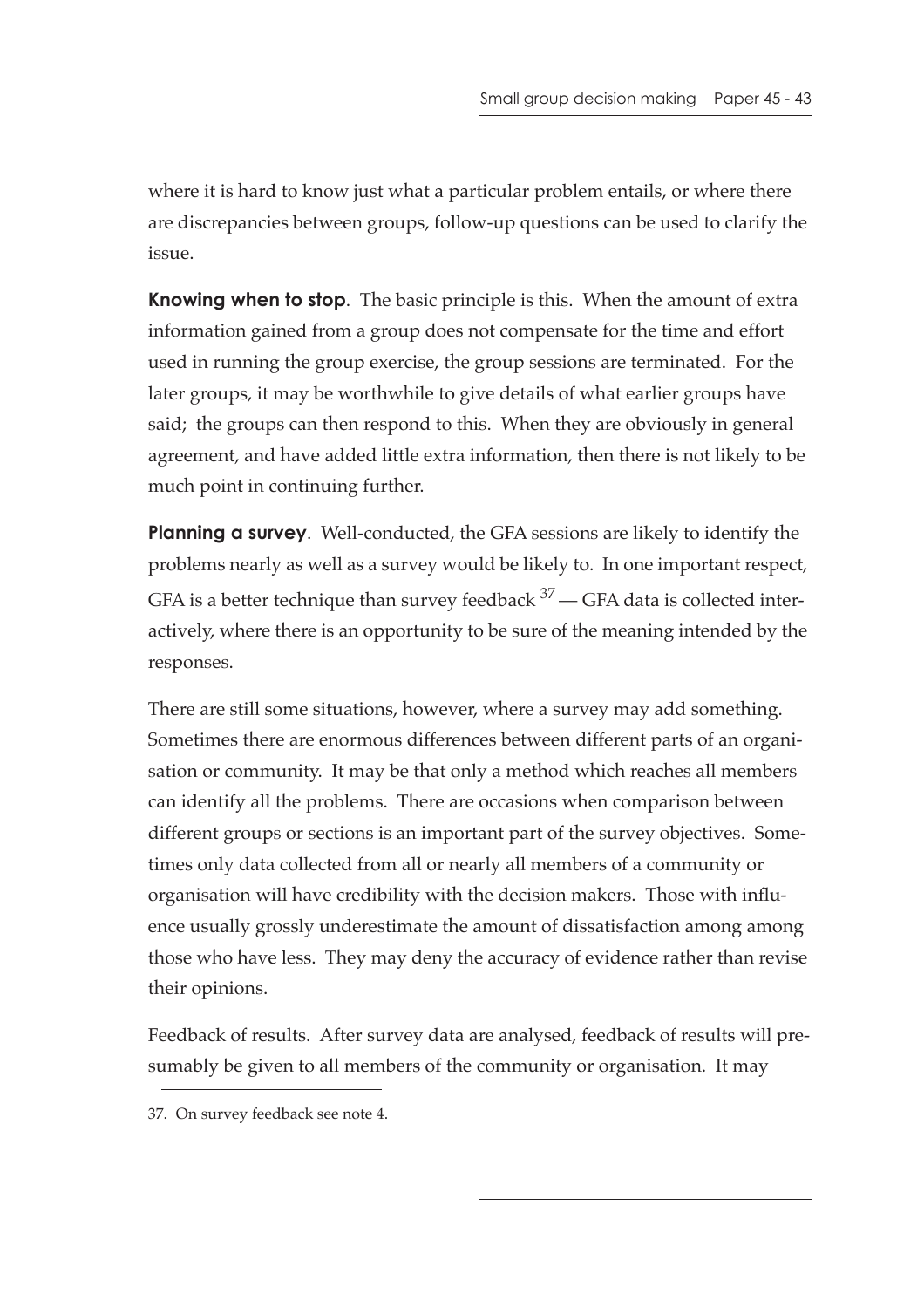prejudice the survey results if there is feedback before this. But if there is no survey, a decision will need to be made about the nature and extent of feedback of the data resulting from the GFA sessions.

I believe it is important that change programs should consider the needs of everyone. I usually make it a condition of any work I do that any information made available to one group is also available to all others in the organisation. An appropriate system is to feed detailed information to all taking part on the GFA slice groups and to make it available on request to anyone else in the community or organisation.

Presumably some action will follow. When this is decided on (preferably with the involvement of the coordinating committee  $38$  and those affected), then full and detailed information to all is appropriate. This type of communication also helps to bring about the changes without destructive opposition.

### **Some applications**

The procedure so far described have been viewed as problem-identification. It has been described as preceding some form of action planning, or used to determine the need for (and if so, the content of) an attitude survey. The description has given most attention to diagnosis within a commercial, industrial or public service organisation.

These are not the only possible applications. GFA can be used wherever data collection is the objective, and the clients consist of a group of people, or can be suitably represented by a group. In either case, the main characteristic is the collection of (mainly) numerical data, its collation and presentation to the group, and a further discussion on the meaning and implications of the responses.

<sup>38.</sup> See note 40.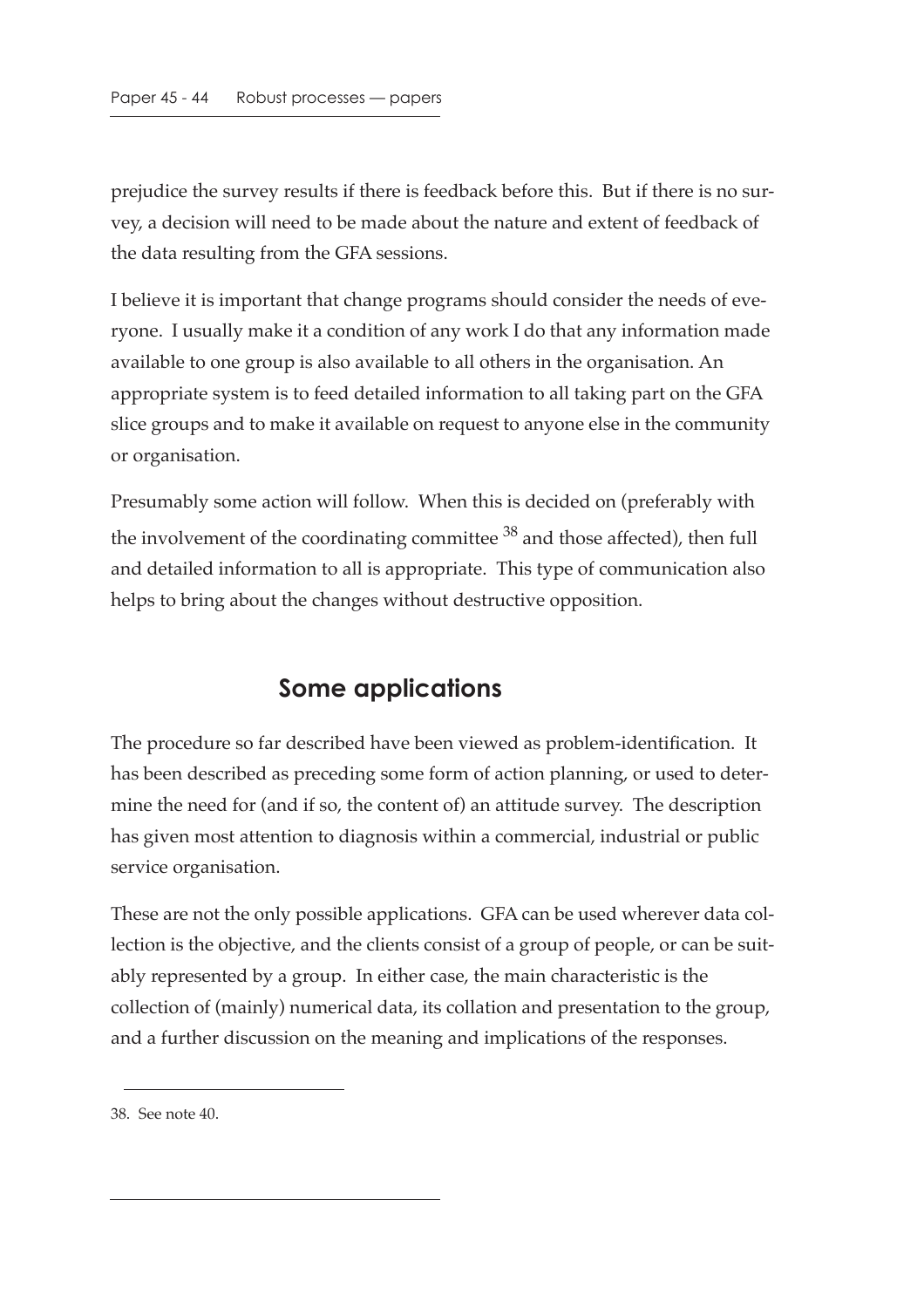Further, GFA can be used as an intervention in itself. (I presume it would be followed up in most instances with a more action-oriented intervention.) Or it may form the data-collection part of a wider intervention program. As mentioned earlier, data from any one source and collected with any one method are usually suspect. Using and interpreting several methods at once is likely to lead to more accurate results.

A number of applications are described below — instead of a survey; for course evaluation within a school or university; with a self-help group.

# **GFA for survey-feedback**

Over a number of years now, quite a few attitude surveys have been carried out in a variety of organisations by the Organisational Studies Group at the University of Queensland. This is an informally constituted group, with varying membership drawn mainly from the Departments of Psychology and Management. In retrospect, most of the surveys developed less employee involvement, and led to less change, than we expected they would.

This arose mainly, we suspect, from the difficulty of securing involvement from a large number of people. By working with smaller groups,  $39$  GFA increases involvement. It also allows the differences between groups to be taken more into account.

I have come to believe that relying on only one slice group is not the most effective way of overseeing an improvement program. Instead, applying the notion

<sup>39.</sup> I don't think it is coincidence that one survey which generated a greater than usual involvement did feed back the results to small groups. It was conducted by my friend and colleague John Damm.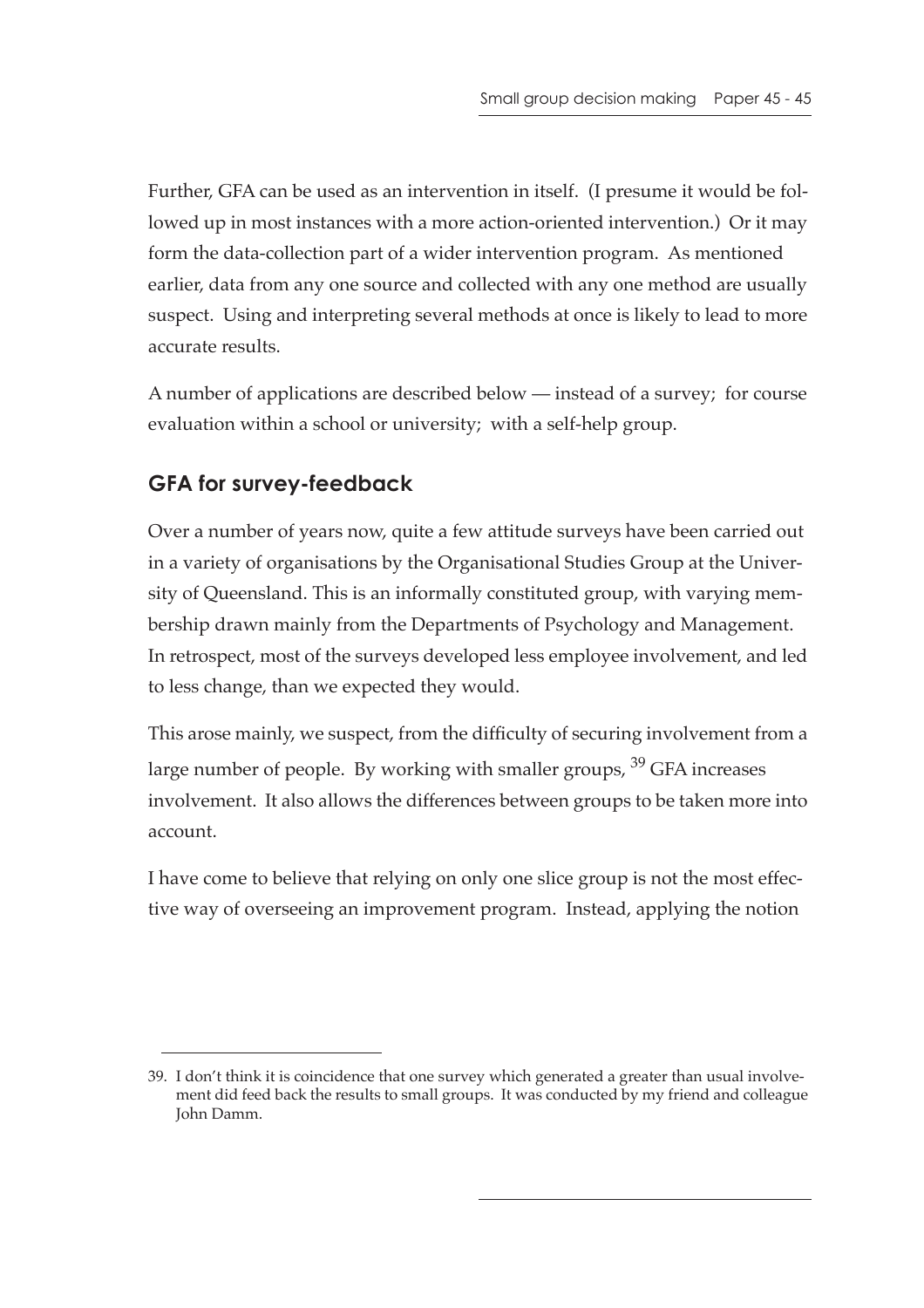of a matrix organisation  $40$  to the planning of an improvement program (and applying guideline no. 1) leads naturally to the use of more than one group.  $41$ 

The basic procedure adopted is to use one slice group for coordination of the improvement program. This is the source of the title "Coordinating committee" for this group. Temporary task groups are then formed to work on specific parts of the improvement program. The membership of each is chosen so that those affected by a problem or its likely solution form the group. This procedure, used in the data-collection stage of an improvement program, is admirably suited by GFA procedures.

A GFA-based data-collection program might proceed through the following steps:

- 1. Form a coordinating committee representing the whole organisation or client system.
- 2. Identify the likely issues using preliminary interviewing or group-based discussions.
- 3. The coordinating committee plans the survey and its administration.
- 4. Intact work teams take part in GFA sessions. <sup>42</sup>
- 5. GFA teams continue to work on identified problems which lie entirely within their capacity to make decisions, but with at least one representative from the coordinating committee.

<sup>40.</sup> A matrix organisation is one where temporary multi-disciplinary work teams are set up at the commencement of a project and disbanded on its conclusion. See e.g. S. M. Davis and P.R. Lawrence (1977), *Matrix*, Addison-Wesley, Reading, Mass.

<sup>41.</sup> See the article cited in note 5, and also B. Dick and H. Peter (1978) *Changing attitudes to work: participative survey feedback in the Brisbane Mail Exchange*, Organisational Studies Unit, University of Queensland, St Lucia.

<sup>42.</sup> Work teams are best chosen by determining which people are most interdependent and selecting them accordingly. You can't assume that certain people form a team just because the organisation chart says that they do. In a community diagnostic exercise you might form groups by selecting individuals and asking them to invite a number of friends and colleagues to join them in the activity.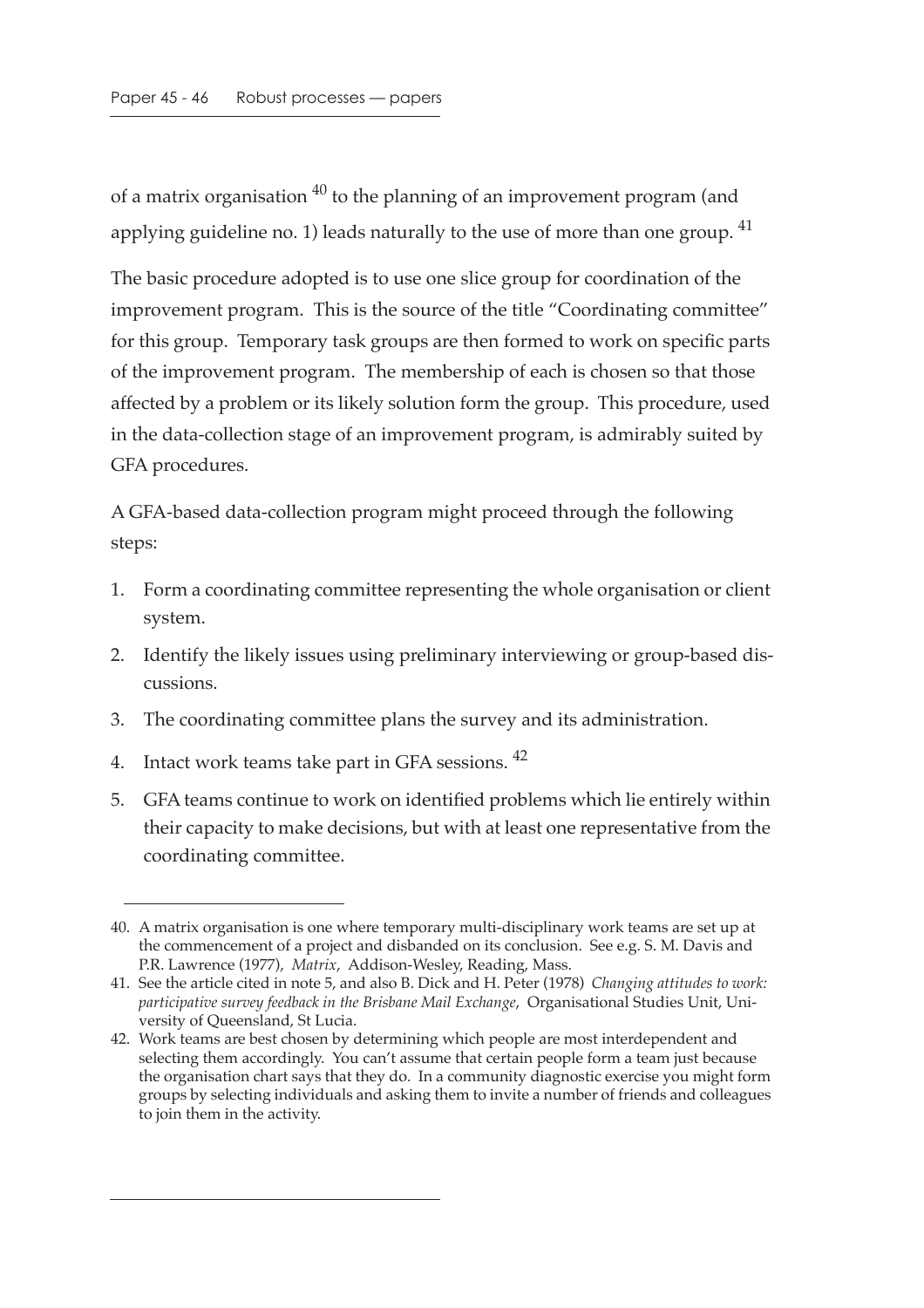- 6. Information from GFA sessions is pooled and fed back to the community or organisation as a whole.
- 7. Appropriate task groups are set up to work on problems affecting more than one GFA group, again with at least one representative from the slice group.
- 8. As each objective is reached, the task group involved evaluates their project, reports back to the slice group, and then disbands.

Though somewhat heavier in use of time resources, such a program is likely to be sufficiently more effective to warrant its use. One of the few advantages for a conventional attitude survey (apart from economy in the use of time) is allowing some of the more sophisticated statistical analyses to be carried out. <sup>43</sup>

Even this disadvantage of GFA could be side-stepped. If the cards on which people respond to GFA questions are coded with a unique code for each person, GFA responses could also be processed in these ways. The greater use of time, if a problem, can be allowed for by spacing the GFA sessions over time.

### **GFA for course evaluation**

For several years I used GFA to evaluate second-year and fourth-year courses I taught. <sup>44</sup> Class members decide the class content (and, at the fourth year level, process). The evaluation at the end of one semester or year provides useful information for the next class to take into consideration. In the first instance I used GFA mainly so that the evaluation session would also be a useful learning

<sup>43.</sup> Phil Harker described some of the multivariate procedures applied to survey feedback in his unpublished Masters thesis *Application of multidimensional scaling methods to the organisational feedback process* (University of Queensland, 1977).

<sup>44.</sup> At the time, Phil Harker and I team-taught the classes. We used an approach very similar to that which Trevor Williams described in a Centre for Continuing Education monograph *Democracy in Learning* (Australian National University, Canberra). I have modified the approach considerably since then, and was interested to find when I talked to Trevor in 1983 that his use of classroom democracy had evolved in similar directions. The present design is described in my monograph *Mechanisms for democracy in learning*, Interchange, Chapel Hill, 1986.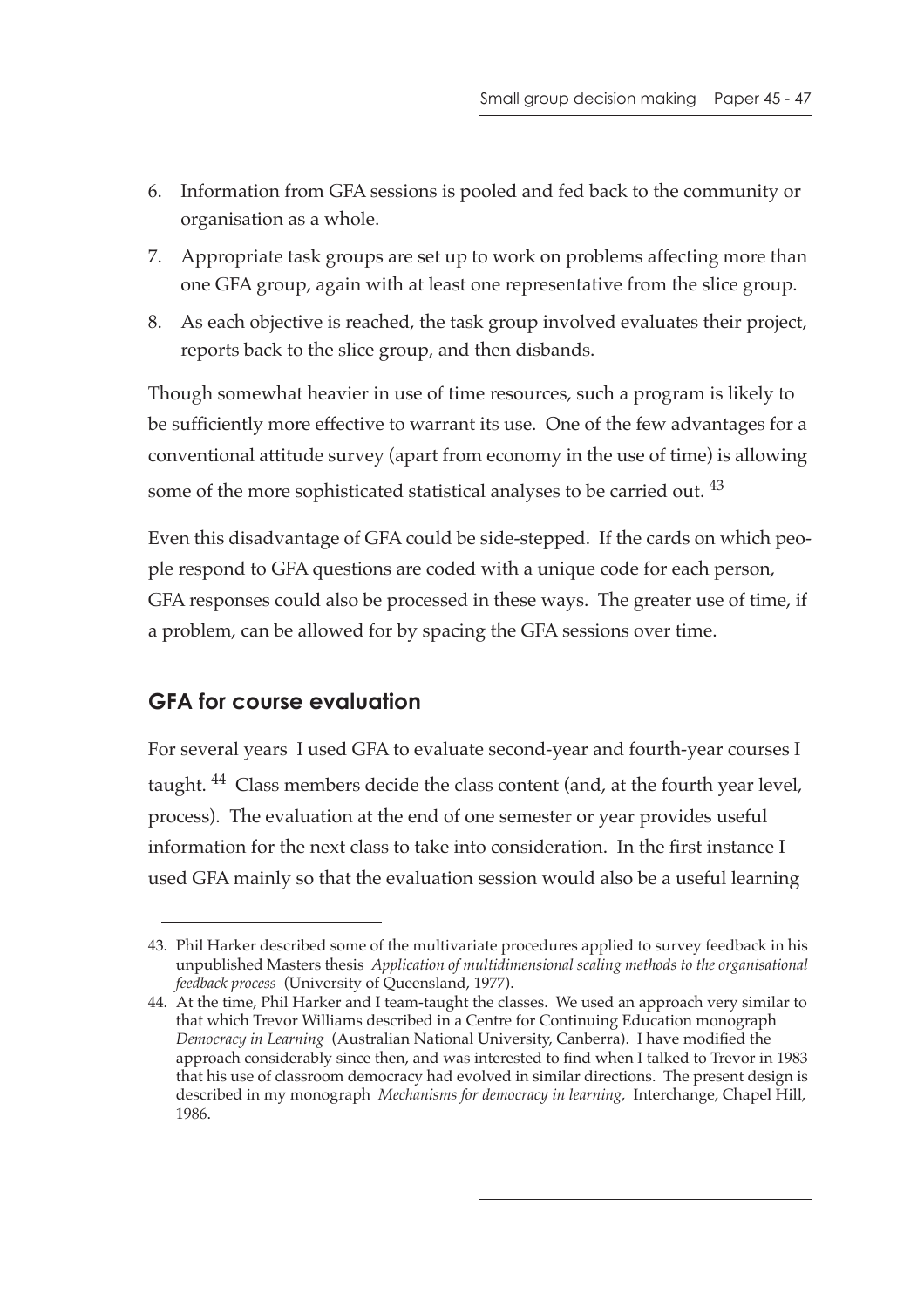session for the class members. I continued to use it until recently because it served its evaluation purpose well.

Course goals are specified at the beginning of the year or semester. Class members work in self-selected groups. Each group determines its own learning goals within the framework set by the overall course goals. In addition, the class as a whole can suggest modifications to the overall goals. This means that goals are known before the GFA session. The output from the GFA is a list of suggestions to the following class about what choices they should exercise during the course design sessions. The overall procedure is similar to the main procedure described earlier:

- 1. Course goals (taken from earlier documents) are written up.
- 2. Course members individually try to recall obstacles to the attainment of those goals.
- 3. Individually, they develop questions to produce relevant information. The questions are able to be answered on the seven-point scale described earlier (Figure 2).
- 4. Volunteers from the class collate the questions while other class members watch and comment. The questions are written up on the chalkboard.
- 5. Individual responses are collected on 125mm x 75mm cards, collated and recorded.
- 6. When all questions have been answered, summary statistics are written up.
- 7. An agenda is compiled from suggestions which are collected from the class and placed by them in order of priority.
- 8. Each item is discussed. A suggestion to lecturing staff or the next class or both is agreed on. This is recorded on butcher paper so that a report to the following class can be prepared from it.

I have used this procedure with classes of up to about forty people (for larger classes I used a different procedure). Even with this number of people, it typi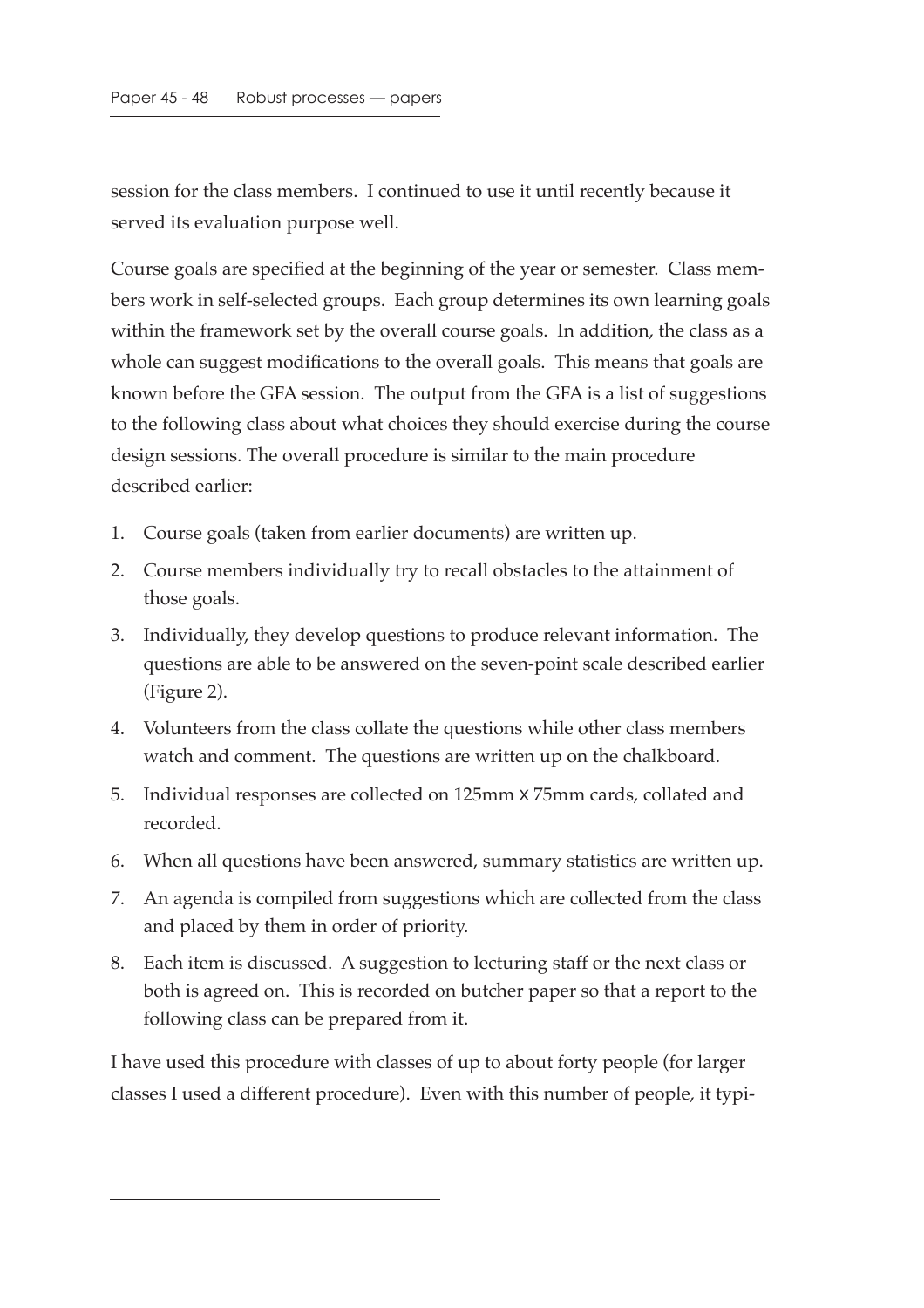cally took about two hours to run. The goals had already been defined, and the class members had a lot of practice at working together cooperatively; it would otherwise have taken longer.

### **GFA with a self-help group**

This is included mainly to show that organisational improvement procedures usually translate quite well into a community setting. 45 It discusses briefly a couple of ways in which a small self-help organisation could use GFA, once for improving its own functioning, and again for determining community needs.

If used within the group, GFA would be almost no different to a typical organisational program except in two main respects. The first of these is a gap, usually not acknowledged, between the active members and the membership at large. The second is the otherwise more self-contained nature of a typical group, not usually being answerable to some higher authority within the same organisation.

It is common for voluntary organisations (including such organisations as Parents and Citizens Committees) to have a wide potential or actual membership. Yet most of the work is done by a small number of people. This creates a situation which makes it hard for such an organisation to involve more people.

The active members frequently blame many of their problems on the apathy of the wider membership. They often feel that the wider members have forfeited any right to consultation by their lack of involvement.

The members at large, on the other hand, are reluctant to become involved. They have two main reasons for this reluctance. Firstly, with such a small active membership, those taking part must be prepared to give up a lot of their time. Secondly, the small and active group is often not at all representative of the wider membership, who often feel alienated from the active members.

<sup>45.</sup> These are hypothetical examples. Parts of the described procedures have been used in community settings.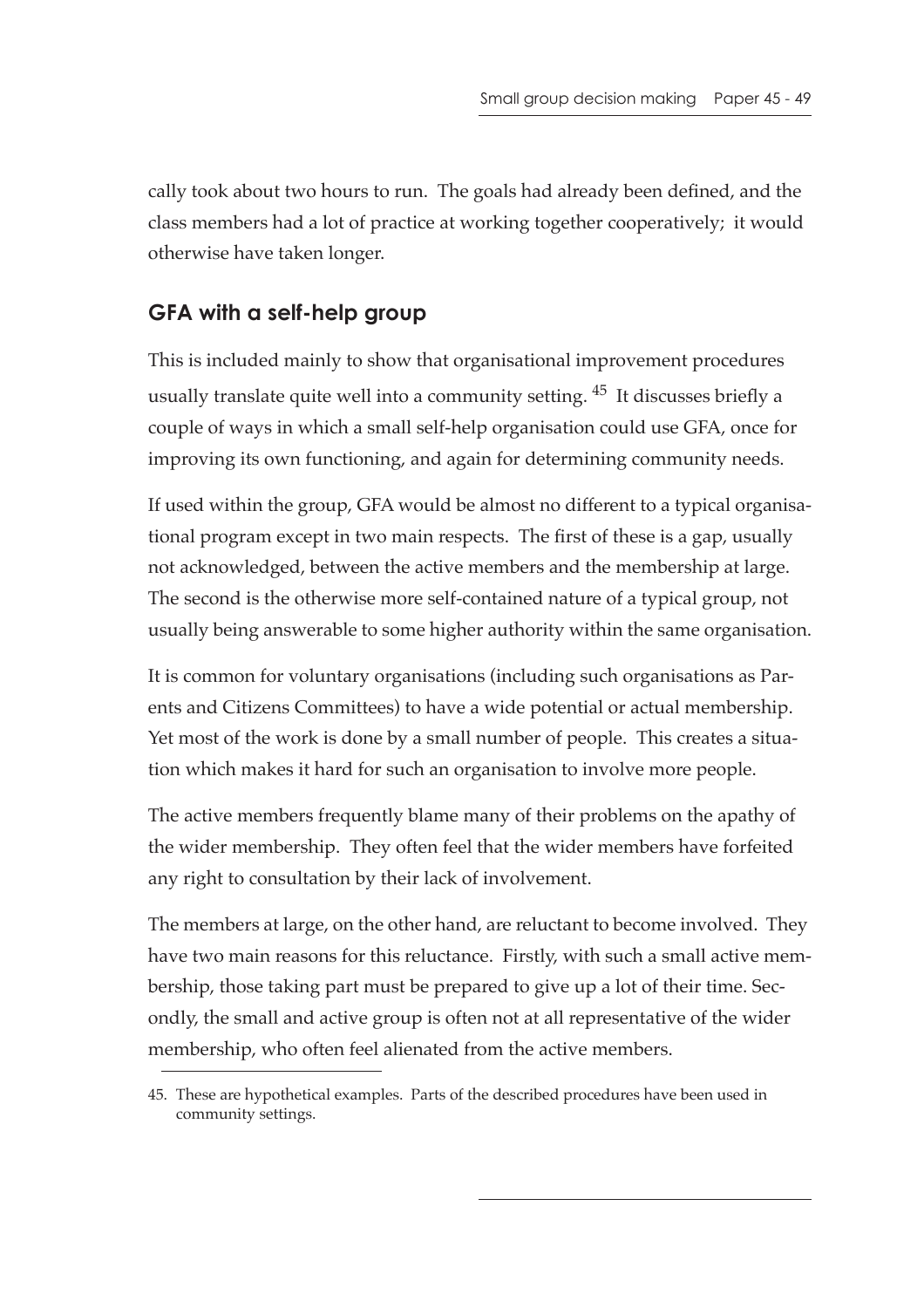Without being able to draw on the resources of the wider group, the active members will find solutions to their problems beyond their resources in many instances. GFA is therefore likely to have a successful outcome only if the wider membership is also involved. The active members may well resist this.

The differences between the active and less-active members will operate against effective problem-solving unless some rapprochement is first brought about. GFA must usually be preceded by some exercise to get the two groups talking to one another.

It is common in such organisations for the non-active members to be the clients. When this is not so it is appropriate for a GFA group to include representatives of the client group. A preceding exercise will again probably be needed. Search conferences are likely to be suitable for this. 46

The second consideration mentioned earlier (that such groups are often more independent than groups within larger organisations) is more of an advantage than a disadvantage. It means that the same group can move more immediately from problem-diagnosis into the implementation of remedies, without having to have the plans ratified elsewhere. Even where this is so, however, it is worthwhile to convey the results to their clients who did not take part in the exercise.

There is a second use of GFA methods which may have even more potential for self-help and similar groups. It is the use of GFA to define more clearly the needs of clients. Quite often, organisations make their plans in relative ignorance of what the real needs are. (It was mentioned to me that in one self-help group those who were able to use group resources to solve their problems soon left; those whose problems remained, remained themselves. They became the groups office-bearers.) A program of GFA sessions would help to define client needs well, and in addition create the beginnings of closer involvement between group and clients.

<sup>46.</sup> On search, see note 13.